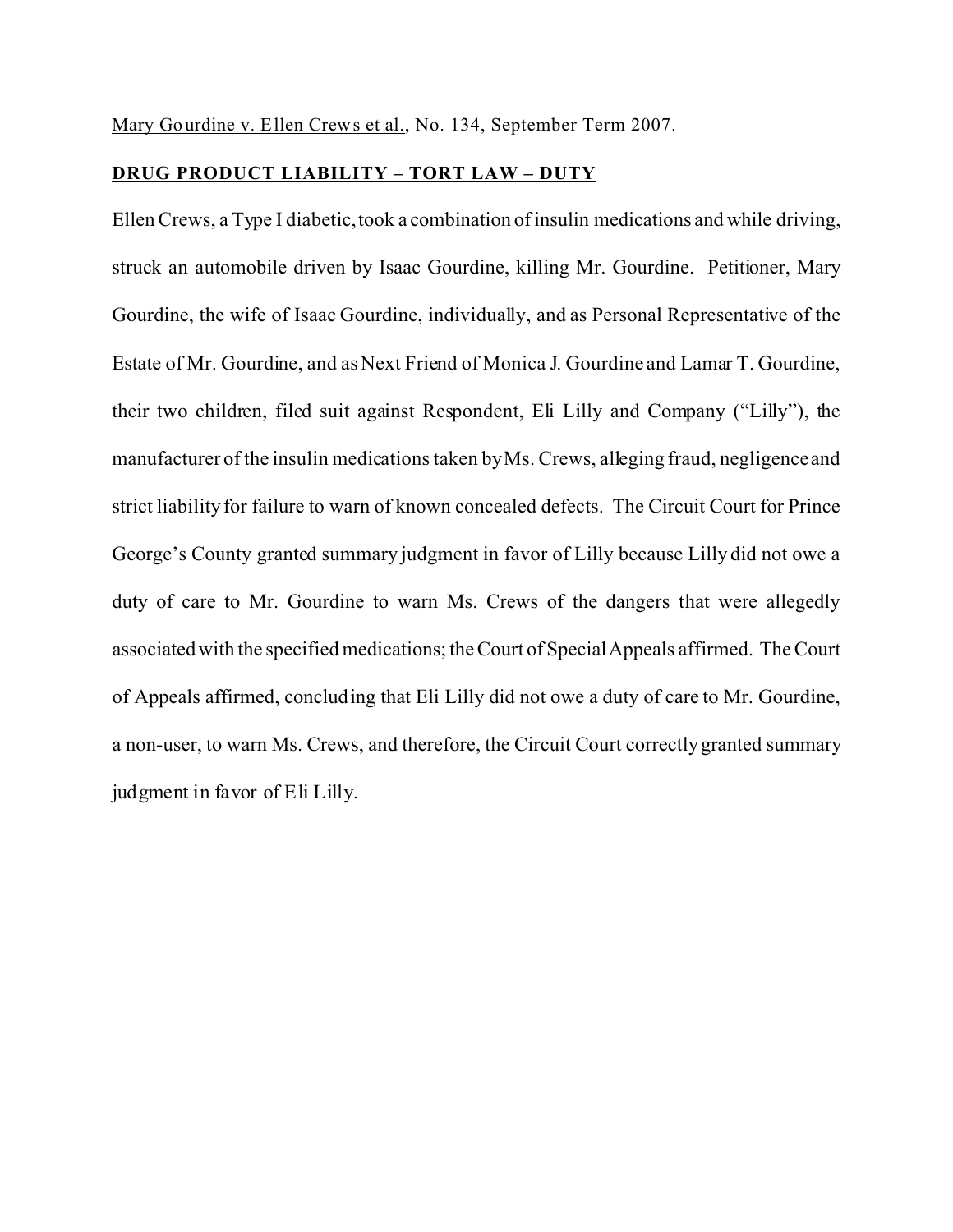# IN THE COURT OF APPEALS OF MARYLAND

No. 134

September Term, 2007

### MARY GOURDINE

v.

ELLEN CREWS, et. al.

Bell, C.J. Harrell Battaglia Greene Eldridge, John C. (Retired, Specially Assigned) Raker, Irma S. (Retired, Specially Assigned) Wilner, Alan M. (Retired, Specially Assigned),

JJ.

Opinion by Battaglia, J. Raker, J., Concurs.

Filed: September 4, 2008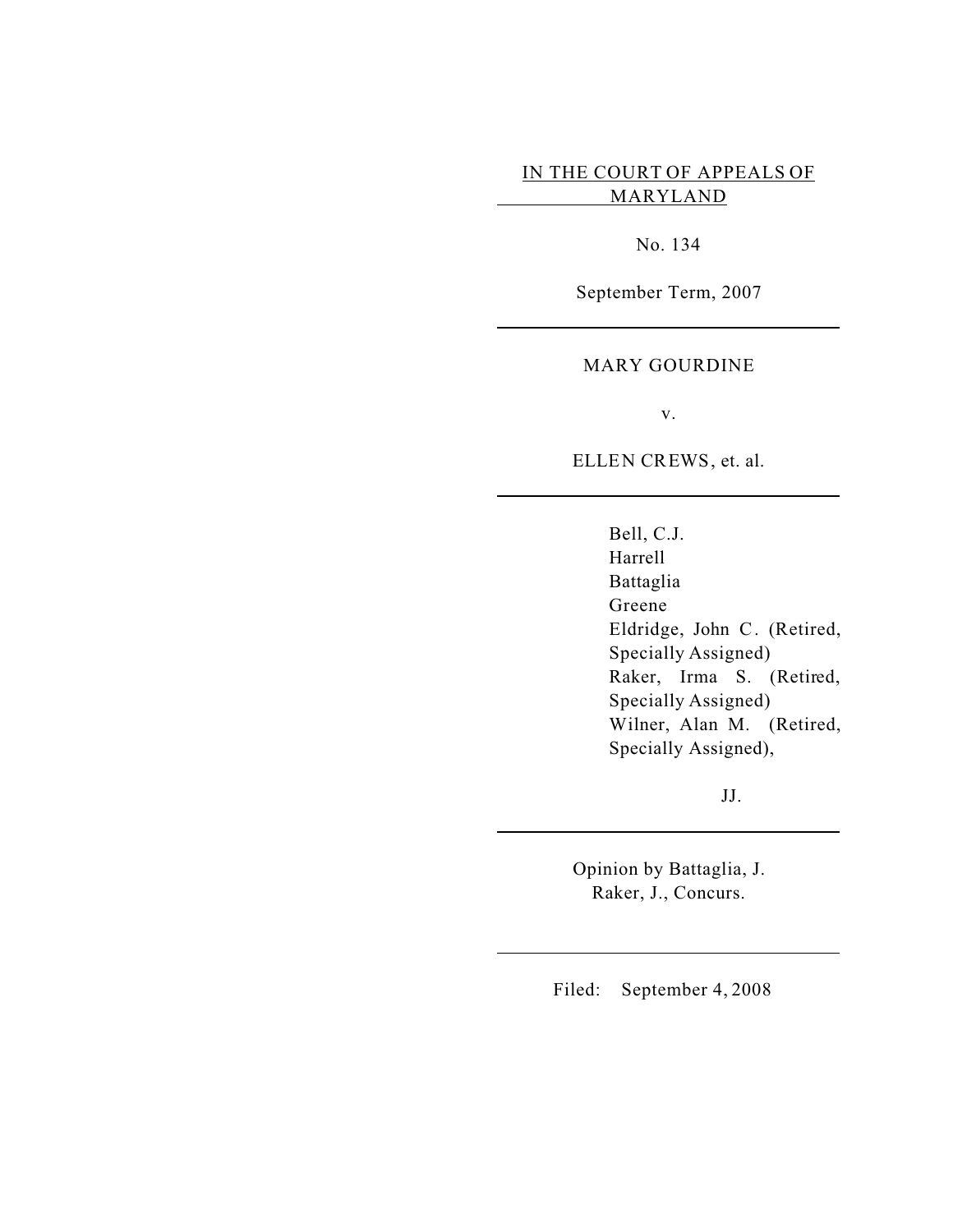In this products liability case, premised on negligenc e, strict liability and fraud, Ellen Crews, a Type I diabetic<sup>1</sup> who was taking a combination of insulin medications manufactured by Respondent, Eli Lilly and Company ("Lilly"), while operating her car, suffered a debilitating episode and struck a vehicle driven by Isaac Gourdine, resulting in his death. We are asked to determine whether Lilly owed a duty to Mr. Gourdine, the third-party who did not ingest the drugs. Petitioner, Mary Gourdine, the wife of Mr. Gourdine, argues that it was foreseeable for Lilly that Ms. Crews, allegedly suffering an adverse reaction to the medications, would cause injury and death to third persons while she was operating a motor vehicle, when she had not been adequately warned about the dangers that allegedly were associated with the specified medications, and that such foreseeability, thus, created a duty owed to Mr. Gourdine.<sup>2</sup> The certiorari questions presented are:

> 1. Where the  $FDCA^{[3]}$  imposes a duty on a drug manufacturer to refrain from selling a drug with false and misleading advertising and labeling, the violation of which gives rise to criminal liability for misbranding under 21 U.S.C. §§ 331(a), 333(a)(1), and 352, is there any public policy reason for relieving the drug company from liability for injuries to an innocent third-party bystander injured in an actionable motor vehicle accident

<sup>&</sup>lt;sup>1</sup> Type I diabetes is "a condition characterized by high blood glucose levels caused by a total lack of insulin;" it is often referred to as "juvenile-onset" diabetes. *Stedman's Medical Dictionary* 530 (28th ed. 2006).

<sup>2</sup> In her opposition to Lilly's Motion for Summary Judgment, Ms. Gourdine conceded that Lilly had no direct duty to warn Mr. Gourdine; "Plaintiffs agree that Lilly had no duty to warn Mr. Gourdine . . . ." Plaintiff's Memorandum of Points and Authorities in Opposition to Defendant's Motion for Summary Judgment (June 1, 2006), at 27.

<sup>3</sup> FDCA refers to the Federal Food, Drug and Cosmetic Act, 21 U.S.C. § 321, *et seq.*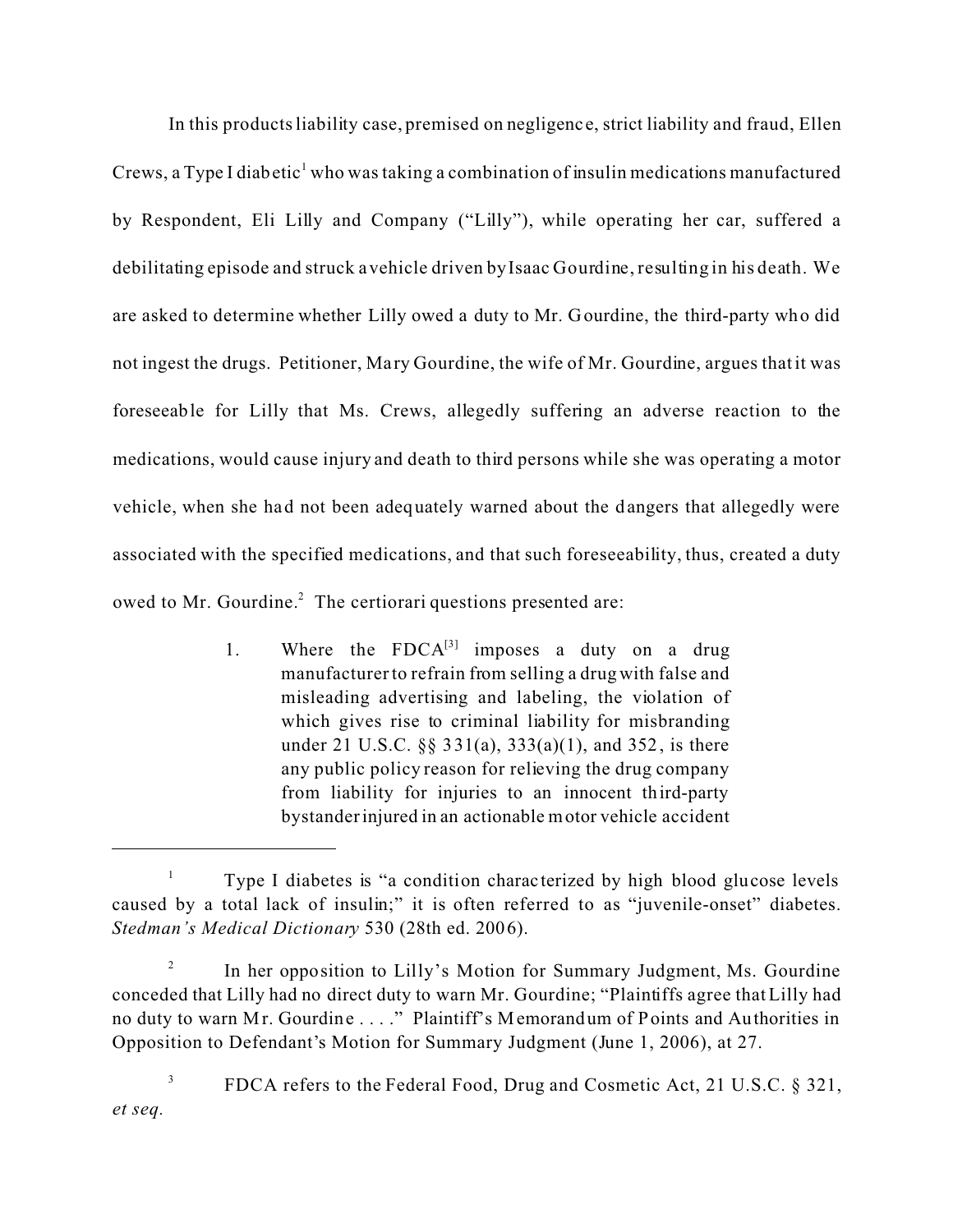caused by a drug-induced loss-of-consciousness, when the drug manufacturer sold the drugs consumed by the atfault driver with inadequate warnings, false advertising and made conscious misrepresentations to the medical community as to the true risks associated with the drugs?

- 2. Did the intermediate appellate court err in a finding as matter of law that Mr. Gourdine's de ath was not a foreseeable consequence of Defendant Lilly's conduct when Lilly's managing agents admitted that such injuries were foreseeable?
- 3. Whether a claim for misbranding, false and misleading advertising, a claim for failure to warn, and a claim for negligent misrepresentation and fraud brought against a drug manufa cturer is preempted by the FDCA, 21 U.S.C. § 321, *et seq.*?

We respond to the first question by affirming the judgment of the Court of Special Appeals, and thereby the trial court's grant of summary judgment to Lilly, because Lilly did not owe the requisite duty to Mr. Gourdine to sustain the negligence, strict liability and fraud claims asserted in the instant case.<sup>4</sup>

### **I. Introduction**

On the morning of February 25, 2002, Ms. Crews took a combination of Humalog, a quick-acting form of insulin taken with meals, and Humulin N (or "Humulin NPH"), $^5$  a medication designed to supply a constant source of insulin to the body, both of which were

<sup>&</sup>lt;sup>4</sup> As a result of our holding, we need not and will not address the second and third questions.

 $5$  According the affidavit of Dr. James H. Anderson, Jr., an employee of Eli Lilly & Company, Humalog is available only by prescription but Humulin N is available as an over-the-counter medication. This distinction, for our purposes, is irrelevant.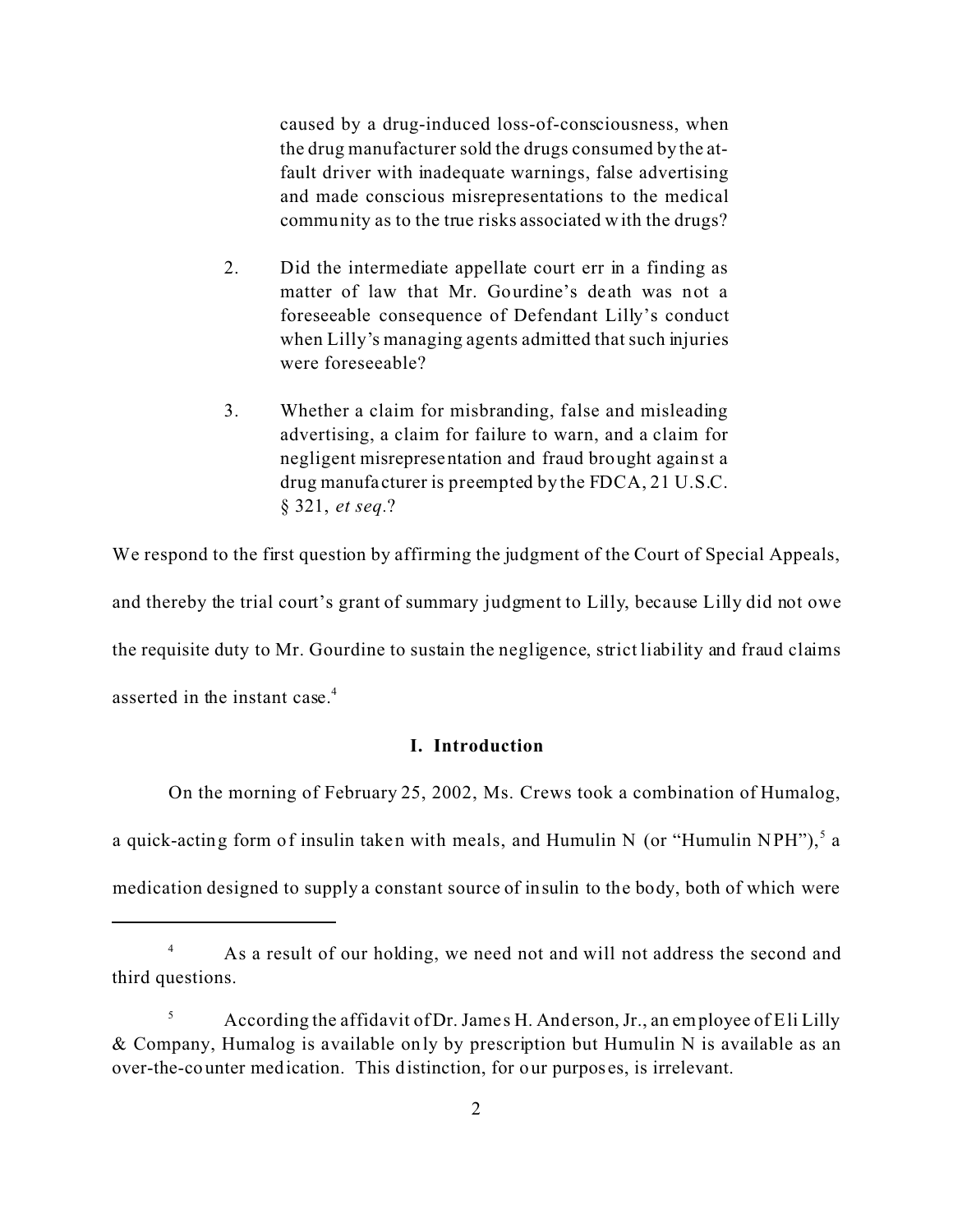manufactured by Lilly, and prescribed by Ms. Crews' doctor. <sup>6</sup> While driving from Baltimore to College Park, Ms. Crews hit an automobile driven by Isaac J. Gourdine; the force of the collision caused Mr. Gourdine's car to leave the highway and crash into a tractor-trailer, leaving him with a mortal head wound.

On January 7, 2005, Ms. Gourdine, individually, and as Personal Representative of the Estate of Mr. Gourdine, and as Next Friend of Monica J. Gourdine and Lamar T. Gourdine, their two children, filed a Complaint for Wrongful Death and Survival Action and for Compensatory and Punitive Damages for Sale of a Defective Product, Fraud, Conscious Misrepresentation, Negligence and Breach of Warranty, in the Circuit Court for Prince George's County against Lilly, as well as a number of other individuals and companies who are not implicated in the present appeal. In the Complaint, Ms. Gourdine contended that, at the time of the accident, Ms. Crews suffered a hypoglycemic<sup>7</sup> reaction and experienced a "blackout" causing her to lose control of her vehicle.

Against Lilly, several theories of liability were posited, based upon Ms. Gourdine's

<sup>6</sup> There is disagreement between the parties with respect to whether Ms. Crews's doctor directed Ms. Crews to cease taking her Humalog medication as pre scribed. This discrepancy, however, for purposes of the ground upon which we de cide this appeal, is immaterial.

<sup>7</sup> "Hypoglycemia" is a condition in which an individual exhibits "symptoms resulting from low blood glucose, which can be either autonomic or neuroglycopenic." *Stedman's Medical Dictionary* at 933. "Autonomic symptoms include sweating, trembling, feelings of warmth, anxiety, and nausea." *Id.* "Neuroglycopenic symptoms include feelings of dizziness, confusion, tiredness, difficulty speaking, headache, and inability to concentrate," *id.*, which can culminate with seizures and coma. *Id.* at 1310.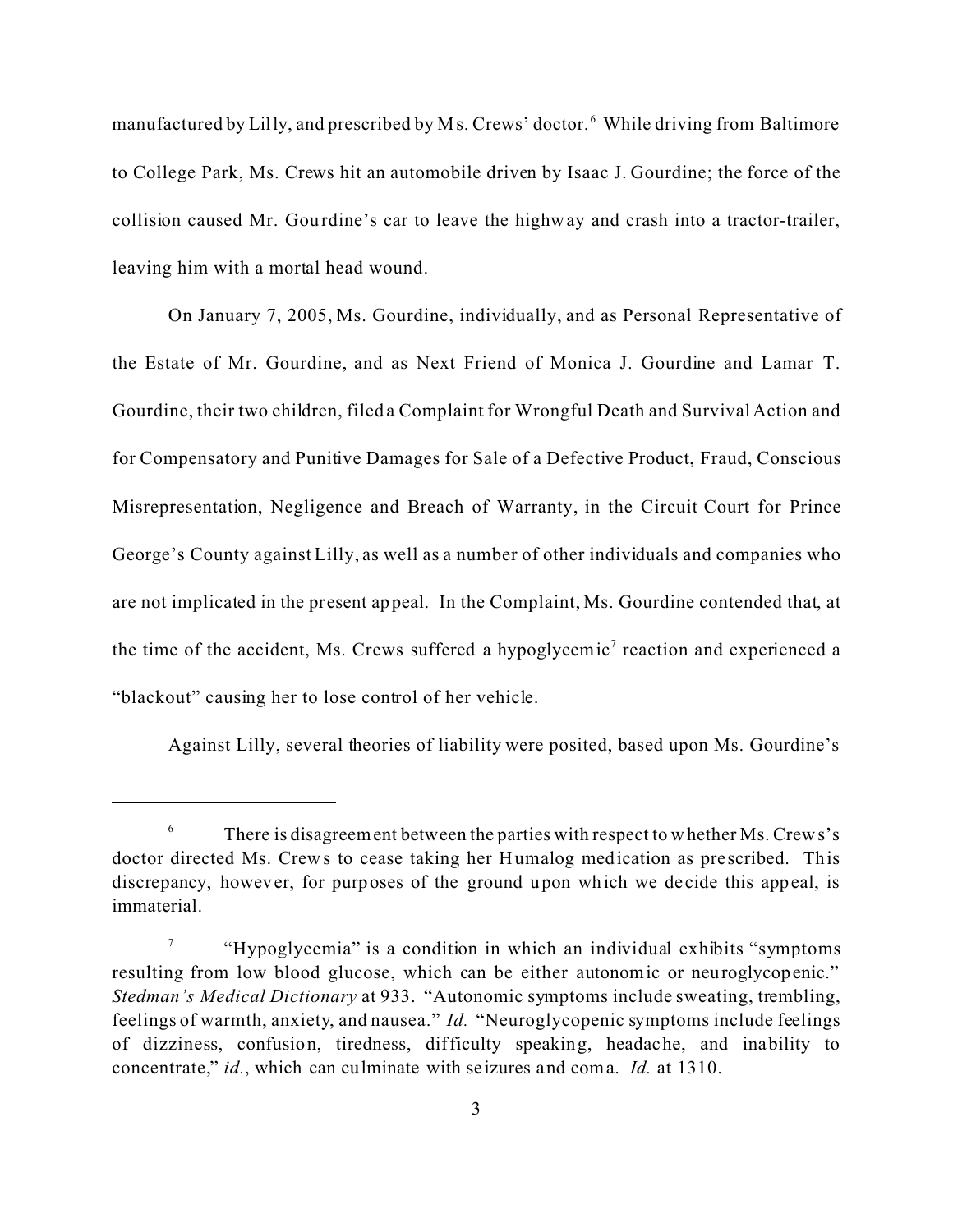contention that the combination of Humalog and Humulin N caused increased rates of hypoglycemia, neuroglycopenia and drowsiness between 6 a.m. and noon and that Lilly knowingly failed to include a warning of such possibilities in its labeling and advertising. In Count 1, "strict liability in tort for sale of a misbranded drug with false and misleading advertising and labeling," Ms. Gourdine alleged that the Humalog label at the time it was sold was "false and misleading" because "it boast[ed] on one hand that patients such as Defendant Crews, who had Type I diabetes, had fewer hypoglycemic episodes between midnight and 6 a.m. while on the other hand ignoring the fact that most episodes with both of the constituent insulins contained in the Humalog mixtures tested occurred during mid-day and that a substantial number of the hypoglycemic reactions experienced by type I diabetics occurred without warning at mid-day." Ms. Gourdine alleged that Lilly owed a duty to her husband, as follows:

> 77. At all times relevant hereto, Defendant Lilly had a duty imposed by statute and the common law to warn users of the drug Huma log of the risks to which the drug as compounded and its constituent drugs exposed persons who consumed them.

> 78. Decedent Isaac J. Gourdine, as a user of the highway, was in the class of persons the statute and regulations of the FDA that Lilly violated intended to protect.

> 79. Defendant Lilly, therefore, owed a duty to protect users of the highway from drivers suffering from hypoglycemia induced by Defendant Lilly's misbranded drug.

> 80. It was foreseeable that a Type I diabetic suffering from neuroglycopenia caused by hypoglycemia would cause injury and death to third persons while operating a motor vehicle on a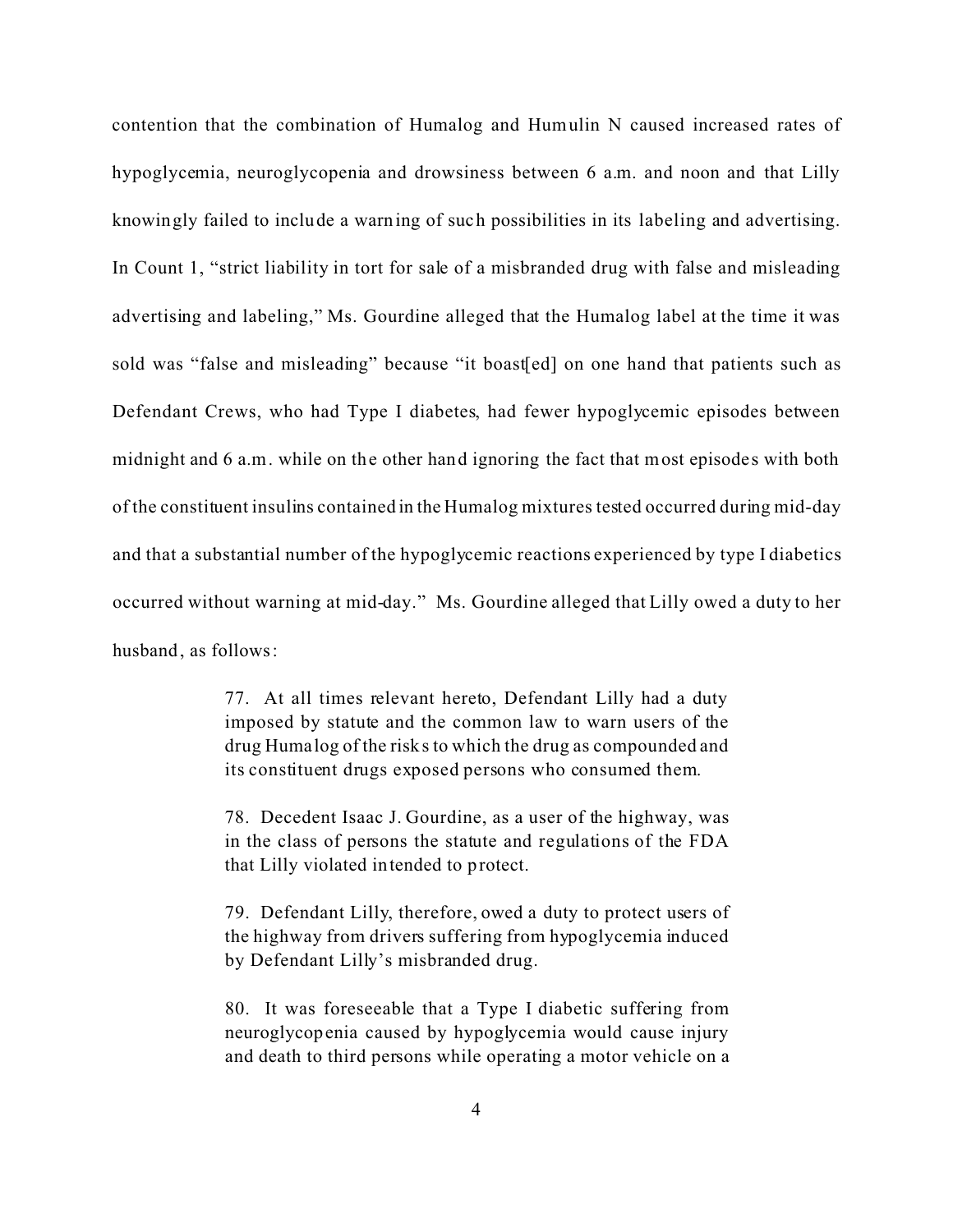highway if the diabetic was not warned of the period of greatest vulnerability for drowsy driving. Such information would enable Type I diabetics to take proper precautions before operating an automobile during this period of maximum vulnerability for drowsiness.

In Count 2, "negligent failure to warn of dangers associated with the use of the drug Humalog as directed," M s. Gourdine alleged, similarly, that "Lilly breached its duty by failing to warn consumers that a high percentage of Type I diabetics were at greatly increased risk of drug-induced hypoglycemia, neuroglycopenia and drowsiness at mid-day"; with respect to the duty violated by Lilly, Ms. Gourdine repeated:

> 86. At all times relevant hereto, Defendant Lilly had a duty imposed by statute and the common law to warn users of the drug Humalog of the risks to which they were exposed by the drug as compounded and its constituent drugs.

> 87. Decedent Isaac J. Gourdine, as a user of the highway, was in the class of persons the statute and regulations of the FDA that defendant Lilly violated intended to protect.

In Count 3, "conscious misrepresentation and fraud," Ms. Gourdine alleged that "Lilly published, or caused to be published, . . . statements that failed to disclose that Humalog and the Huma log mixture s containing Humulin NPH tested were most likely to be associated with hypoglycemia and drowsiness at mid-day while boasting that Humalog was associated with lower nighttime hypoglycemia," that Lilly knew the statements to be untrue or that Lilly did not have proof that they were true, and that Ms. Crews and her physician "relied on Defendant Lilly's misrepresentations and Defendant Crews drove her automobile at mid-day without taking the proper precautions against undetected hypoglycemia and drowsiness,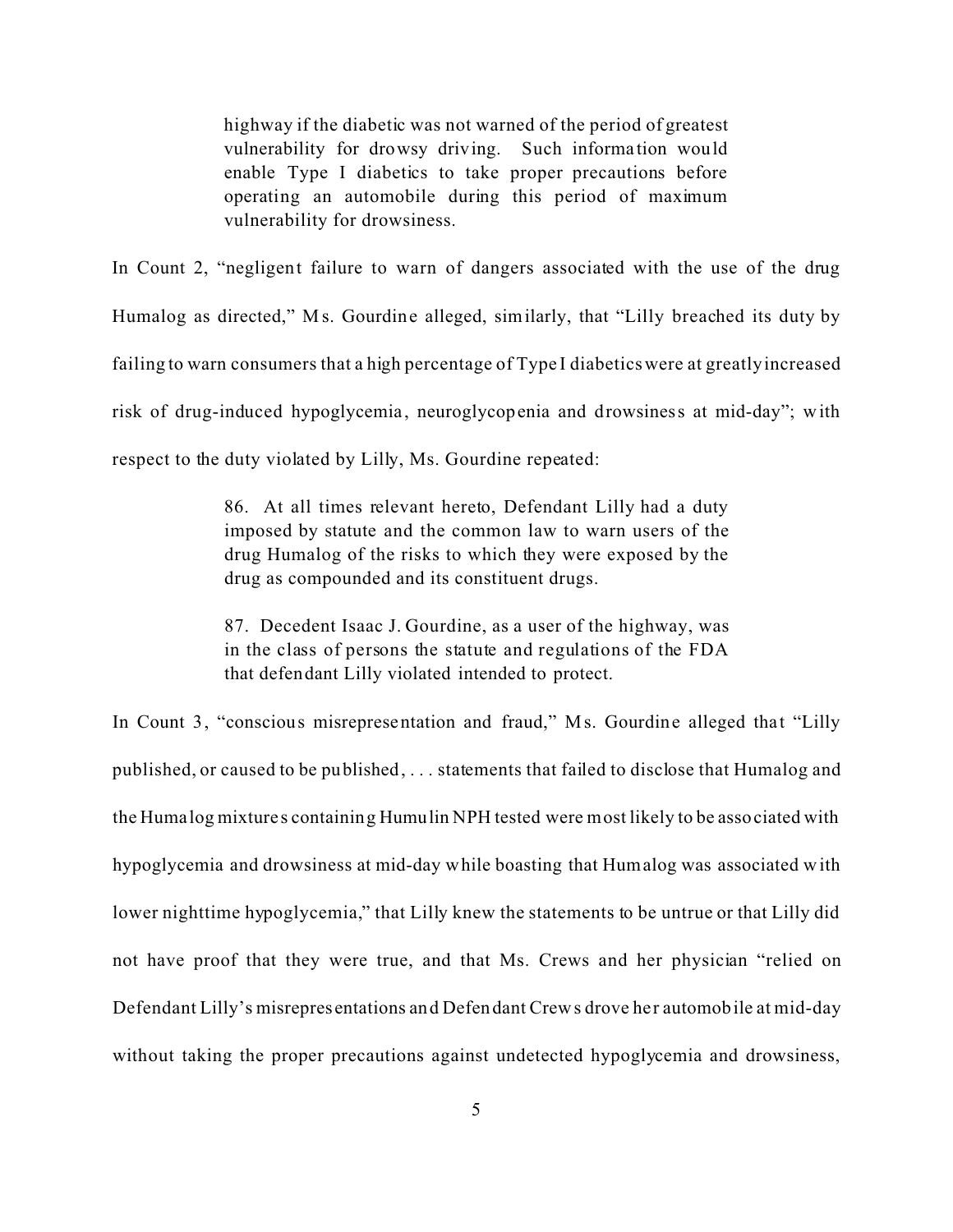resulting in the ac cident which killed Isaac J. Gourdine."

Lilly subsequently filed a motion for summary judgment, arguing that it was entitled to judgment as a matter of law bec ause "Lilly did not owe a duty to warn Mr. Gourdine, who did not use or consume Lilly's insulin products," "Lilly made no representations to Mr. Gourdine, a non-user, and therefore essential elements of fraud are lacking," and that "without a basis to claim fraud, plaintiff's punitive damages claim fails." Lilly also contended that because the United States Food and Drug Administration ("FDA") approved the warnings for Lilly's insulin products, the "failure to wa rn claim is preempted as a matter of federal law."

Ms. Gourdine responded and asserted that Lilly owed a duty to Mr. Gourdine to adequate ly warn Ms. Crews about the risks of the combination of Humalog and Humulin N because it was foreseeable for Lilly that Ms. Crews, allegedly suffering an adverse reaction to the medications, would cause injury and death to third persons while she was operating a motor vehicle, when she had not been adequately warned about the dangers that allegedly were associated with the specified medications, citing *Valk Manufacturing Co. v. Rangaswamy*, 74 Md. App. 304, 537 A.2d 622 (1988), for the proposition that a cause of action in negligence and strict liability may be sustained by a bystander injured as a result of a defective product.

The Honorable Steven I. Platt of the Circuit Court for Prince George's County, after a hearing on the ma tter, granted Lilly's motion for summary judgment and subsequently filed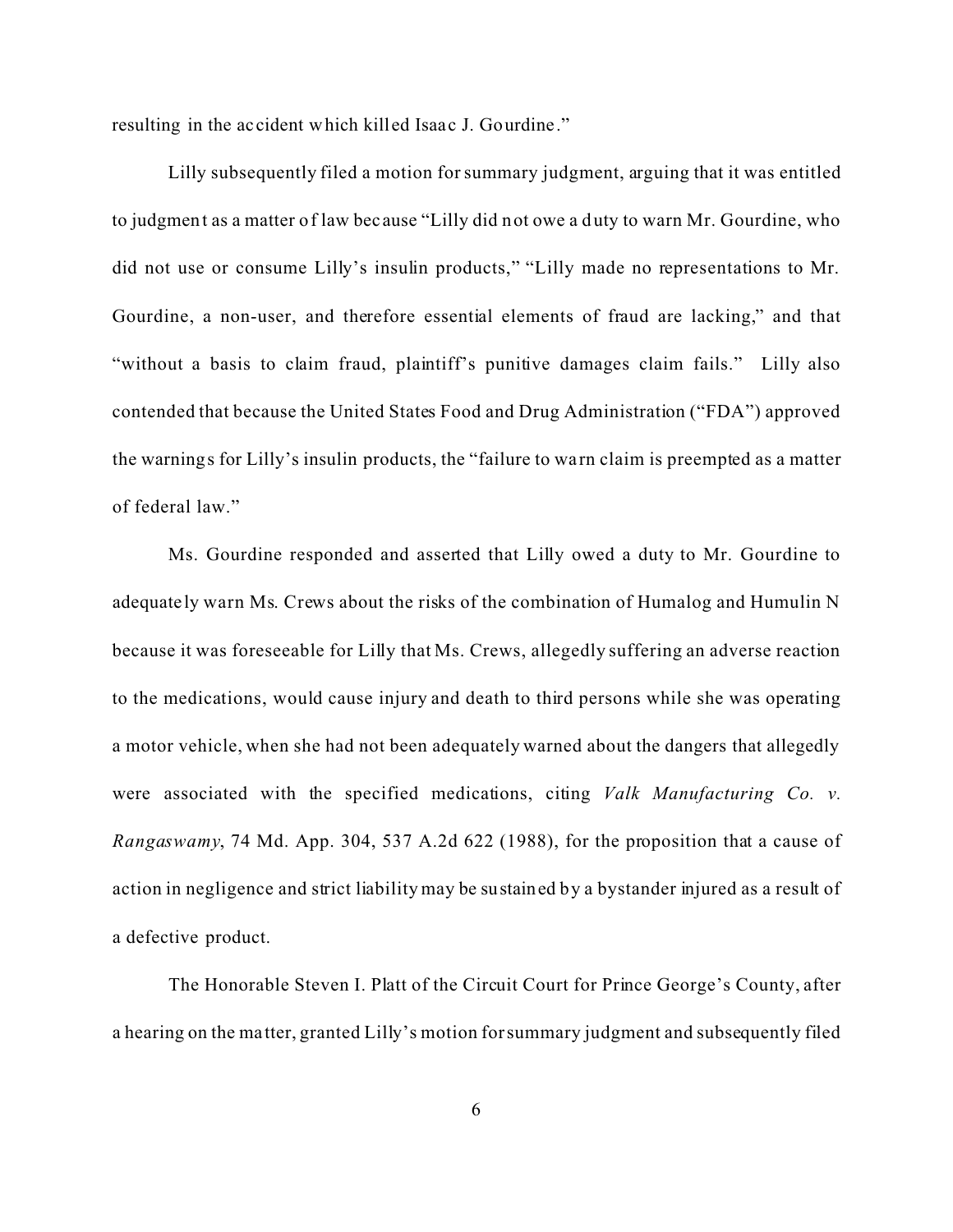a memorandum opinion in which he determined that, "Plaintiffs have not raised any disputes as to material fa cts, and De fendant Eli Lilly is entitled to judgment as a matter of law, because Eli Lilly did not owe a duty to Mr. Gourdine , and because Plaintiffs' fa ilure to warn claim is pre-empted by federal law." Judge Platt stated that "the issue is what duty is owed the public by a drug manufacturer in a failure to warn case," and concluded that under the "learned intermediary" doctrine, $\delta$  no duty is owed to a non-patient:

> The existence of a legal duty is a question of law, to be decided by the court. *Doe v. Pharmacia & Upjohn Co., Inc.*, 388 Md. 407, 414, 879 A.2d 1088, 1092 (2005).

> In this case, the issue is what duty is owed the public by a drug manufacturer in a failure to warn case. With respect to prescription drugs, Maryland courts have adopted the "Learned Intermediary Rule," which states that a prescription drug manufacturer has a duty to warn **physicians** of potential risks associated with taking a drug, but does not have a duty to warn patients. *Hunt v. Hoffmann-LaRoche, Inc.*, 785 F. Supp. 547, 550 (D.Md. 1992). It follows that if a pharmaceutical manufacturer does not have a duty to give patients using their products warnings, they do not have a duty to warn the people with whom those patients interact.

> > \* \* \*

Plaintiffs concede in their Memorandum of Points and Authorities in Opposition to Defendant's Motion for Summary Judgment that Eli Lilly had no duty to warn Mr. Gourdine

<sup>&</sup>lt;sup>8</sup> The "learned intermediary" doctrine "imposes on a manufacturer of prescription drugs or devices a duty to give adequate warnings to physicians, dentists, and other licensed health care professionals, including nurses, who may prescribe these products. Under the doctrine, a manufacturer which has adequately warned the physician, in almost every circumstance, has no duty to warn a patient." 2 Frank C. Woodside, III, *Drug Product Liability* Section 14.02[2] (2002).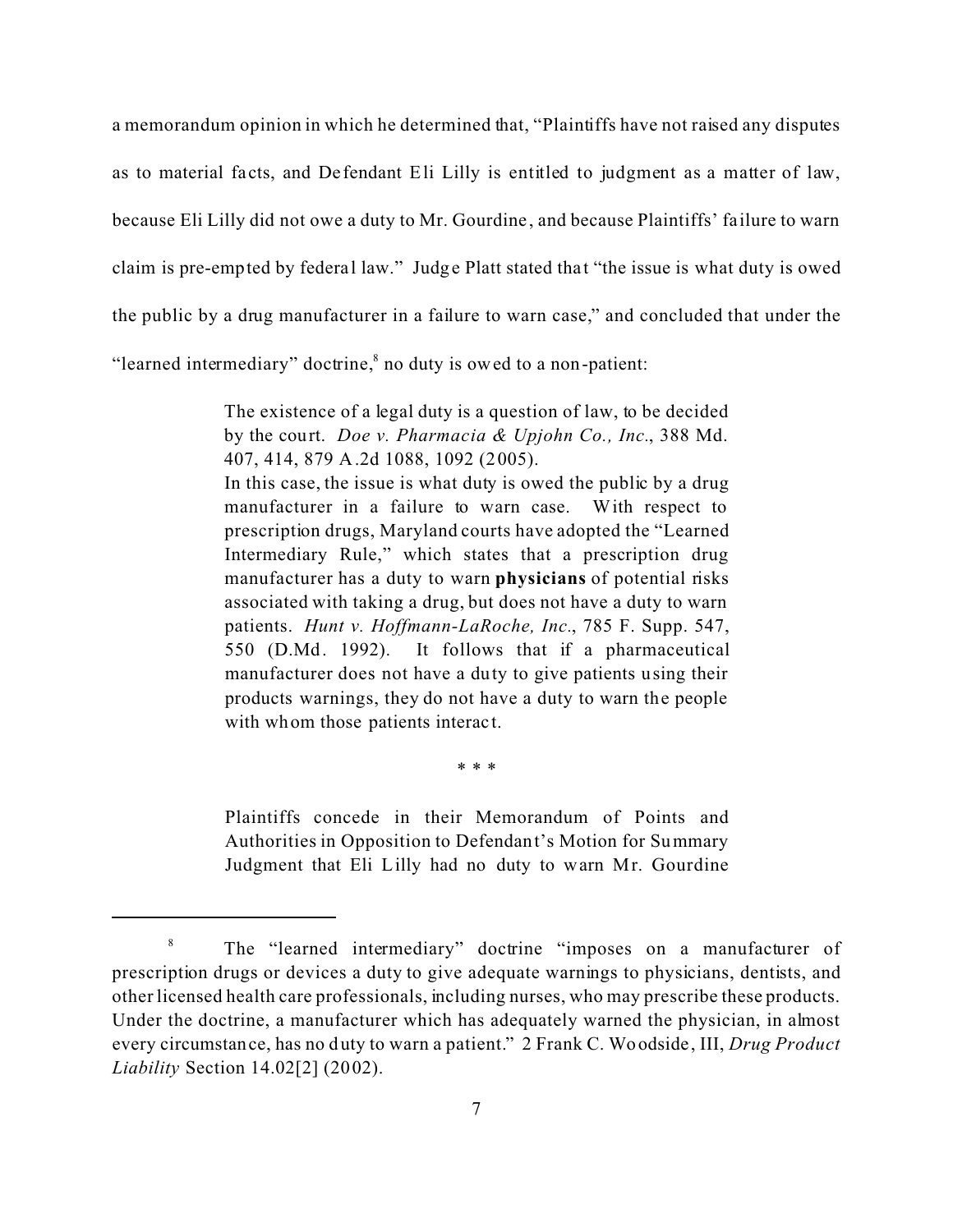directly. Instead they argue that it was foreseeable that not warning patients of an increased risk of hypoglycemia between 6 a.m. and 12 p.m. could cause people to suffer from hypoglycemia or neuroglycopenia, and if that occurred while the patient was driving a vehicle, that they could seriously injure other users of the road. Plaintiffs argue that this foreseeability extends a duty to users of the road and so to Mr. Gourdine. This Court declines to extend that duty to Eli Lilly.

Instead this trial court echoes what the Maryland Court of Appeals said in *Doe v. Pharmacia & Upjohn Co., Inc.*, 388 Md. 407, 879 A.2d 1088 (2005), "the imposition of a duty of care in this case would create an indeterminate class of potential plaintiffs." *Id.* at 421, 1096. In *Pharmacia & Upjohn*, the plaintiff was the wife of a laboratory technician who had contracted HIV from his employment in a laboratory. The Court held that the employer did not owe a duty to the wife, because that would create an indeterminate class of potential plaintiffs, including spouses, sexual partners, and then anyone the employee could possibly pass the disease onto. Certainly, if this were an indeterminate class of people, then expanding duty to users of the highway, as Plaintiffs strenuously urge this Court to do in the instant case, would create an equally large and amorphous indeterminate class of Plaintiffs.

Plaintiffs would have us interpret *Valk Mfg. Co. v. Rangaswamy* as authority to impose a liability on Eli Lilly on this case. *Id.*, 74 Md. App. 304, 537 A.2d 622 (1988). In *Rangaswamy*, the Court held that "bystanders . . . are protected under the doctrine of strict liability in tort. *Id.* at 323, 632. However, in the sentence immediately preceding, the *Rangaswamy* Court cited W. Keeton, *Prosser and Keeton on Torts* 704 (5th ed. 1984), to explain that the effect of an expanded duty to bystanders was to put "strict liability on the same footing as negligence, as to all foreseeable injuries." *Rangaswamy*, 74 Md. App. at 323, 537 A.2d 632. It is this Court's opinion in this case, that Eli Lilly did not owe a duty to Plaintiffs even in the negligence claim, and so *Rangaswamy* does not aid Plaintiffs in their strict liability claim.

(Footnote omitted) (emphasis in original).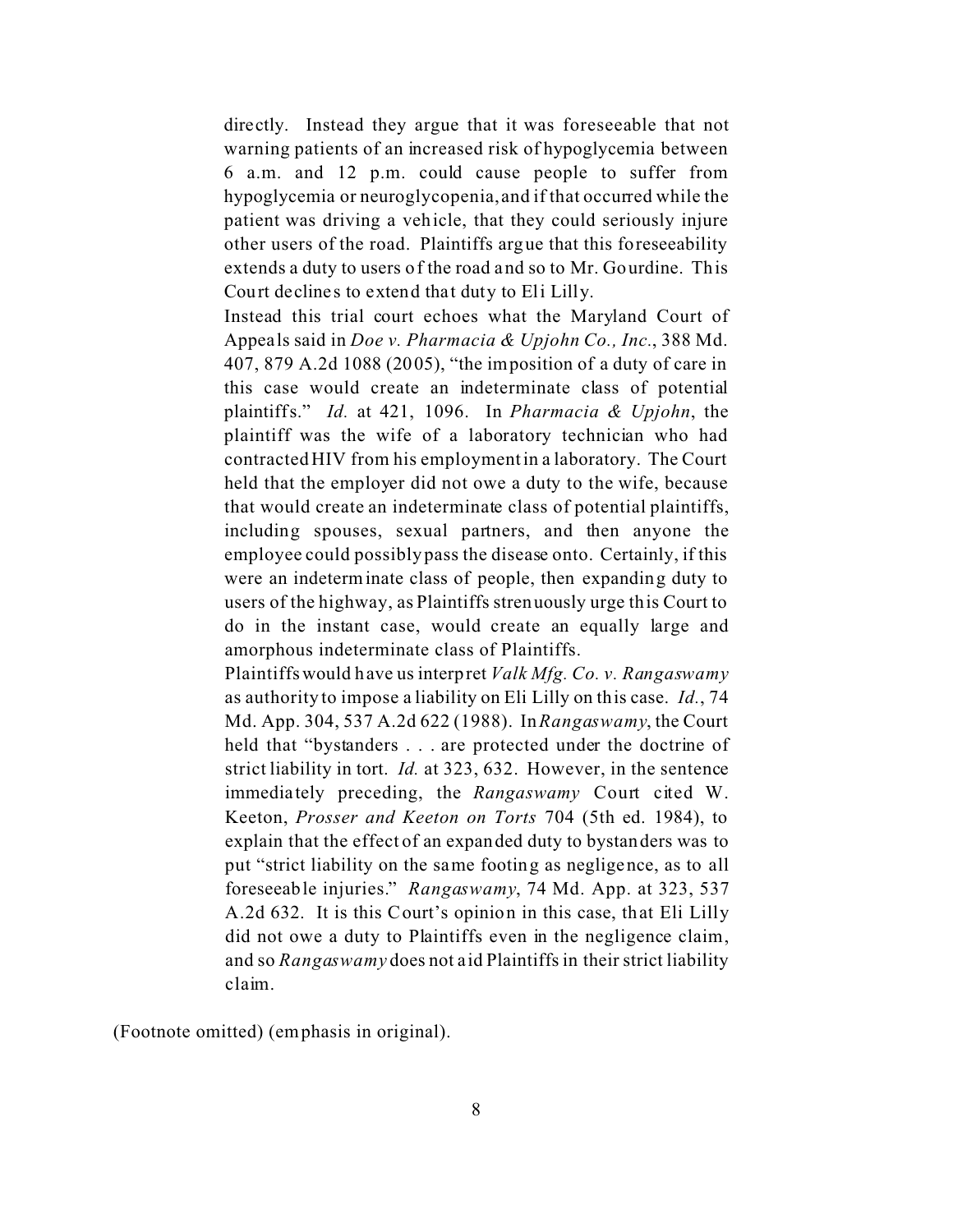Ms. Gourdine noted an appeal to the Court of Special Appeals, which affirmed in a reported opinion. *Gourdine v. Crews*, 177 Md. App. 471, 935 A.2d 1146 (2007). The intermediate appellate court concluded that the trial court did not err in granting Lilly's motion for summary judgment because "[Lilly] has no duty to warn a nonuser such as Gourdine" under the "learned intermediary" doctrine:

> With respect to prescription drugs, "Maryland law recognizes the 'learned intermediary' doctrine, which provides that manufacturers need only warn the prescribing physician and not the patient directly." *Ames v. Apothecon, Inc.*, 431 F. Supp. 2d 566, 572 (D.Md. 2006); *see also Nolan v. Dillon*, 261 Md. 516, 523 (1971). Stated alternatively, under the learned intermediary doctrine, the manufacturer of a prescription drug has no duty to directly warn patients. Diane S. Kane, Annotation, CONSTRUCTION AND APPLICATION OF LEARNED-INTERMEDIARY DOCTRINE, 57 A.L.R.  $5<sup>th</sup> 1$  (1998). It follows, therefore, that since there is no duty on the part of prescription drug manufacturers to directly warn users of the drug of possible adverse effects, the manufacturer has no duty to warn a nonuser such as Gourdine. *See Kirk v. Michael Reese Hosp. & Med. Ctr.*, 513 N.E.2d 387, 393 (Ill. 1987) (applying the learned intermediary doctrine and holding that drug manufacturers owed no duty to warn a third party who was injured by a patient using their products).

*Id.* at 478-79, 935 A.2d at 1150 (footnote omitted). The court also opined that even if Lilly's

warnings were inadequate, the injuries to Mr. Gourdine were not foreseeable:

Appellants nonetheless maintain that it was foreseeable that failing to warn patients of an increased risk of hypoglycemia between 6 a.m. and 12 p.m. could cause them to suffer from hypoglycemia, and if that occurred while a patient was driving a vehicle, that the patient could seriously injure other users of the road. According to appellants, the foreseeability of the injuries here at issue extended a duty to warn all users of the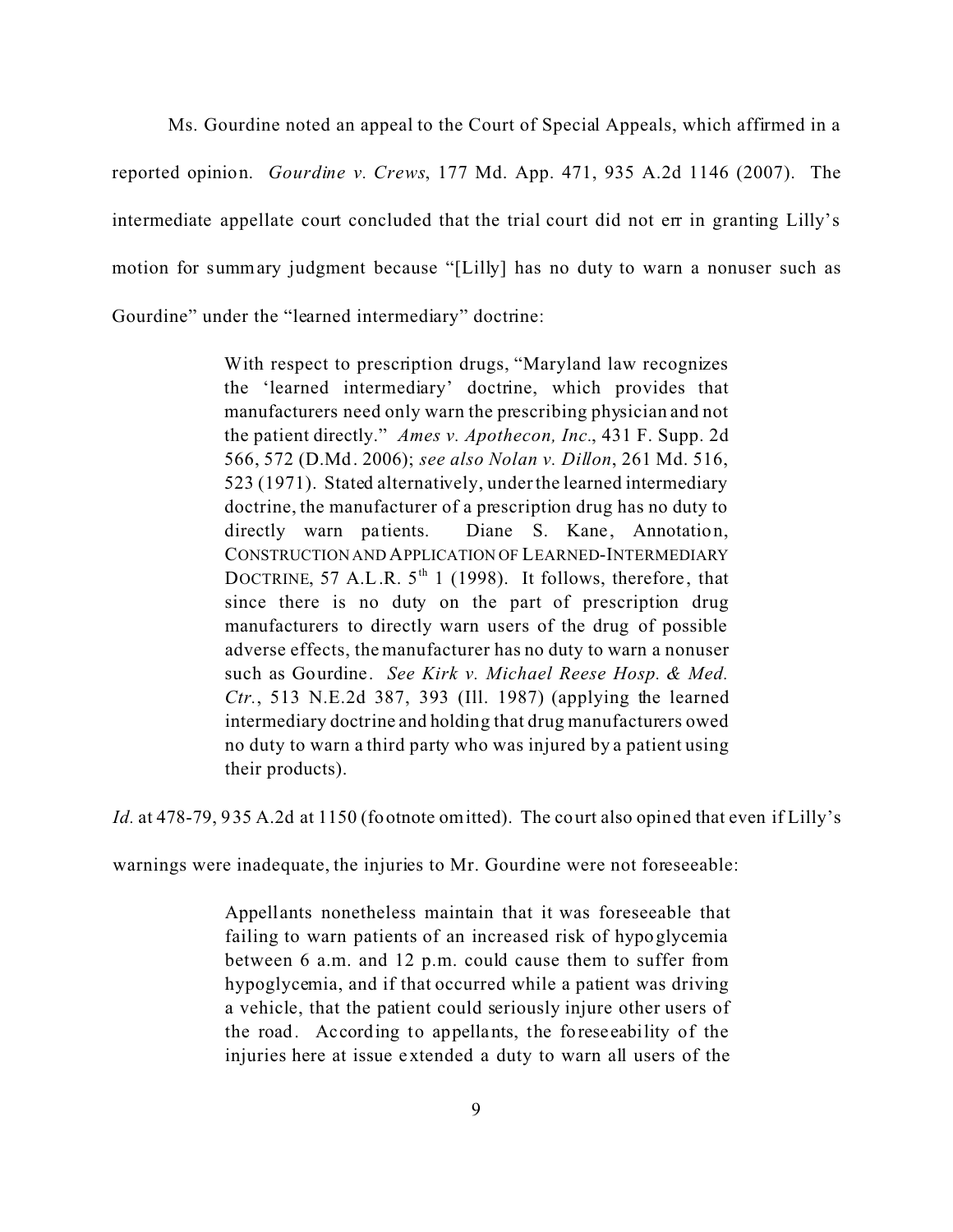road and, thus, Gourdine.

Appellants correctly state that "liability for injuries which are foreseeable resulting from a defective product extends to bystanders who are put in peril by the defect." *See e.g. Valk Mfg. Co. v. Rangaswamy*, 74 Md. App. 304, 322-23 (1988), *rev'd on other grounds sub nom. Montgomery County v. Valk Mfg. Co.*, 317 Md. 185 (1989). Even assuming, *arguendo*, that the warnings rendered about the drugs were defective, the injuries sustained by Gourdine were not reasonably foreseeable. It cannot be said that Lilly should have reasonably foreseen that Crews, with her history of hypoglycemia, would ignore her doctor's orders to discontinue her morning insulin, drive a car, suffer a hypoglycemic episode, lose control of her car, strike Gourdine's car, push it into the back of an illegally parked tractor-trailer, and fatally injure Gourdine. Indeed, to impose a duty on Lilly in these circumstances "would create an indeterminate class of potential plaintiffs." *Pharmacia & Upjohn Co.*, *supra*, 388 Md. at 421.

*Id.* at 479, 935 A.2d at 1150-51.

Ms. Gourdine filed a petition for certiorari, which we granted. *Gourdine v. Crews*,

403 Md. 612, 943 A.2d 1244 (2008).

### **II. Standard of Review**

The entry of summary judgment is governed by Maryland Rule 2-501, which provides

in pertinent part:

**Entry of judgment.** The court shall enter judgment in favor of or against the moving party if the motion and response show that there is no genuine dispute as to any material fact and that the party in whose favor judgment is entered is entitled to judgment as a matter of law.

Maryland Rule 2-501 (f).

In considering a trial court's grant of a motion for summary judgment, this Court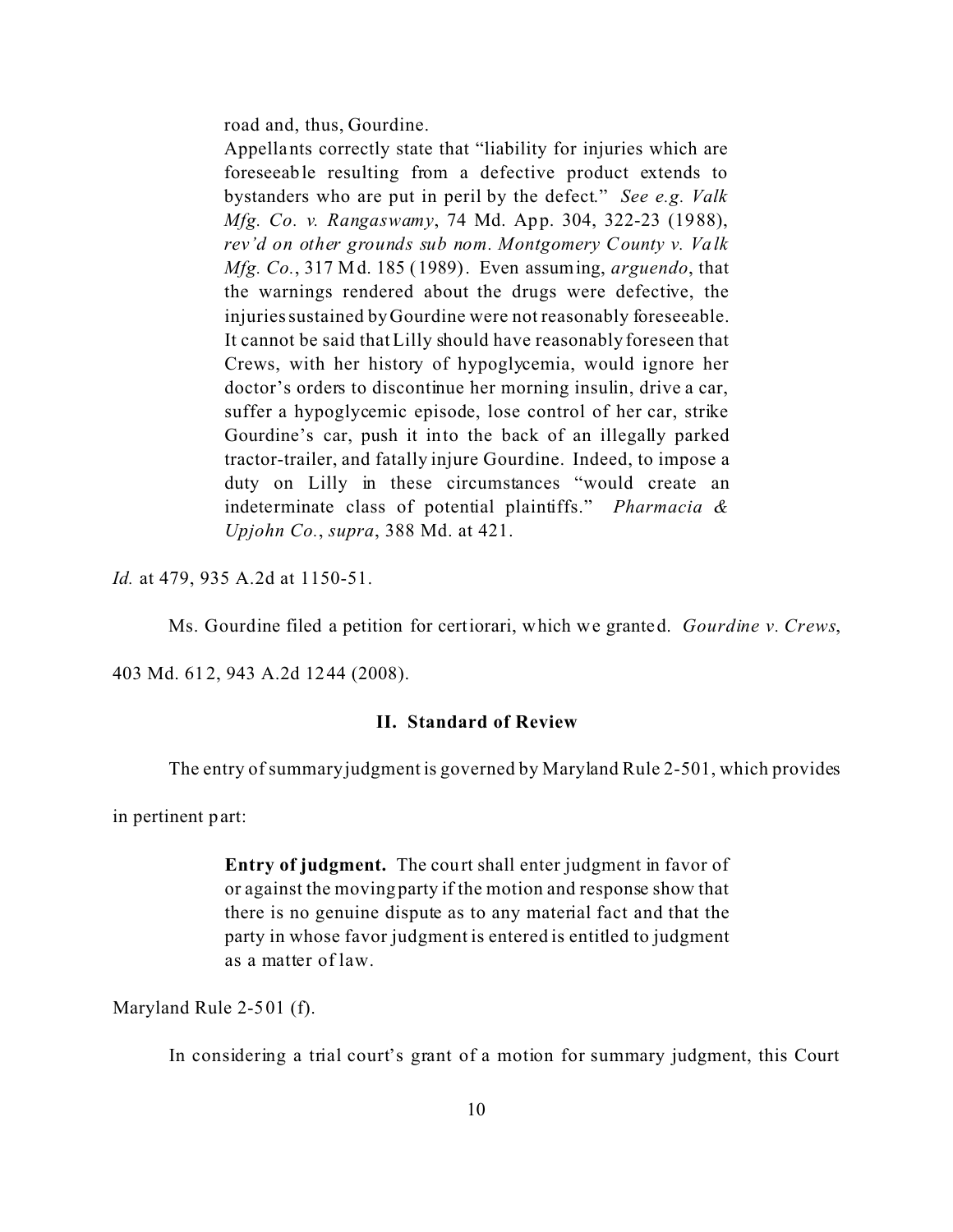reviews the record in the light most favorable to the non-moving party. *Anderson v. Council of Unit Owners of Gables on Tuckerman Condominium*, 404 Md. 560, 570-71, 948 A.2d 11, 18 (2008); *Rodriguez v. Clarke*, 400 Md. 39, 926 A.2d 736 (2007); *Rhoads v. Sommer*, 401 Md. 131, 148, 931 A.2d 508, 518 (2007) ("We review the record in the light most favorable to the non-moving party and construe any reasonable inferences that may be drawn from the facts against the moving party."); *Harford County v. Saks*, 399 Md. 73, 82, 923 A.2d 1, 6 (2007) (In reviewing a trial court's decision on a motion for summary judgment, "we seek to determine whether any material facts are in dispute and, if they are, we resolve them in favor of the non-moving party."); *Lovelace v. Anderson*, 366 Md. 690, 695, 785 A.2d 726, 728 (2001) (In reviewing a grant of the defendants' motions for summary judgment, "we must review the facts, and all inferences therefrom, in the light most favorable to the plaintiffs."). If no material facts are in dispute, this Court must determine whether the Circuit Court correctly entered summary judgment as a matter of law. *Anderson*, 404 Md. at 571, 948 A.2d at 18; *Rodriguez*, 400 Md. at 70, 926 A.2d at 754; *Saks*, 399 Md. at 82, 923 A.2d at 6; *Property and Casualty Ins. Guaranty Corp. v. Yanni*, 397 Md. 474, 480-481, 919 A.2d 1, 5 (2007); *Standard Fire Ins. Co. v. Berrett*, 395 Md. 439, 451, 910 A.2d 1072, 1079 (2006). On appeal from an order entering summary judgment, we review "only the grounds upon which the trial court relied in granting summary judgment." *Rodriguez*, 400 Md. at 70, 926 A.2d at 754, quoting *Standard Fire*, 395 Md. at 450, 910 A.2d at 1079; *Eid v. Duke*, 373 Md. 2, 10, 816 A.2d 844, 849 (2003), quoting *Lovelace*, 366 Md. at 695, 785 A.2d at 729.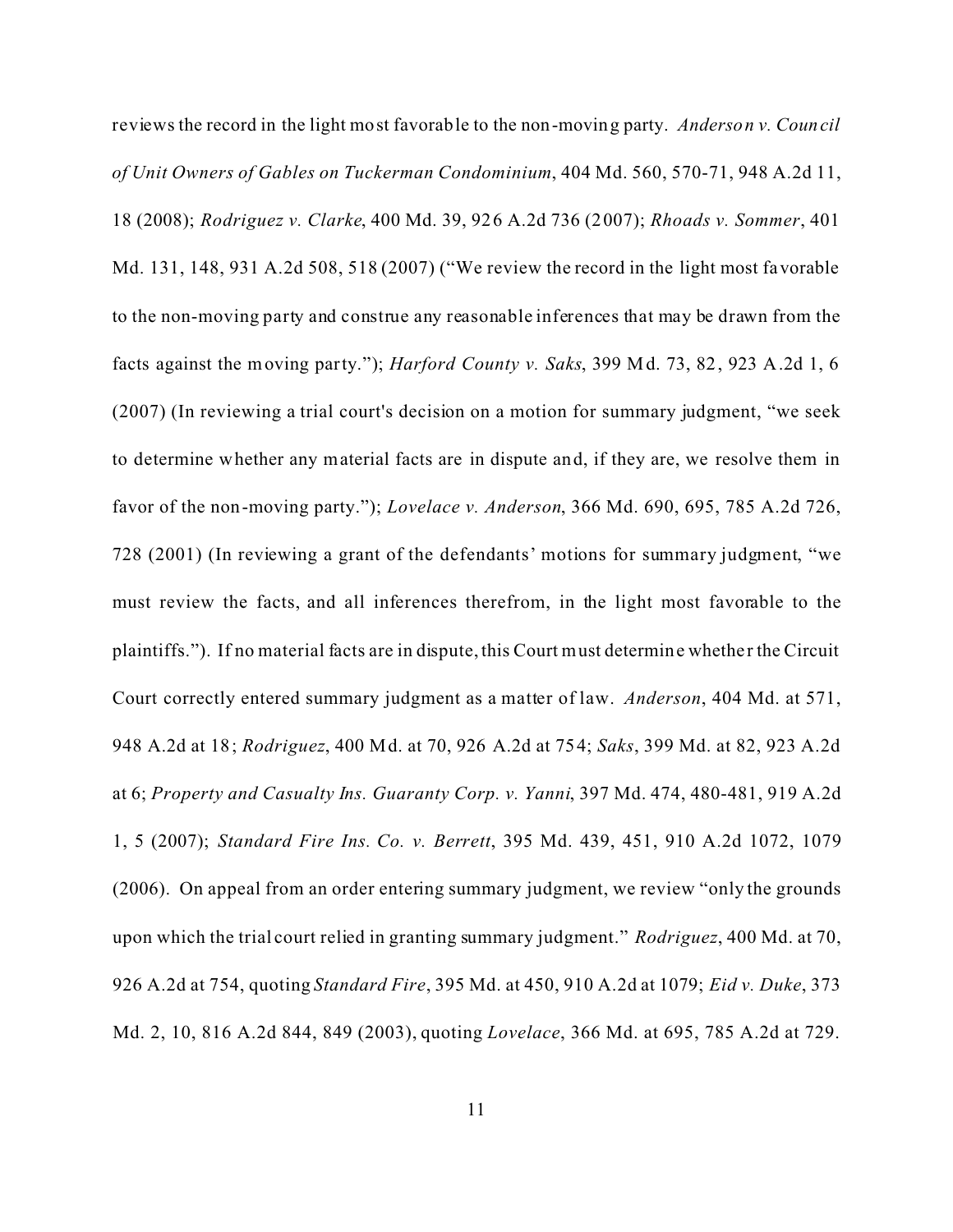#### **III. Analy sis**

Underg irding the grant of summary judgment in this case is the Circuit Court's decision that Lilly did not owe a duty of care to Mr. Gourdine based upon foreseeability that an accident could occur after the ingestion of the specific medications while Ms. Crews was operating a motor vehicle; Ms. Gourdine, of course, disagrees and asserts that the "learned intermediary" doctrine, upon which the trial court and the Court of Special Appeals relied, is inapplicable and that Lilly, in fact, owed a duty to Mr. Gourdine to warn Ms. Crews about the risks of the combination of Huma log and Humulin N because it was foreseeable that inadequa te warnings could re sult in injuries or death to members of the motoring public when Ms. Crews was driving. Ms. Gourdine argues that this duty arises from the common law because the failure to warn Ms. Crews put Mr. Gourdine, a foreseeable victim, in peril. Ms. Gourdine compares this case to those in which liability is imposed on a car manufacturer for injuries caused to third-party bystanders resulting from product defects, relying upon *Valk Manufacturing Co. v. Rangaswamy*, 74 Md. App. 304, 537 A.2d 622 (1988). She also relies on out-of-state c ases in which liability was imposed on doctors for injuries sustained by a bystander when the doctor failed to adequately warn the patient about the risks of driving while taking certain medications, citing *Taylor v. Smith*, 892 So.2d 887 (Ala. 2004); *McKenzie v. Hawai'i Permanente Medical Group, Inc.*, 47 P.3d 1209 (Haw. 2002); and *Kaiser v. Suburban Transportation System*, 398 P.2d 14, *modified*, 401 P.2d 350 (Wash. 1965). Ms. Gourdine also argues that the duty is imposed upon Lilly by statute, specifically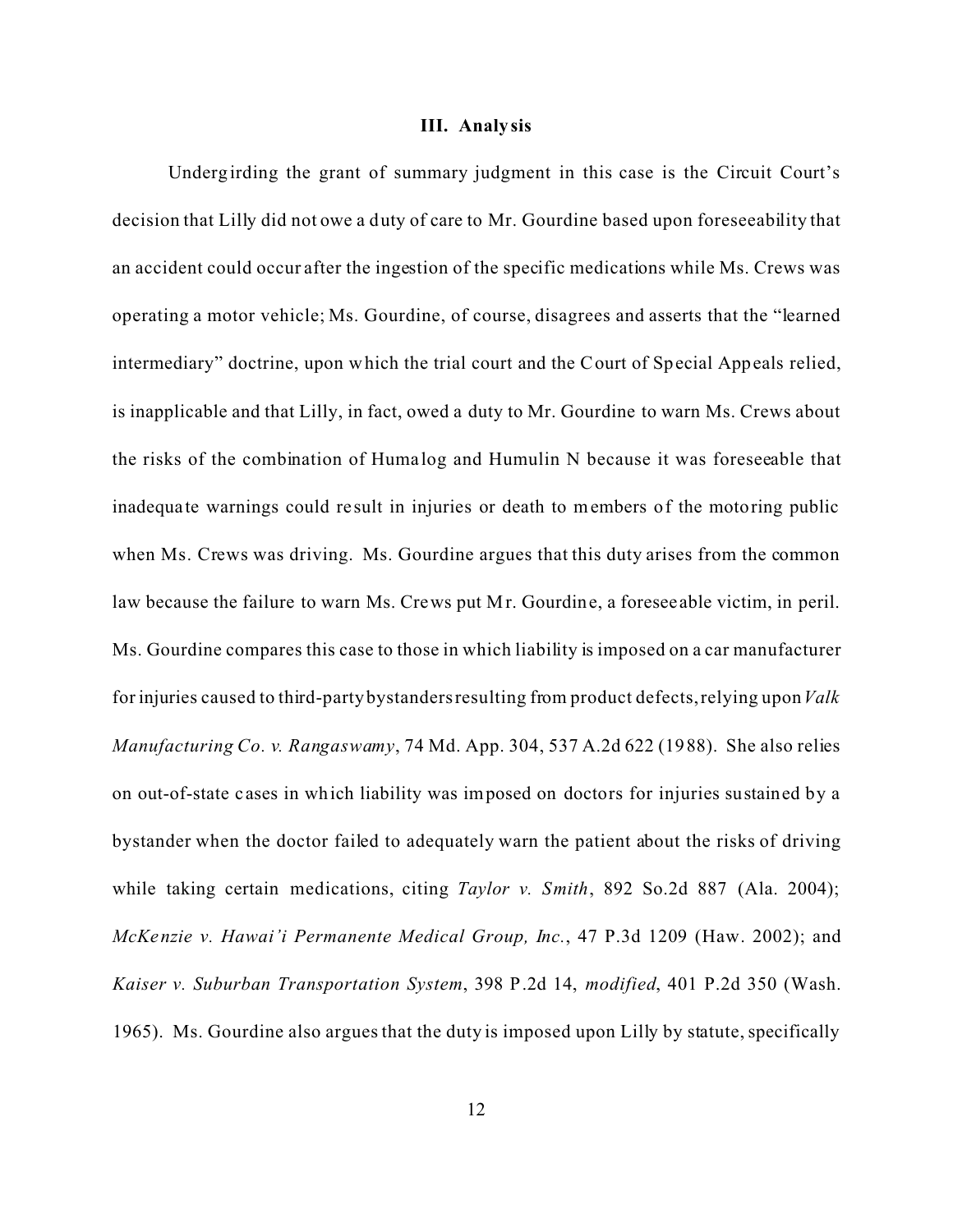the Federal Food, Drug and Cosmetic Act ("FDCA" or "the Act"), which prohibits drug manufacturers from placing a misbranded product into interstate commerce. With respect to her fraud claim, Ms. Gourdine contends that Lilly knowingly published untrue statements about the dangers and risks associated with Humalog and Humulin N, that Ms. Crews and her physician relied on these misrepresentations, and that liability for these statements extends to Mr. Gourdine because his death was foreseeable.

Lilly, conversely, asserts that the Circuit Court and Court of Special Appeals correctly applied the "learned intermediary" doctrine and further argues that no duty was owed to Mr. Gourdine because foreseeability, by itself, is insufficient to create a legally cognizable duty, and because there was no connection between Lilly's allegedly tortious act and Mr. Gourdine's death. Additionally, Lilly contends that this case is different from those involving car manufacturers' liability for injuries directly caused to bystanders because those cases involved manufacturing and design defect claims, rather than failure to warn claims as in the instant case. Likewise, Lilly distinguishes the out-of-state cases tha t imposed liability on doctors for injuries caused to bystanders because those courts have adopted an interpretation of duty contrary to Maryland law. Lilly also argues that the FDCA does not establish a duty owed by Lilly to Mr. Gourdine because the Act's purpose is to protect the public health generally rather than any specific class of individuals. Lilly contends, with respect to the fraud claim, that the Circuit Court correctly granted summary judgment because there was no duty owed by Lilly to Mr. Gourdine.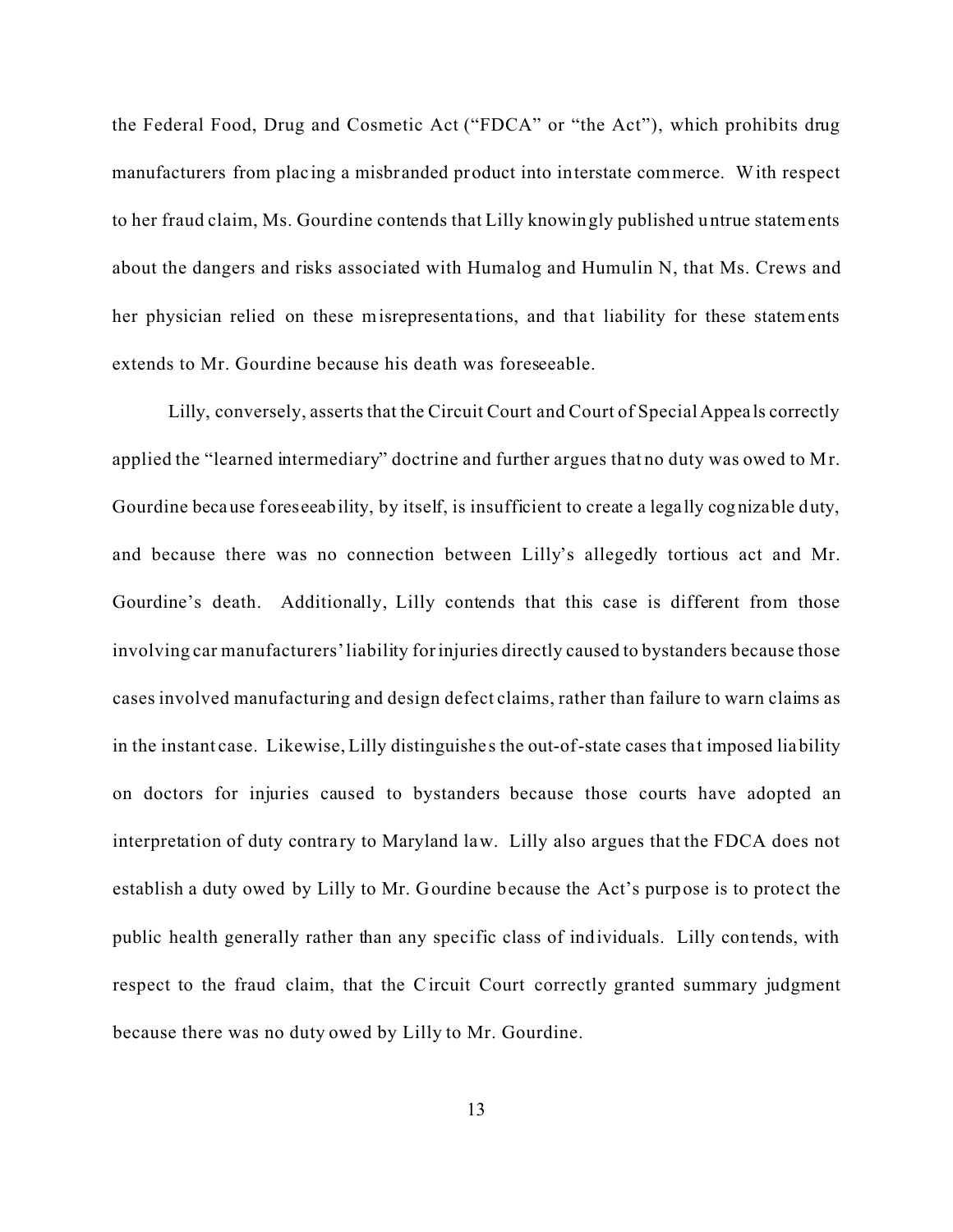#### **A. Failure to Warn Claims – Negligence and Strict Liability**

In Counts 1 and 2, negligence and strict liability, Ms. Gourdine alleges that Lilly owed a duty to Mr. Gourdine to warn Ms. Crews about the risks of the combination of Humalog and Humulin N.

"The negligence count of a products liability claim comports with longstanding common law tort principles," *Nissen Corp. v. Miller*, 323 Md. 613, 619, 594 A.2d 564, 567 (1991), and the injured party must allege "(1) that the defendant was under a duty to protect the plaintiff from injury, (2) that the defendant breached that duty, (3) that the plaintiff suffered actual injury or loss, and (4) that the loss or injury proximately resulted from the defendant's breach of the duty." *Doe v. Pharmacia & Upjohn Co., Inc.*, 388 Md. 407, 414, 879 A.2d 1088, 1092 (2005); *Dehn v. Edgecombe*, 384 Md. 606, 619, 865 A.2d 603, 611 (2005); *Horridge v. St. Mar y's County Dept. of Soc. Services*, 382 Md. 170, 182, 854 A.2d 1232, 1238 (2004); *Patton v. USA Rugby*, 381 Md. 627, 635-36, 851 A.2d 566, 570 (2004). We acknowledged that duty to warn can undergird a negligence case in *Twombley v. Fuller Brush Co.*, 221 Md. 476, 158 A.2d 110 (1960), a product liability action against a supplier of spot remover, and later refined the concept in *Moran v. Faberge, Inc.*, 273 Md. 538, 543- 44, 332 A.2d 11, 15 (1975) (citations omitted), in which we stated,

> that a manufacturer's duty to produce a safe product, with appropriate warnings and instructions when necessary, is no different from the responsibility each of us bears to exercise due care to avoid unreasonable risks of harm to others. Whether any such unreasonable risk exists in a given situation depends on balancing the probability and seriousness of harm, if care is not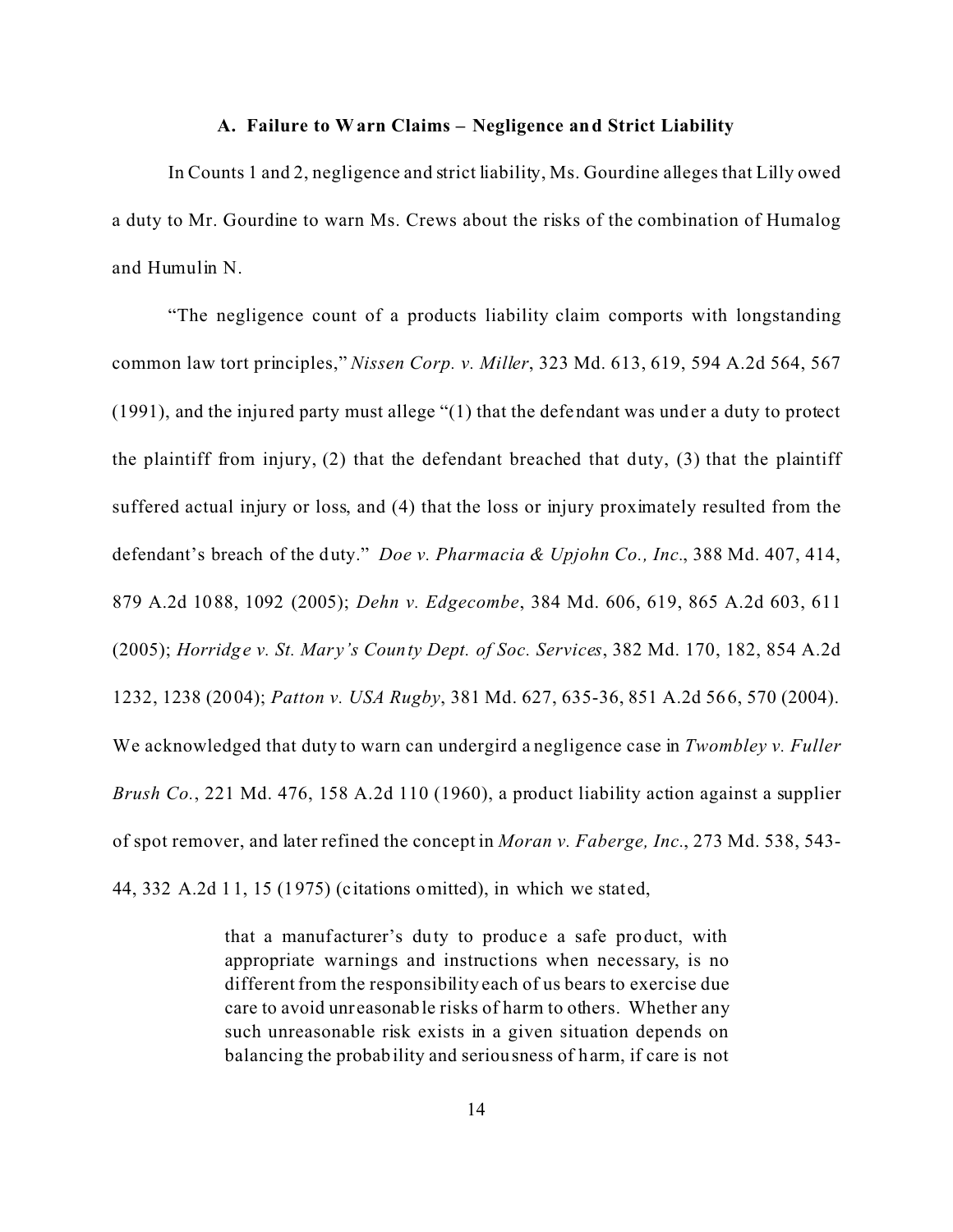exercised, against the costs of taking appropriate precautions. However, we observe that in cases such as this the cost of giving an adequate warning is usually so minimal, amounting only to the expense of adding some more printing to a label, that this balancing process will almost always weigh in favor of an obligation to warn of latent dangers, if the manuf acturer is otherwise required to do so.

We also adopted Section 388 of the Restatement (Second) of Torts (1965), "Chattel Known

to be Dangerous for Intended Use," as "a general principle in the duty to warn area":

One who supplies directly or through a third person a chattel for another to use is subject to liability to those whom the supplier should expect to use the chattel with the consent of the other or to be endangered by its probable use, for physical harm caused by the use of the chattel in the manner for which and by a person for whose use it is supplied, if the supplier (a) knows or has reason to know that the chattel is or is likely to be dangerous for the use for which it is supplied, and (b) has no reason to believe that those for whose use the chattel is supplied will realize its dangerous condition, and (c) fails to exercise reasonable care to inform them of its dangerous condition or of the facts which make it likely to be dangerous.

*Moran*, 273 Md. at 543-44, 332 A.2d at 15. In *Moran*, a products liability action against a

cologne manufacturer alleging negligent failure to warn of concealed dangers, we recognized

a framework for analysis in negligent failure to warn cases:

Based on this negligence law we think that in the products liability domain a duty to warn is imposed on a manufacturer if the item it produces has an inherent and hidden danger about which the producer knows, or should know, could be a substantial factor in bringing injury to an individual or his property when the manufacturer's product comes near to or in contact with the elements which are present normally in the environment where the product can reasonably be expected to be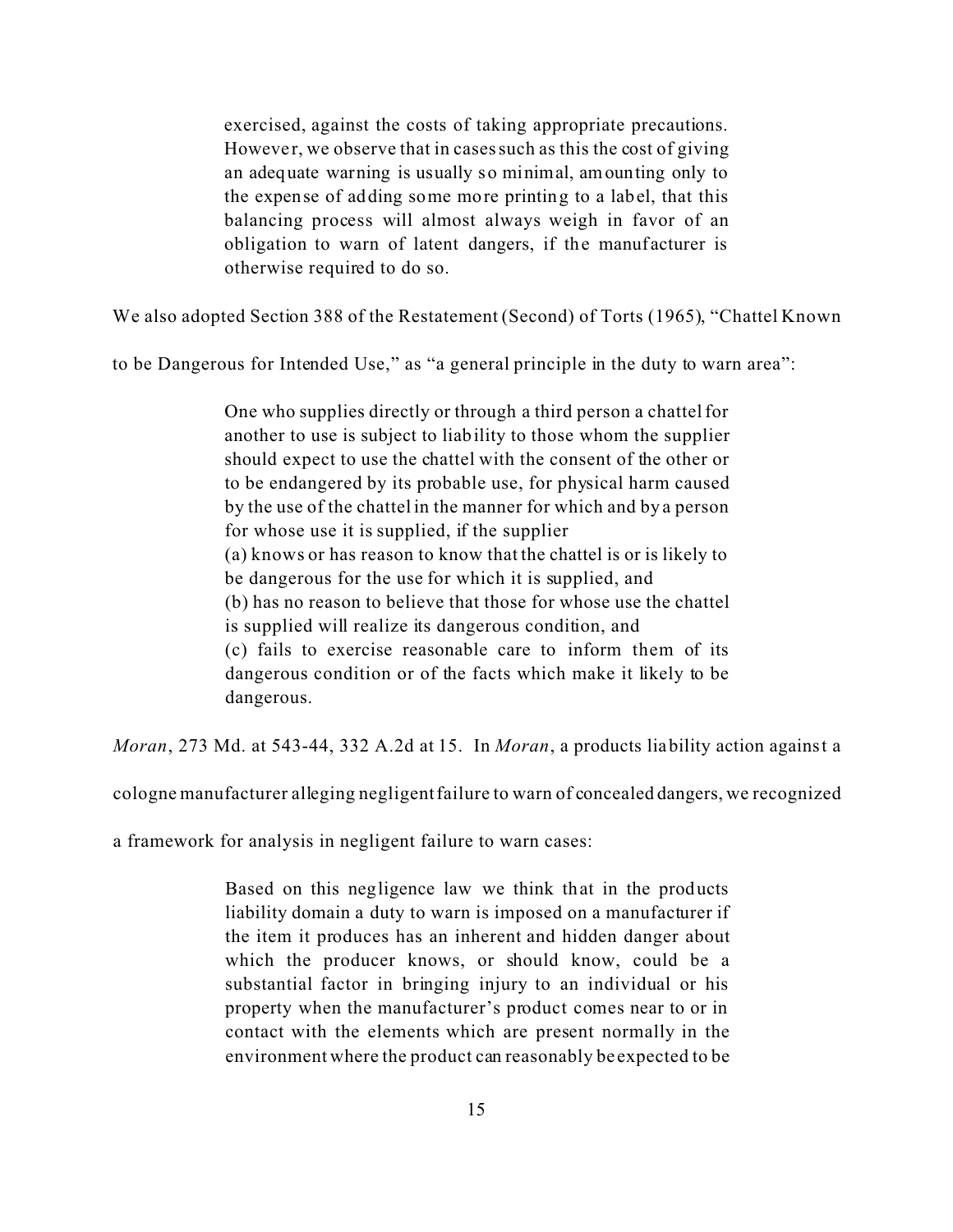brought or used.

*Id.* at 552, 332 A.2d at 20.<sup>9</sup>

This framework substantially mirrorsthat of a strictliability action, which was defined

by Judge John C. Eldridge, writing for this Court, in *Phipps v. General Motors Corp.*, 278

Md. 337, 341, 363 A.2d 955, 957 (1976). In *Phipps*, Judge Eldridge adopted Section 402A

of the Restatement (Second) of Torts (1965),

Special Liability of Seller of Product for Physical Harm to User or Consume r

(1) One who sells any product in a defective condition unreasonably dangerous to the user or consumer or to his property is subject to liability for physical harm thereby caused to the ultimate user or consumer, or to his property, if

(a) the seller is engaged in the business of selling such a product, and

(b) it is expected to and does reach the user or consumer without substantial change in the condition in which it is sold.

(2) The rule stated in Subsection (1) applies although

(a) the seller has exercised all possible care in the preparation and sale of his product, and

(b) the user or consumer has not bought the product from or entered into any contractual relation with the seller.

and summarized the elements of an a ction in strict liability:

The essential elements of an action in strict liability are set forth in § 402A. For recovery, it must be established that (1) the product was in defective condition at the time that it left the

<sup>9</sup> In *Moran v. Faberge, Inc.*, 273 Md. 538, 544-50, 332 A.2d 11, 15-19 (1975), we also addressed the knowledge component in negligent failure to warn cases, which is not an issue before us. *See also Eagle-Picher Industries, Inc. v. Balbos*, 326 Md. 179, 195-204, 604 A.2d 445, 452-57 (1992).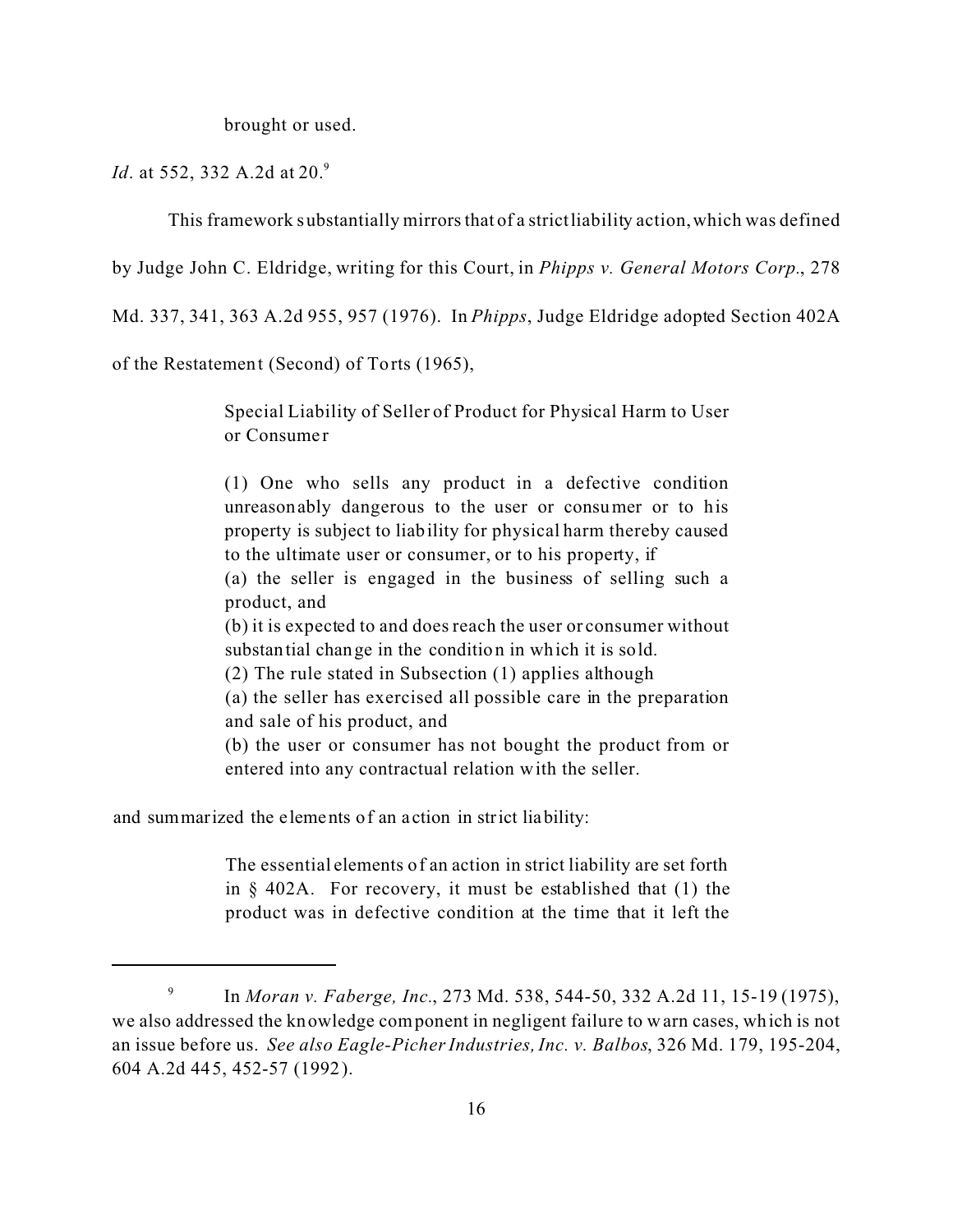possession or control of the seller, (2) that it was unreasonably dangerous to the user or consumer, (3) that the defect was a cause of the injuries, and (4) that the product was expected to and did reach the consumer without substantial change in its condition. However, in an action founded on strict liability in tort, as opposed to a traditional negligence action, the plaintiff need not prove any specific act of negligence on the part of the seller. The relevant inquiry in a strict liability action focuses not on the conduct of the manufacturer but rather on the product itself.

*Id.* at 344, 363 A.2d at 958. Judge Eldridge went on to explain that "the theory of strict

liability is not a radical departure from traditional tort concepts" and that:

Despite the use of the term "strict liability," the seller is not an insurer, as absolute liability is not imposed on the seller for any injury resulting from the use of his product. Proof of a defect in the product at the time it leaves the control of the seller implies fault on the part of the seller sufficient to justify imposing liability for injuries caused by the product.

*Id.* at 351-52, 363 A.2d at 963. *See also Harig v. Johns-Manville Products Corp.*, 284 Md. 70, 84, 394 A.2d 299, 306-07 (1978) ("[T]he major distinction between an action in strict liability in tort and one founded on traditional negligence theory relates to the proof which must be presented by the plaintiff.").

In *Owens-Illinois, Inc. v. Zenobia*, 325 Md. 420, 601 A.2d 633 (1992), we addressed

the issue of whe ther the seller's knowledge of a de fect, or lack thereof, would affe ct liability.

Judge Eldridge, again writing for this Court, noted that most courts addressing the issue

require knowledge of defect, as elucidated in Comment j of the Restatement Section 402A:

Comment j explains that "the seller is required to give warning against [the danger], if he has knowledge, or by the application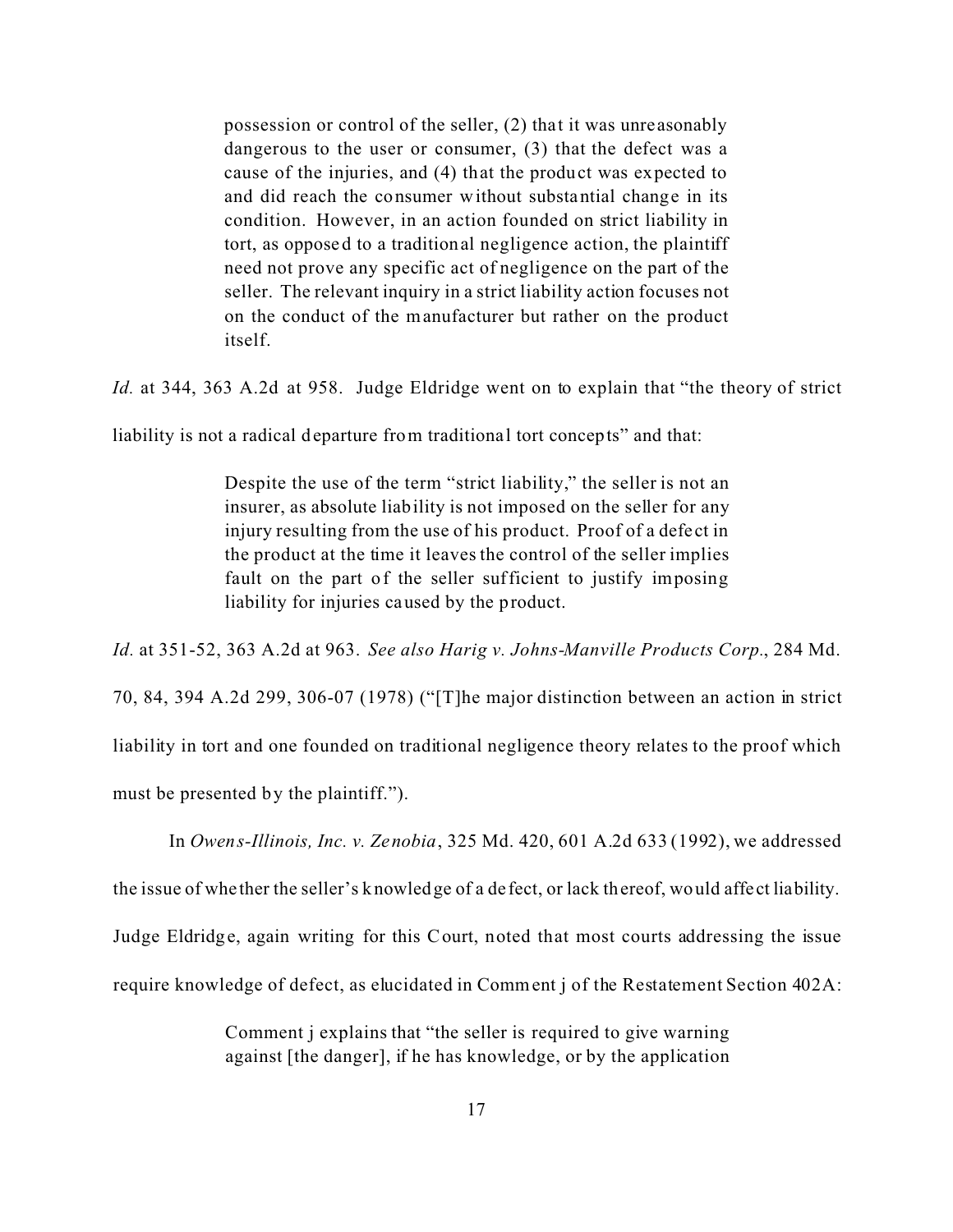of reasonable, developed human skill and foresight should have knowledge, of the . . . danger." The comment goes on to distinguish a product containing an adequate warning from a defective product, stating: "a product bearing such a warning, which is safe for use if it is followed, is not in defective condition, nor is it unreasonably dangerous.

\* \* \*

[T]he majority of courts which have considered a fa ilure to warn case in the context of strict liability have either expressly or implicitly held that a manufacturer of a product, which is defective only because of the lack of an adequate warning, is not liable when the failure to warn resulted from an absence of knowledge of the dangerous quality of that product.

Moreover, the courts reason, the presence of the required knowledge can be established by evidence that the dangerous quality of the product should have been known by a manufacturer because it was known in the scientific or expert community.

\* \* \*

Consequently, in a failure to warn case governed by the Restatement § 402A and Comment j, negligence concepts to some extent have been grafted onto strict liability. In such cases, a majority of courts hold that an element of knowledge or "state of the art" evidence is directly pertinent to a cause of action under § 402A of the Restatement (Second) of Torts, and liability is no longer entirely "strict.

Id. at 433-35, 601 A.2d at 640-41. Judge Eldridge also reflected that our adoption of Section

402A in the *Phipps* case inc luded the knowledge element of its Comment j. *Id.* at 438 n.8,

601 A.2d at 641 n.8.<sup>10</sup>

<sup>10</sup> In *Owens-Illinois, Inc. v. Zenobia*, 325 Md. 420, 438 n.8, 601 A.2d 633, 641 (continued...)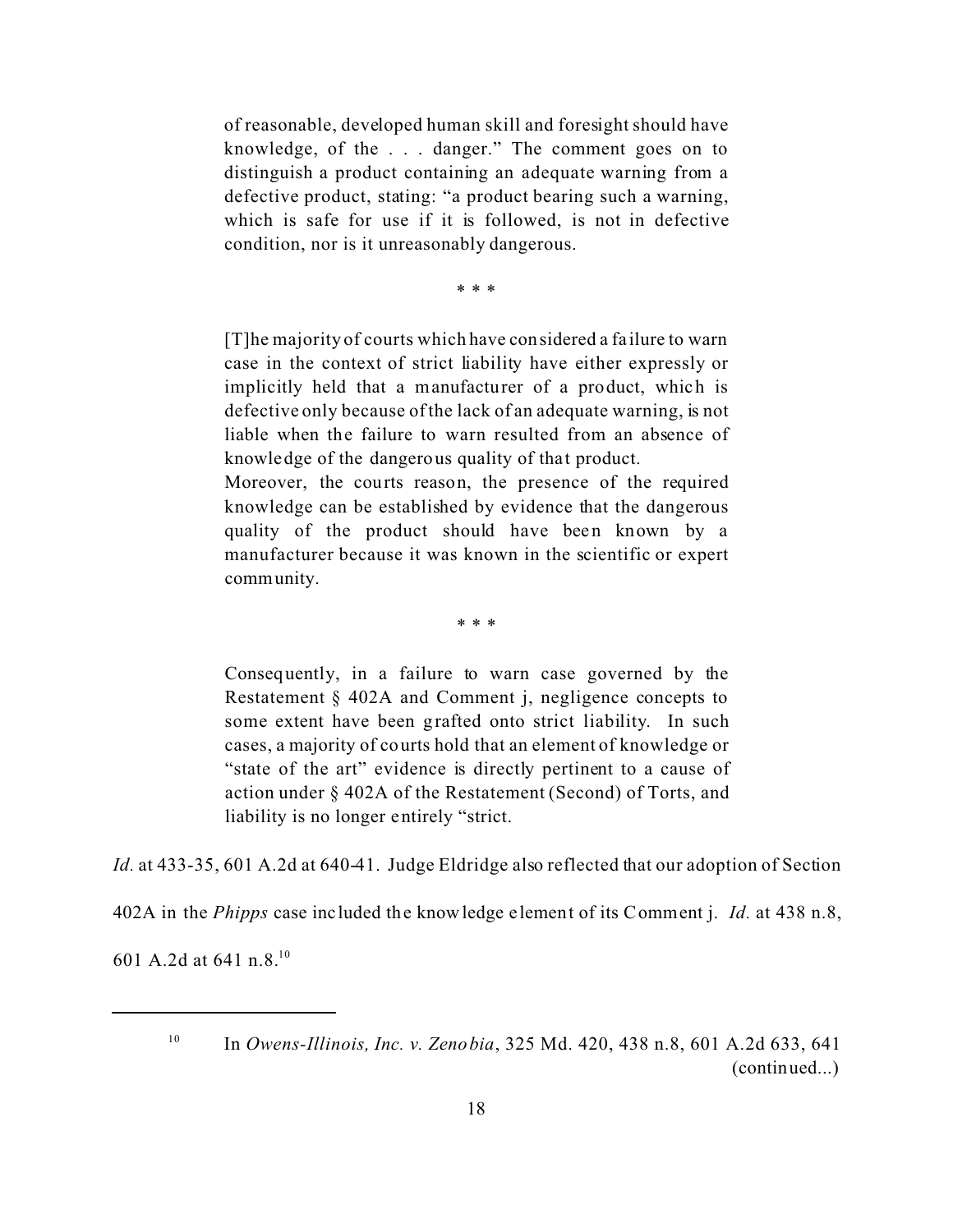We have recognized, therefore, that negligence concepts and those of strict liability have "morphed together," as a result, in failure to wa rn cases. *See ACandS, Inc. v. Asner*, 344 Md. 155, 168, 686 A.2d 250, 256 (1996), quoting *Owens-Illinois, Inc.*, 325 Md. at 435 n.7, 601 A.2d at 640 n.7 (1992) ("Consequently, in a failure to warn case governed by the Restatement § 402A and Comment j, negligence concepts to some extent have been grafted onto strict liability."); *Phipps*, 278 Md. at 351, 363 A.2d at 963 (1976) ("Thus, the theory of

 $10$ (...continued) n.8 (1992), we stated:

> Comment j of § 402A is applicable to a strict liability cause of action where the alleged defect is a failure to give adequate warnings. Therefore, the seller is not strictly liable for failure to warn unless the seller has "knowledge, or by the application of reasonable, developed human skill and foresight should have knowledge, of the presence of the . . . danger." Moreover, we agree with the numerous cases holding that, for purposes of the "should have knowledge" component of comment j, a manufacturer of a product is held to the knowledge of an expert in the field.

> > \* \* \*

we agree . . . that the knowledge or state of the art component is an element to be proven by the plaintiff. In a strict liability failure to warn case, the alleged defect is the failure of the seller to give an adequate warning. The seller, however, need not give any warning if the requisite state of the art or knowledge does not require it. Thus, where a product lacks a warning because of insufficient knowledge on the part of the manufacturer or in the scientific field involved, the product is not defective. As defectiveness is an element to be proven by the plaintiff, the knowledge or state of the art component is not an affirmative defense.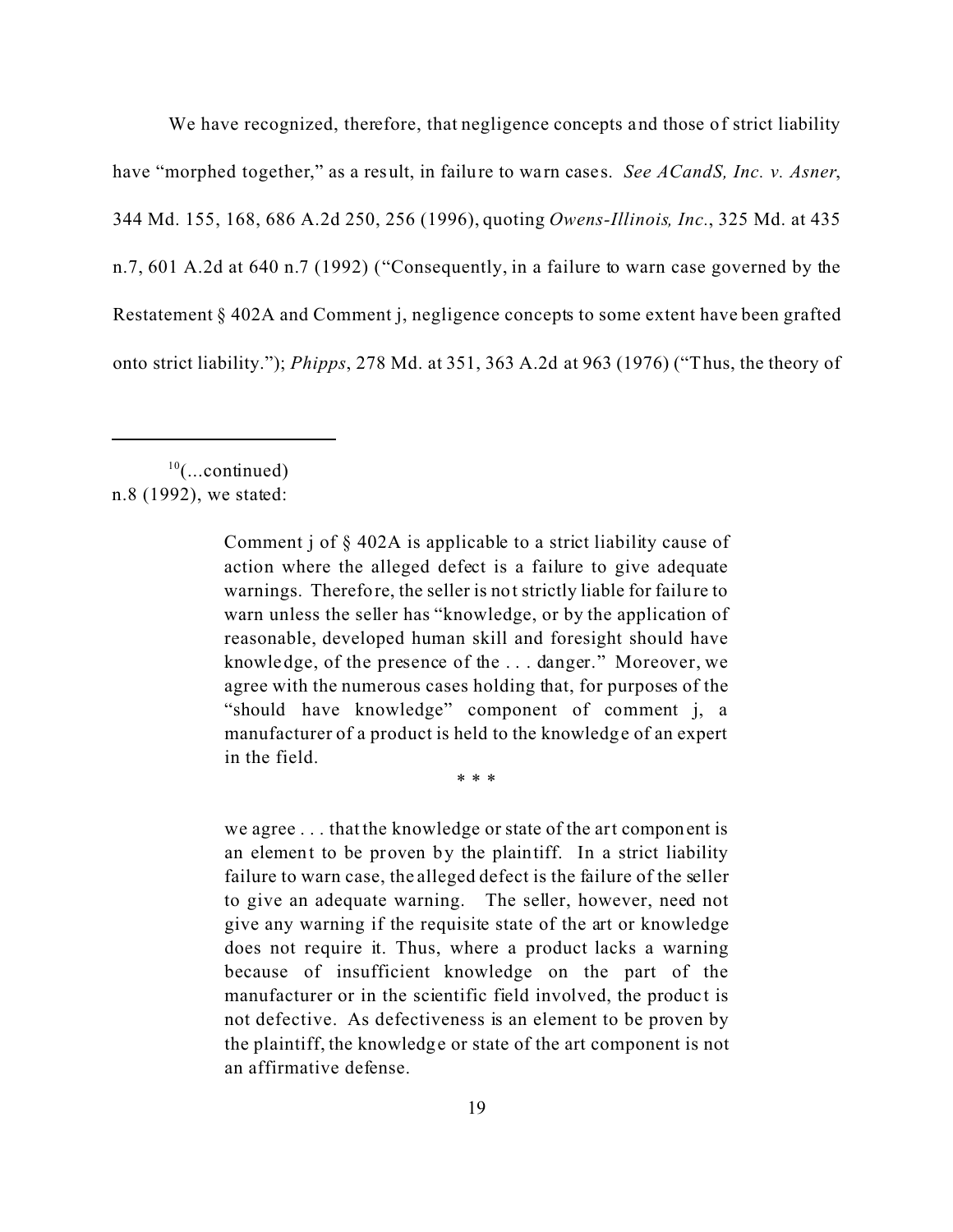strict liability is not a radical departure from traditional tort concepts."); *Mazda Motor of Am., Inc. v. Rogowski*, 105 Md. App. 318, 325, 659 A.2d 391, 394, *cert. denied*, 340 Md. 501, 667 A.2d 342 (1995) ("Certainly, it is true that a strict liability claim based on failure to warn bears a strong resemblance to a claim of negligence. Concepts of duty, breach, causation, and damages are present in both.").<sup>11</sup> Duty, thus, is an essential element of both negligence and strict liability causes of action for failure to warn.

Seminally, however, we note our divergence from the duty analyses of the trial court and the Court of Special Appeals, because both relied on the "learned intermediary" doctrine, with citation to *Nolan v. Dillon*, 261 Md. 516, 523, 276 A.2d 36, 40 (1971), to determine that Lilly did not owe a duty to Mr. Gourdine. In *Nolan*, a negligence and breach of warranty action, this Court was faced with the question of "whether the warnings which American Home gave regarding the use of Sparine were adequate" to warn of possible venous thrombosis or arteriolar spasm; the package insert contained a warning that use of the drug

<sup>&</sup>lt;sup>11</sup> In *Owens-Illinois, Inc.*, 325 Md. at 435 n.7, 601 A.2d at 640 n.7, we noted one difference in the role of contributory negligence:

We note that despite the overlap of negligence principles in a strict liability failure to warn case, strict liability differs from a negligence cause of action in that contributory negligence is not a defense to a strict liability claim. *Ellsworth v. Sherne Lingerie, Inc.*, 303 Md. 581, 597-598, 495 A.2d 348, 356-357 (1985). In addition, in light of the other comments to § 402A of the Restatement (Second) of Torts, which apply in defective design, defective construction, and failure to warn cases, there are some differences between a negligent failure to warn case and a failure to warn based upon § 402A and Comment j.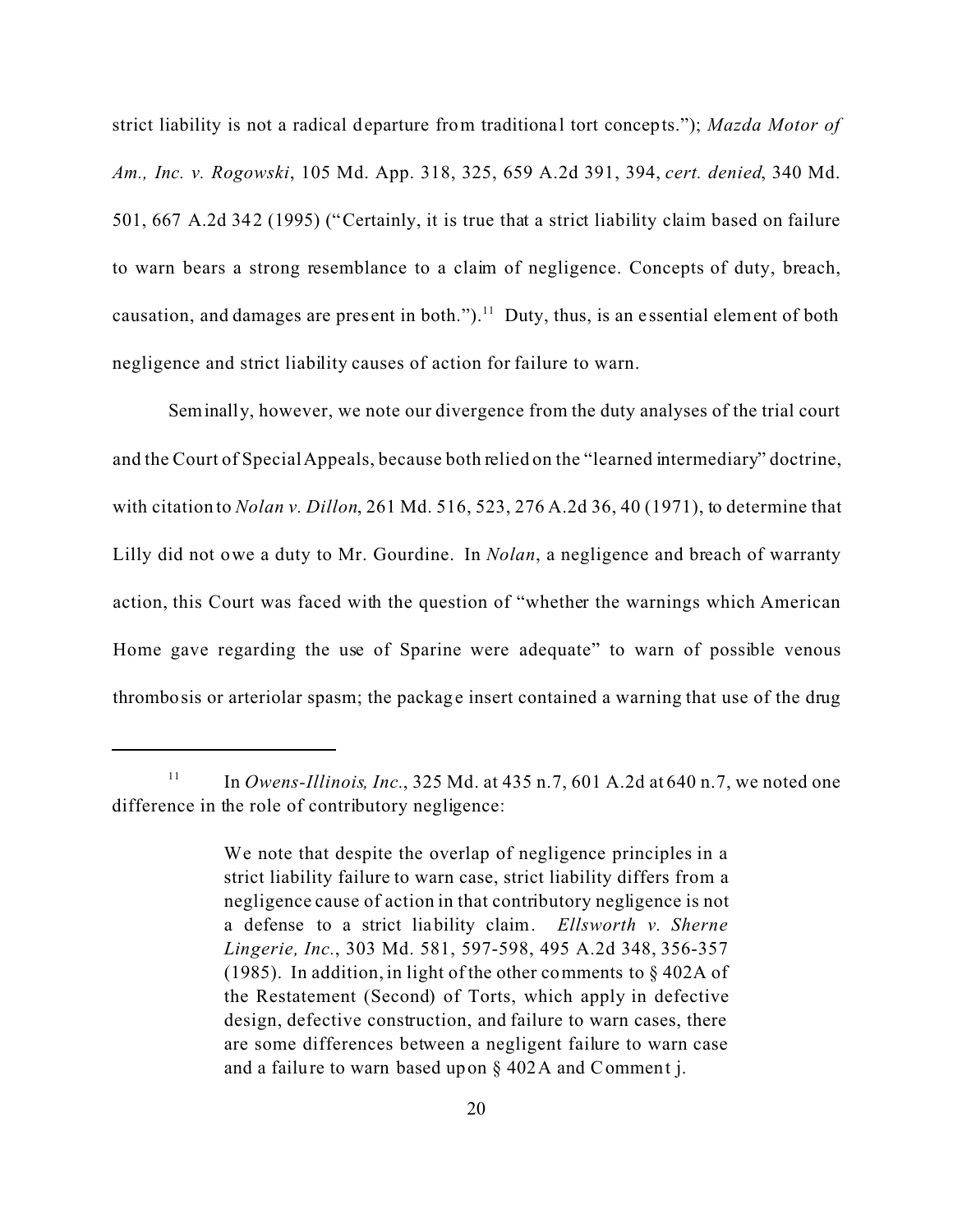"has resulted in localized thrombophlebitis or vascular spasm of digital vessels." In answering the question, we analyzed the reasonableness of the written warnings, without adopting the "learned intermediary" doctrine, *id.* at 523, 276 A.2d at 40; that case clearly lacks the express adoption of the "learned intermediary" doctrine undertaken by other courts. *See e.g. Stone v. Smith, Kline & French Labs.*, 447 So.2d 1301, 1303 (Ala. 1984); *Shanks v. Upjohn Co.*, 835 P.2d 1189, 1200 (Alaska 1992); *West v. Searle & Co.*, 806 S.W.2d 608, 614 (Ark. 1991); *Stevens v. Parke, Davis & Co.*, 507 P.2d 653, 661 (Cal. 1973); *Vitanza v. Upjohn Co.*, 778 A.2d 829, 835 (Conn. 2001); *Lacy v. G.D. Searle & Co.*, 567 A.2d 398, 400 (Del. 1989); *Felix v. Hoffmann-LaRoche, Inc.*, 540 So.2d 102, 104 (Fla. 1989); *McCombs v. Synthes*, 587 S.E.2d 594, 595 (Ga. 2003); *Kirk v. Michael Reese Hosp. & Med. Ctr.*, 513 N.E.2d 387, 393 (Ill. 1987); *Humes v. Clinton*, 792 P.2d 1032 (Kan. 1990); *Larkin v. Pfizer, Inc.*, 153 S.W.3d 758, 770 (Ky. 2004); *Wyeth Labs., Inc. v. Fortenberry*, 530 So.2d 688, 691 (Miss. 1988); *Hill v. Squibb & Sons, E. R.*, 592 P.2d 1383, 1387-88 (Mont. 1979); *Freeman v. Hoffman-La Roche, Inc.*, 618 N.W.2d 827, 842 (Neb. 2000); *Niemiera by Niemiera v. Schneider*, 555 A.2d 1112, 1117 (N.J. 1989); *Martin v. Hacker*, 628 N.E.2d 1308, 1311 (N.Y. 1993); *Seley v. G.D. Searle & Co.*, 423 N.E.2d 831 (Ohio 1981); *Pittman v. Upjohn Co.*, 890 S.W.2d 425, 431 (Tenn. 1994). The "learned intermediary" doctrine, thus, is not an issue that we need to explore in the present case.

#### **Duty Under Common Law**

Ms. Gourdine argues that it was foreseeable for Lilly that Ms. Crews, concededly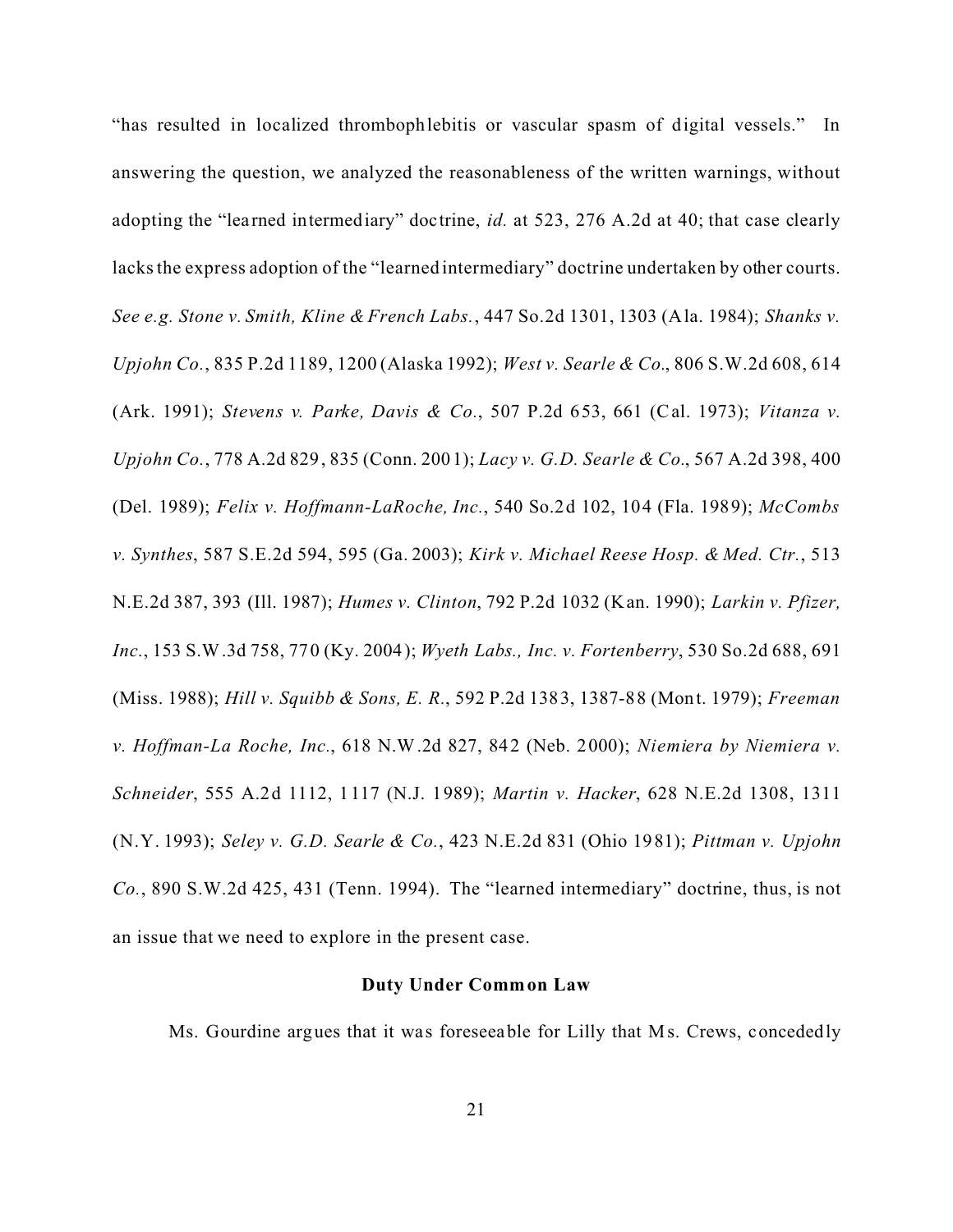suffering an adverse reaction to the medications, would cause injury and death to third persons while she was operating a motor vehicle, when she had not been adequately warned about the dangers that allegedly were associated with the specified medications, and that such foreseeability created a duty to Mr. Gourdine.

With respect to determining whether a duty exists, "we often have recourse to the definition in W. Page Keeton, et al., *Prosser and Keeton on The Law of Torts* § 53 (5th ed. 1984), which characterizes 'duty' as 'an obligation, to which the law will give recognition and effect, to conform to a particular standard of conduct toward another.'" *Patton*, 381 Md. at 636-37, 851 A.2d a t 571. *See also Pendleton v. State*, 398 Md. 447, 461, 921 A.2d 196, 204-05 (2007); *Pharmacia & Upjohn*, 388 Md. at 415, 879 A.2d at 1092; *Dehn*, 384 Md. at 619, 865 A.2d at 611; *Horridge*, 382 Md. at 182, 854 A.2d at 1239. At its core, the determination of whether a duty exists represents a policy question of whether the specific plaintiff is entitled to protection from the acts of the defendant. *See Pendleton*, 398 Md. at 461, 921 A.2d at 205; *Rosenblatt v. Exxon*, 335 Md. 58, 77, 642 A.2d 180, 189 (1994) (stating that "ultimately, the determination of whether a duty should be imposed is made by weighing the various policy considerations and reaching a conclusion that the plaintiff's interests are, or are not, entitled to legal protection against the conduct of the defendant"); *Ashburn v. Anne Arundel County*, 306 Md. 617, 627, 510 A.2d 1078, 1083 (1986), quoting Keeton et al., *Prosser and Keeton on the Law of Torts* at Section 53 (commenting that duty "is only an expression of the sum total of those considerations of policy which lead the law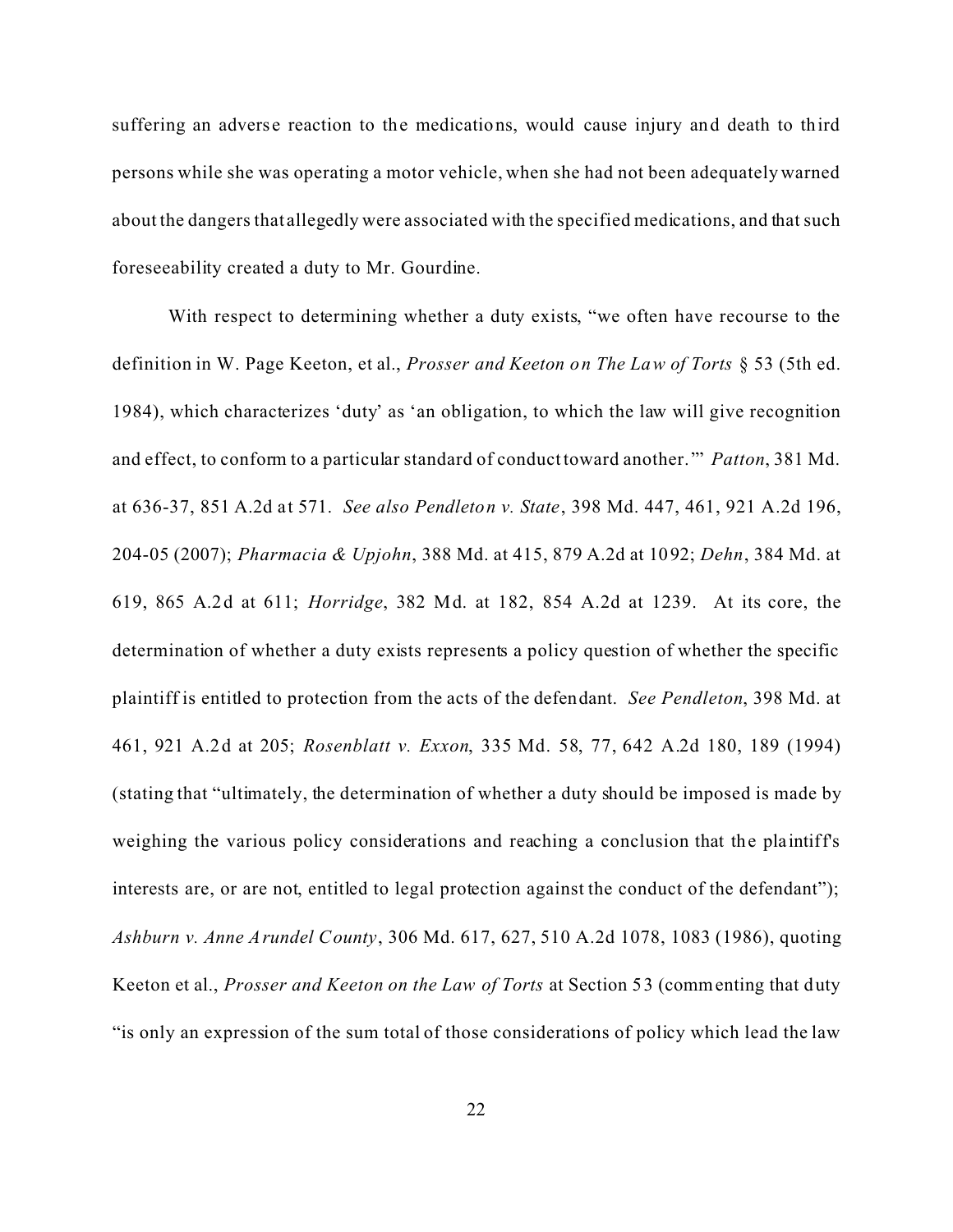to say that the plaintiff is entitled to protection").

We recently discussed the nature of duty and foreseeability in *Patton*, 381 Md. at 637,

851 A.2d at 571 (citations omitted), in which Judge Glenn T. Harrell, Jr., writing for this

Court, stated:

Where the failure to exercise due care creates risks of personal injury, "the principal determinant of duty becomes foreseeability." The foreseeability test "is simply intended to reflect current societal standards with respect to an acceptable nexus between the negligent act and the ensuing harm." In determining whether a duty exists, "it is important to consider the policy reasons supporting a cause of action in negligence. The purpose is to discourage or encourage specific types of behavior by one party to the benefit of another party." "While foreseeability is often considered among the most important of these factors, its existence alone does not suffice to establish a duty under Maryland law."

*See also Remsburg v. Montgomery*, 376 Md. 568, 583, 831 A.2d 18, 26 (2003); *Valentine v.*

*On Target, Inc.*, 353 Md. 544, 551, 727 A.2d 947, 950 (1999) (noting that "not all

foreseeable harm gives rise to a duty; there are other factors to conside r"); *Jacques v. First*

*Nat'l Bank of Maryland*, 307 Md. 527, 535, 515 A.2d 756, 760 (1986). As we clarified in

*Ashburn*:

[t]he fact that a result may be foreseeable does not itself impose a duty in negligence terms. This principle is apparent in the acceptance by most jurisdictions and by this Court of the general rule that there is no duty to control a third person's conduct so as to prevent personal harm to another, unless a "special relationship" exists either between the actor and the third person or between the actor and the person injured.

306 Md. at 628, 510 A.2d at 1083 (citations omitted). *See also Scott v. Watson*, 278 Md.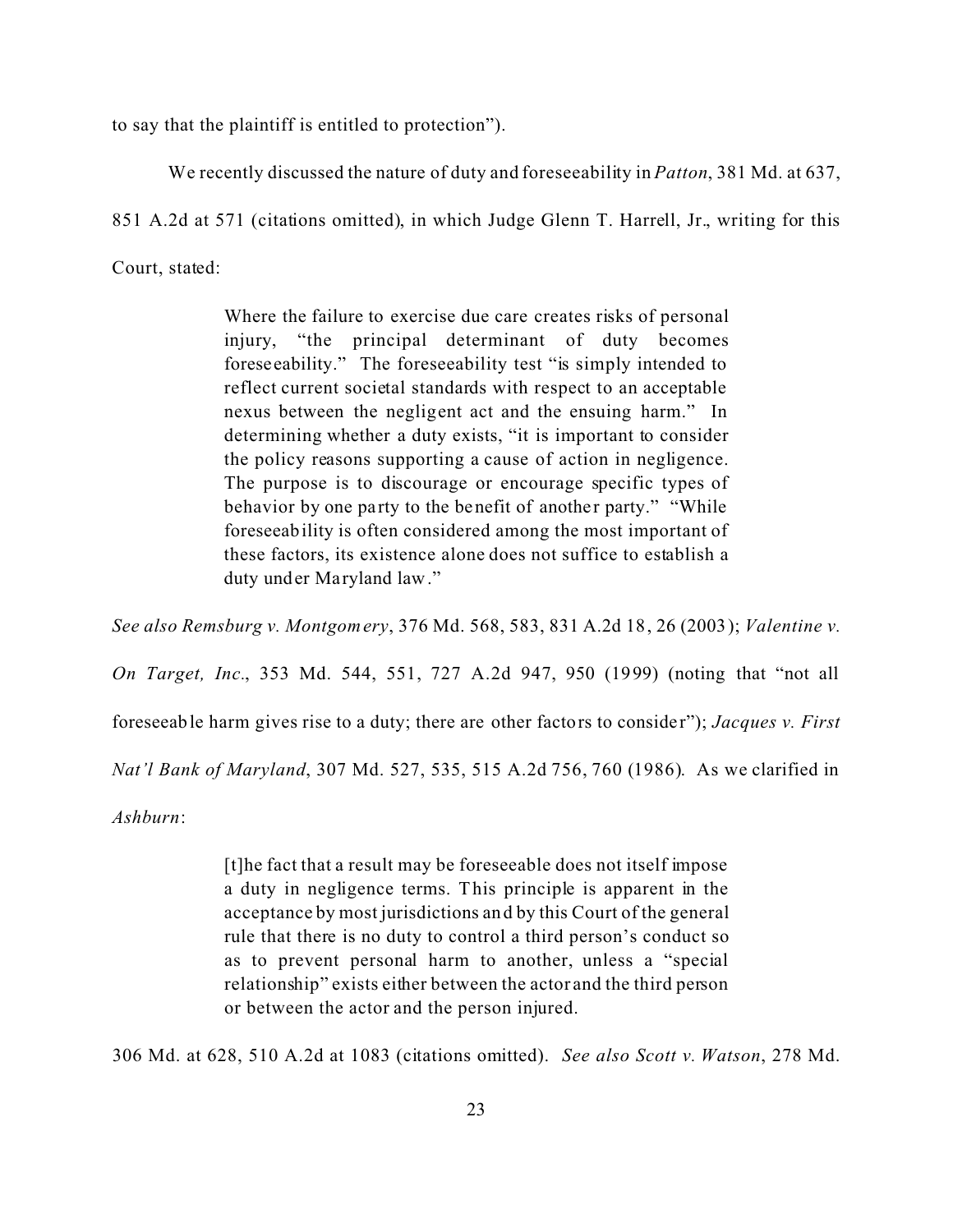160, 166, 359 A.2d 548, 552 (1976) ("[A] private person is under no special duty to protect another from criminal acts by a third person, in the absence of statutes, or of a special relationship."). $^{12}$ 

Duty requires a close or direct effect of the tortfeasor's conduct on the injured party.

This close and direct effect has been acknowledged by Prosser and Keeton:

"The rule that you are to love your neighbor becomes in law, you must not injure your neighbor; and the lawyer's question, Who is my neighbor? receives a restricted reply. You must take reasonable care to avoid acts or omissions which you can reasonably foresee would be likely to injure your neighbor. Who, then, in law is my neighbor? The answer seems to be **persons who are so closely and directly affected by my act** that I ought reasonably to have them in contemplation as being so affected when I am directing my mind to the acts or omissions which are c alled in question."

Keeton et al., *Prosser and Keeton on the Law of Torts* at Section 53, quoting *Donoghue v.*

*Stevenson*, 1 Q.B. 491 (1893) (emphasis added).

In *Dehn*, 384 Md. at 626, 865 A.2d at 615, we recently had occasion to describe the

importance of the close and direct connection be tween conduct and the injury, again quoting

Keeton et al., *Prosser and Keeton on the Law of Torts* at Section 41 (emphasis added):

<sup>&</sup>lt;sup>12</sup> We have held that the creation of a "special duty" through a "special relationship" between the parties can be established either by "(1) the inherent nature of the relationship between the parties; or (2) by one party undertaking to protect or assist the other party, and thus often inducing reliance upon the conduct of the acting party." *Doe v. Pharmacia & Upjohn Co., Inc.*, 388 Md. 407, 419 n.3 , 879 A.2d 1088, 1095 n.3 (2005); *Remsburg v. Montgomery*, 376 Md. 568, 589-590, 831 A.2d 18, 30 (2003). Special relationship, nevertheless, is not an issue in the present case.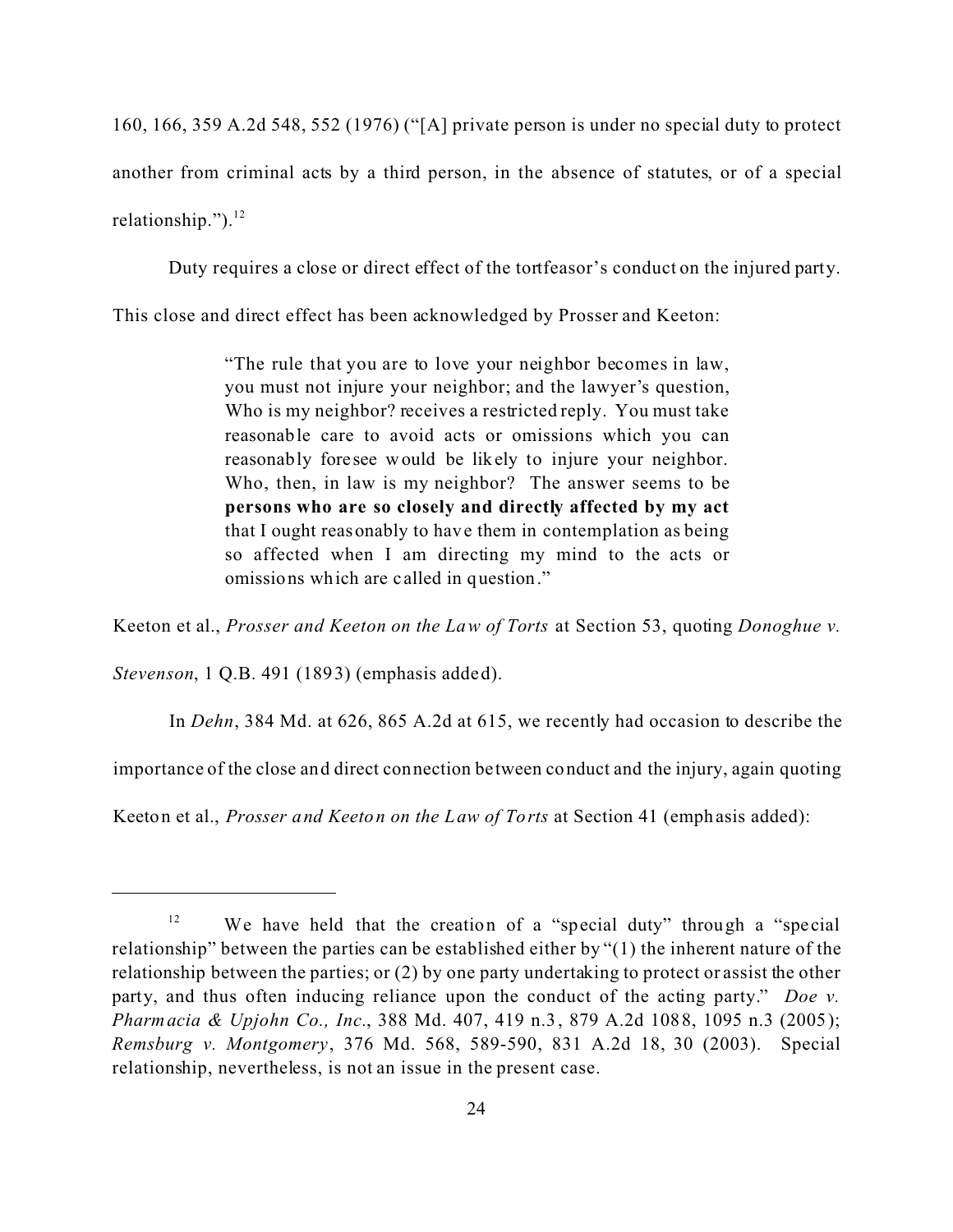"As a practical matter, legal responsibility must be limited to those causes which are so closely connected with the result and of such significance that the law is justified in imposing liability. Some boundary must be set to liability for the consequences of any act, upon the basis of some social idea of justice or policy. **This limitation is to some extent associated with the nature and degree of the connection in fact between the defendant's acts and the events of w hich the plaintiff complains.** Often to greater extent, however, the legal limitation on the scope of liability is associated with policy-with our more or less inadequately expressed ideas of what justice demands. . . ."

In that case, we considered whether a physician owed a duty to a patient's wife, who became pregnant following the patient's failed vasectomy, when the wife was not the doctor's patient and did not have any contact with the doctor. The wife asserted that a duty was owed by the physician to the wife because it was foreseeable that negligence in the execution and postsurgical follow-up of her husband's vasectomy would result in her pregnancy. We stated that foreseeability alone was not sufficient to establish a duty, as well as the fact that the wife could not have relied on the doctor's advice and instructions to her husband because the doctor had not performed the vasectomy or provided post-operative care and the doctor had never met the wife prior to trial. We concluded that under the circumstances of the case, the doctor did not owe a duty of care to the wife:

> A duty of care does not accrue purely by virtue of the marital status of the patient alone; some greater relational nexus between doctor and patient's spouse must be established, if it can be established at all, and here it was not. A duty of care to a non-patient is not one which Maryland law is prepared to recognize under these circumstances. The imposition of a common law duty upon Dr. Edgecombe to the wife under these circumstances could expand traditional tort concepts beyond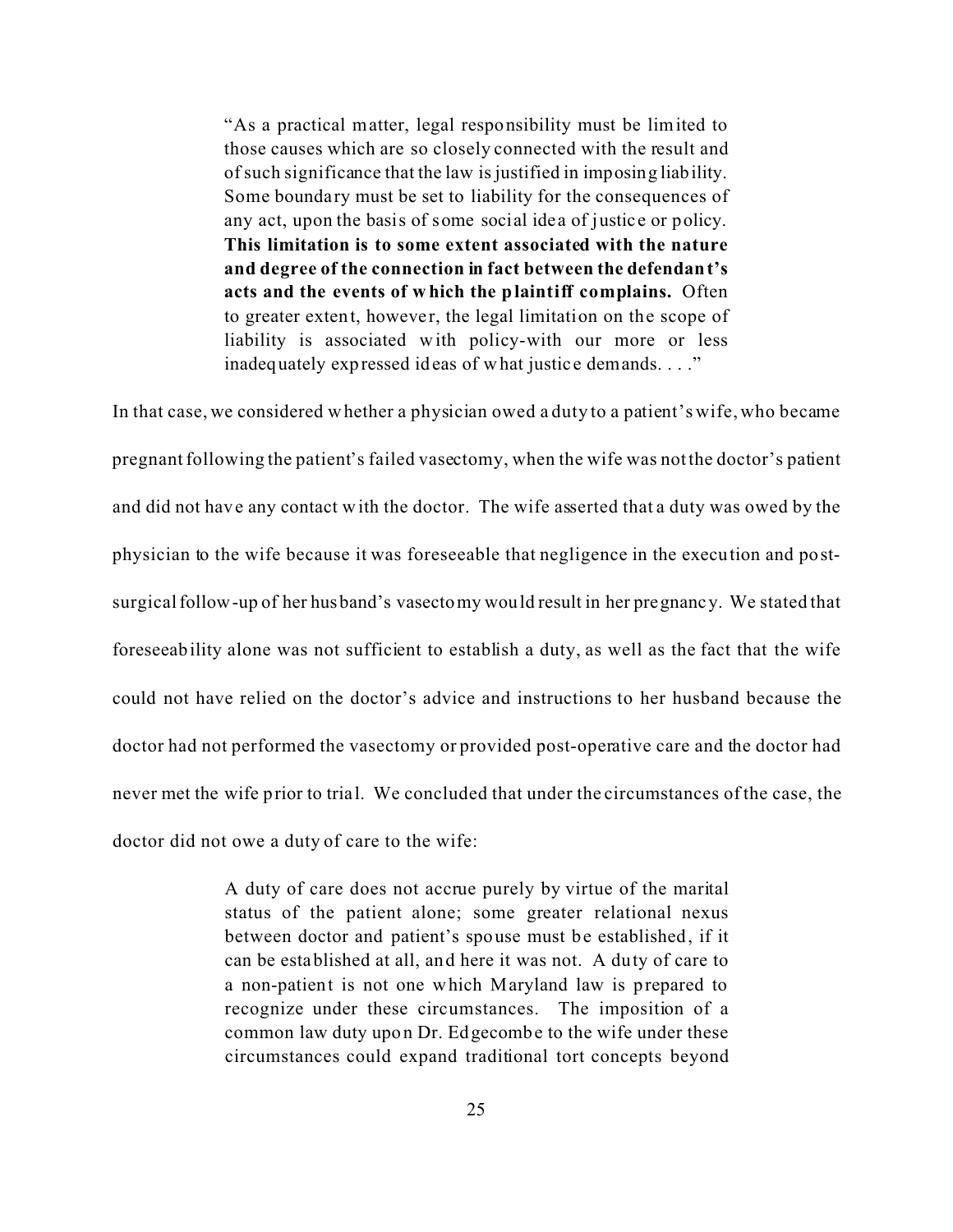manage able bounds. The rationale for extending the duty would apply to all potential sexual partners and expand the universe of potential plaintiffs. . . . Based on these rationales alone, a family practitioner who ostensibly provides a fter-care following a sterilization procedure performed by another physician would owe a duty of care not just to the patient who underwent the operation but every sexual partner the patient encounters after the ope ration – a possibility the law does not countenance.

*Id.* at 626-27, 865 A.2d at 615.

In *Pharmacia & Upjohn*, 388 Md. at 407, 879 A.2d at 1088, we further confirmed the importance of a close and direct connection between the tortious act and effect. In *Pharmacia & Upjohn*, a husband, who became infected with HIV-2 while handling the virus in the course of his employment in a research laboratory, infected his wife after the two engaged in unprotected marital relations. The husband's employer had conducted tests to detect the existence of HIV-1, but did not inform the husband that a positive initial test result, followed by a subsequent negative, could indicate the existence of HIV-2. The wife argued that because it was foreseeable that she would contract the disease from her husband, the employer owed her a duty to inform her husband of the meaning of laboratory test results for his health and the implications for his future conduct. We concluded that the employer had no duty to the wife because "Ms. Doe had no relationship with Pharma cia. There is no assertion in the complaint that she was ever an employee of Pharmacia, that she had ever been tested for HIV or any other disease by Pharmacia, or that she had ever had any contact with Pharmacia." *Id.* at 420, 879 A.2d at 1095. We also explained that,

Doe's proposed duty of care to her would create an expansive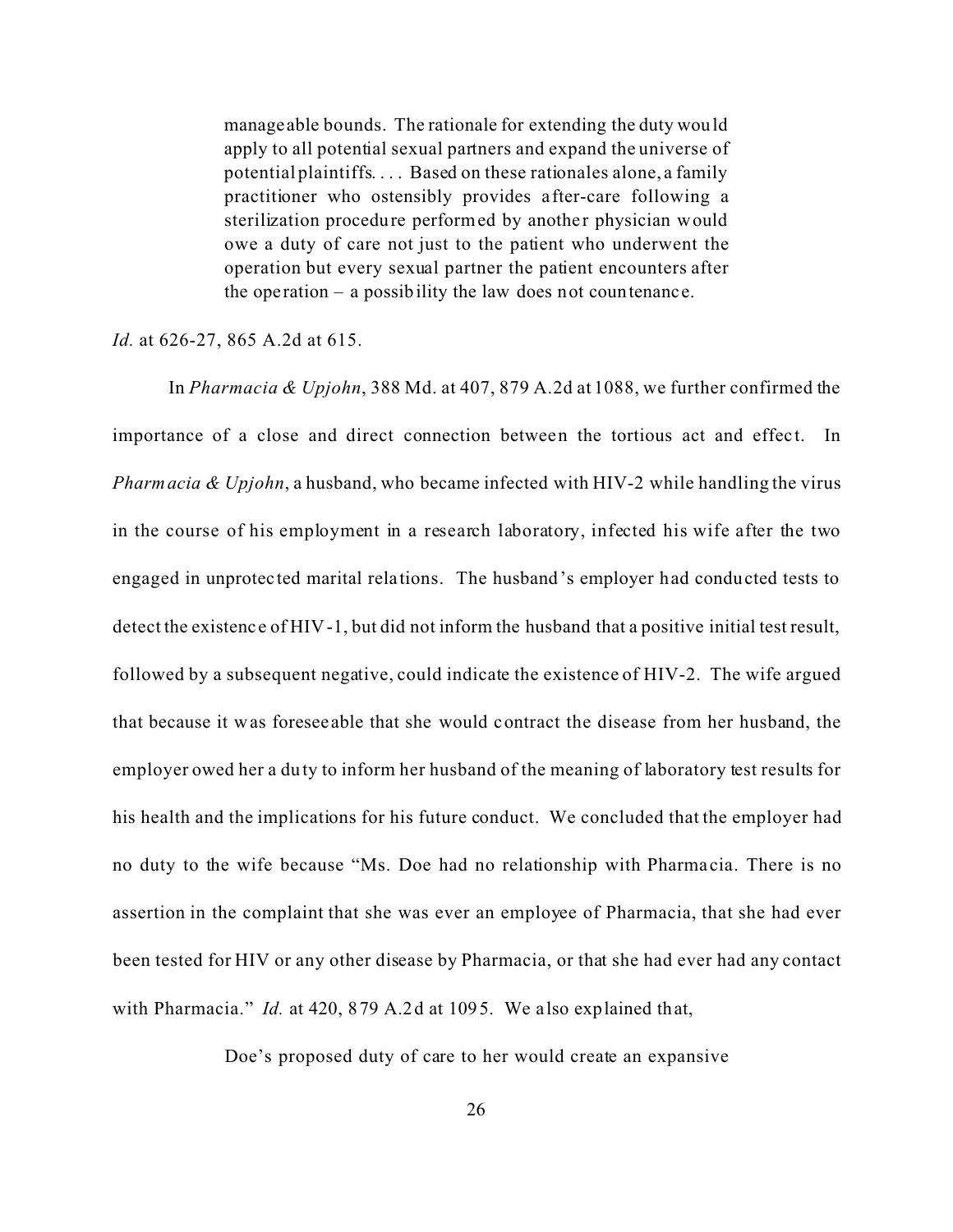new duty to an indeterminate class of people. This Court has resisted the establishment of duties of care to indeterminate classes of people.

The concern with recognizing a duty that would encompass an indeterminate class of people is that a person ordinarily cannot foresee liability to a boundless category of people. Additionally, we have noted that the imposition of a duty to an indeterminate class would make tort law unmanageable.

The imposition of a duty of care in this case would create an indeterminate class of potential plaintiffs. Doe portrays her proposed duty as limited to spouses. She claims that it was foreseeable that she would contract HIV while engaging in unprotected sex with her husband because it is foreseeable that a husband and wife will engage in sexual relations. Doe does not offer any legitimate reason to support a distinction between married plaintiffs and other plaintiffs. The rationale for imposing a duty of care to Ms. Doe could apply to all sexual partners of employees. The potential class to whom Pharmacia would owe a duty under Doe's theory is even greater than all sexual partners of its employees. It includes any person who could have contracted HIV-2 from the employee by any means. The law does not countenance the imposition of such a broad and indeterminate duty of care.

*Id.* at 420-21, 879 A.2d at 1095-96 (citations omitted). *See also Valentine*, 353 Md. at 555-

56, 727 A.2d at 952 (concluding that a gun dealer owed no duty of care to the public to exercise reasonable care in the display and sale of handguns to prevent the theft and the illegal use of the handguns by others against third parties and noting "that a duty may exist to the public at large without any evidence of a relationship between the parties, is simply too foreign to our well-established jurisprudence to sufficiently advocate a different result than the one we have reached" and that "[t]he class of persons to whom a duty would be owed under these bare f acts would encompass an inde terminate cla ss of people"); *Village of Cross*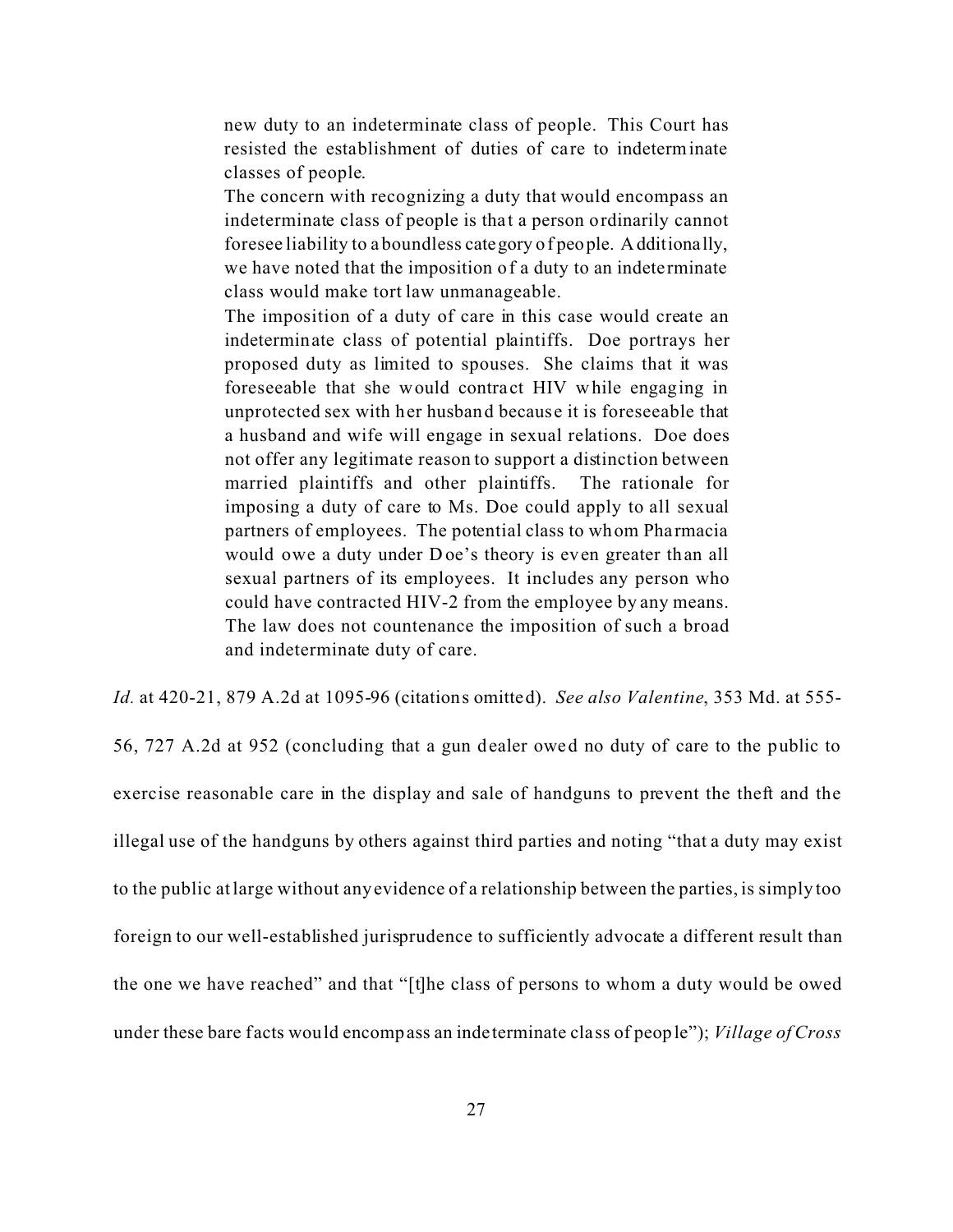*Keys, Inc. v. United States Gypsum Co.*, 315 Md. 741, 760, 556 A.2d 1126, 1135 (1989) (stating that no duty was owed between designer of brick vene er and steel-stud curtain wall system and condominium developer when the record revealed that the condominium developer did not follow the design offered; "that duty should extend to those who seek to challenge a system they have used, and not to those who do not").

In the case *sub judice*, there was no direct connection between Lilly's warnings, or the alleged lack thereof, and Mr. Gourdine's injury. In fact, there was no contact between Lilly and Mr. Gourdine whatsoever. To impose the requested duty from Lilly to Mr. Gourdine would expand traditional tort concepts beyond manage able bounds, because such duty could apply to all individuals who could have been affected by Mr. Crews after her ingestion of the drugs. Essentially, Lilly would owe a duty to the world, an indeterminate class of people, for which we have "resisted the establishment of duties of care." *Pharmacia & Upjohn*, 388 Md. at 407, 879 A.2d at 1088. *See also Dehn*, 384 Md. at 627, 865 A.2d at 615 ("The imposition of a common law duty upon Dr. Edgecombe to the wife under these circumstances could expand traditional tort concepts beyond manageable bounds."); *Valentine*, 353 Md. at 553, 727 A.2d at 951 ("One cannot be expected to owe a duty to the world at large to protect it against the actions of third parties, which is why the common law distinguishes different types of relationships when determining if a duty exists. The class of persons to whom a duty would be owed under these bare fa cts would encompass an inde terminate class of people, known and unknown."); *Village of Cross Keys*, 315 Md. at 744-45, 556 A.2d at 1127 (stating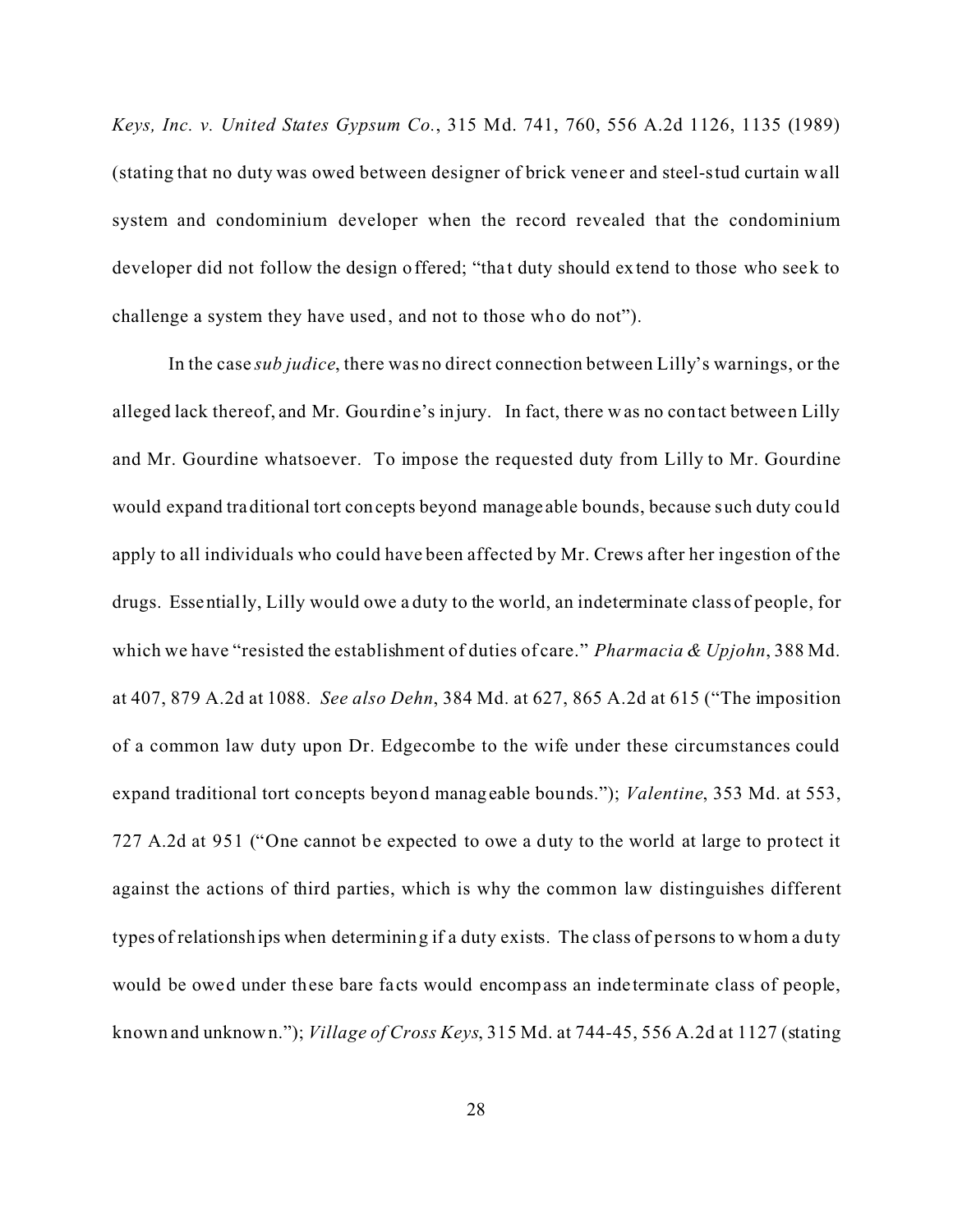that the claimed duty "generates the specter of 'liability in an indeterminate amount for an indeterminate time to an indeterminate c lass,' a liability that . . . continues to concern courts today").

Ms. Gourdine asserts, nevertheless, that Lilly's liability is analogous to a car manufacturer's liability for injuries to an innocent bystander resulting from a product defect, citing *Valk Manufacturing*, 74 Md. App. at 304, 537 A.2d at 622, *rev'd on other grounds sub nom*, *Montgomery County v. Valk Manufacturing Co.*, 317 Md. 185, 562 A.2d 1246 (1989). In *Valk Manufacturing*, Dr. Rangaswamy died as a result of an automobile accident in which he was struck by a dump truck on which a snow plow hitch arm protruded unsafely. The doctor's widow and minor child filed suit against the manufacturer of the snowplow hitch alleging negligence and strict liability for "defective design." A jury awarded the plaintiff's \$2,500,000 on the strict liability count, and our intermediate appellate court affirmed the award. Addressing whe ther the plaintiffs could recover under the theory of strict liability in tort as a "bystander," the Court of Special Appeals noted that "[m]ost jurisdictions, when called upon to do so, have extended the strict liability doctrine to provide relief for bystanders ... 'to put the strict liability on the same footing as negligence, as to all foreseeable injuries.'" *Id.* at 322, 537 A.2d at 631, quoting Keeton et al., *Prosser and Keeton on the Law of Torts* at Section 100. As a result, the intermediate appe llate court was persuaded that "the all-important concept of legal duty" should allow recovery for strict liability to a third-party bystander. *Id.* at 322, 537 A.2d at 631. In *Valk Manufacturing*, however, the defective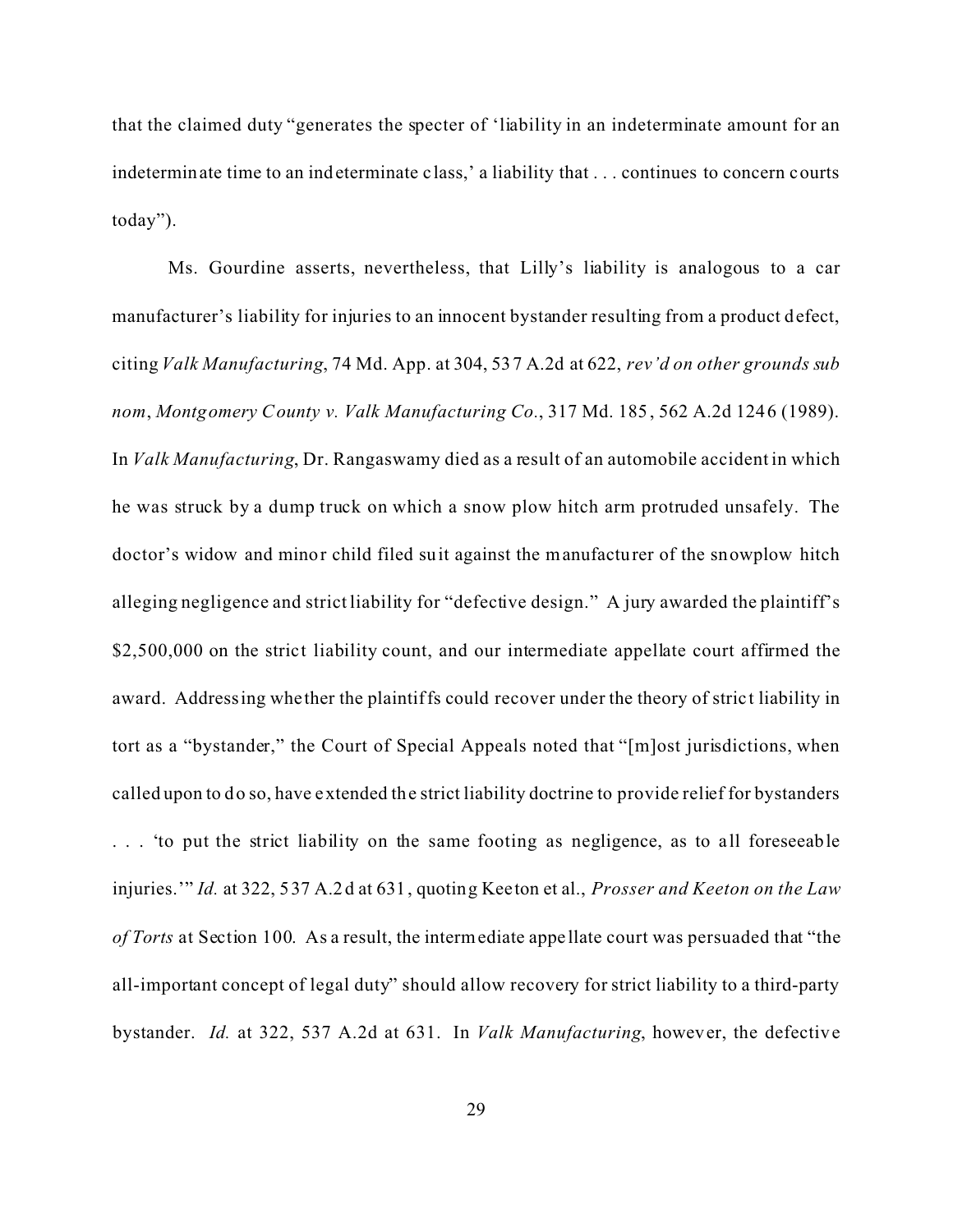product was directly involved in the accident and caused the decedent's injury. *See also Kelley v. R.G. Industries, Inc.*, 304 Md. 124, 158, 497 A.2d 1143, 1160 (1985) ("Saturday Night Special" case; "Finally, once the trier of facts determines that a handgun is a Saturday Night Special, then liability may be imposed against a manufacturer or anyone else in the marketing chain, including the retailer. Liability may only be imposed, however, when the plaintiff or plaintiff's decedent suffers injury or death bec ause he is shot with the Saturday Night Special."). Here, however, there was no direct connection between the drugs and accompanying warnings and the decedent.

Ms. Gourdine, however, also attempts to draw support from cases from other jurisdictions in which she asserts the courts have held that a doctor's duty to warn his or her patient of the risks associated with medication prescribed extends to non-patients who are foreseeably at risk. *E.g., Taylor v. Smith*, 892 So.2d 887 (Ala. 2004) (director of outpatient methadone-treatment center owed duty of due care to a non-patient motorist who was injured in an automobile accident with the director's patient); *McKenzie v. Hawai'i Permanente Medical Group*, 47 P.3d 1209 (Haw. 2002) (physician owed duty to non-patient third party to warn pa tient that medication may affect patient's driving abilities); *Kaiser v. Suburban Transportation System*, 398 P.2d 14, *modified*, 401 P.2d 350 (Wash. 1965) (doctor owed duty to non-patient bus passenger to warn his patient, a bus driver, of the potential side effect of drowsiness in his medication).

We have not, however, historically embraced the belief that duty should be defined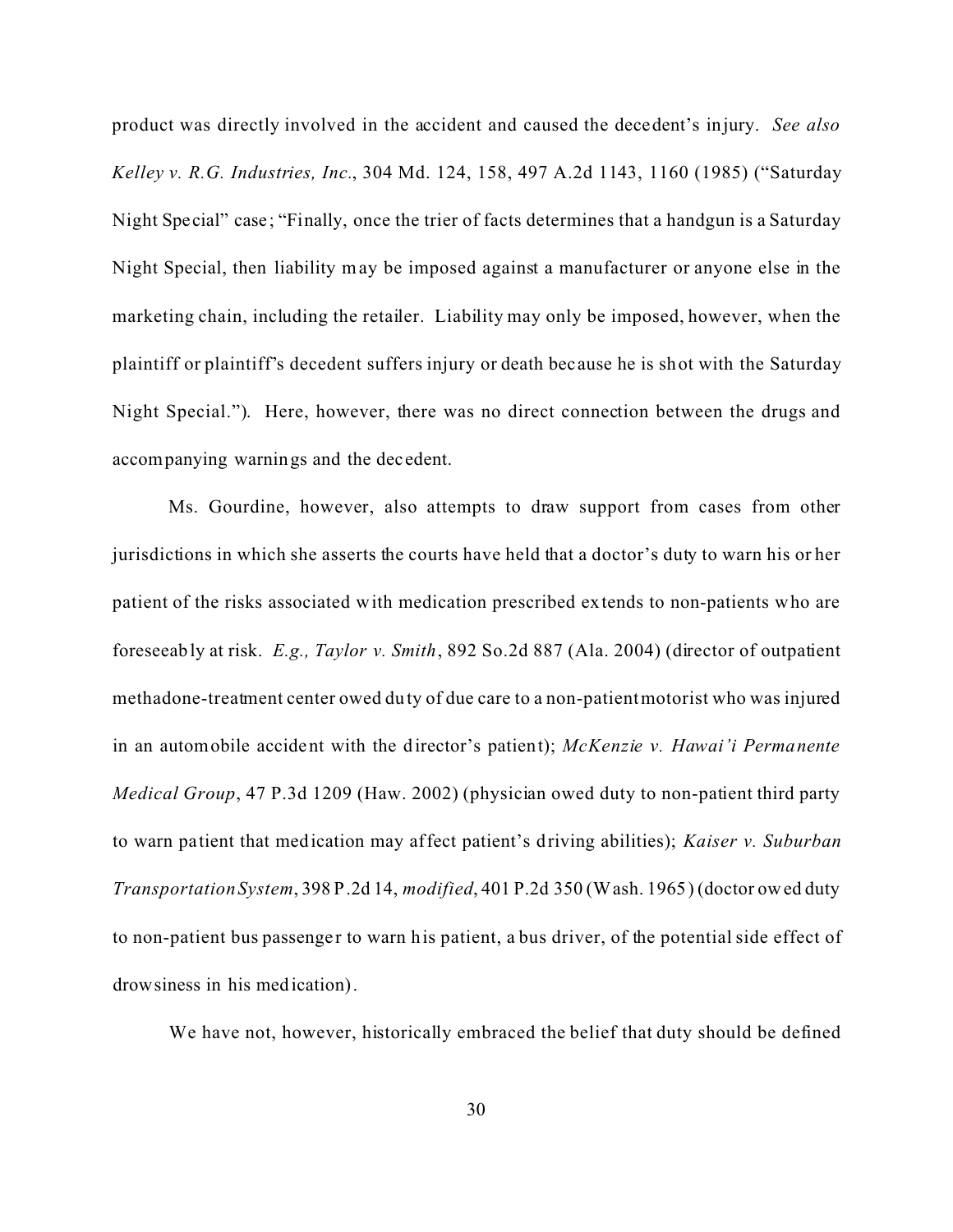mainly with regard to foreseeability, without regard to the size of the group to which the duty would be owed, which the Courts in Alabama, Hawai'i and Washington have. *See Havard v. Palmer & Baker Engineers, Inc.*, 302 So.2d 228, 232 (Ala. 1974) (concluding that engineering firm under a contract with the City of Mobile to inspect a tunnel owed a duty to third party "member[s] of the public using" the tunnel to reasonablely apprise the City of Mobile of the "condition of the fire-fighting equipment located in the [t]unnel"; "The ultimate test of the existenc e of a duty to use due care is found in the forese eability that harm may result if care is not exe rcised."), *overruled on other grounds*, *Ex parte Insurance Co. of North America*, 523 So.2d 1064 (Ala. 1988); *Taylor-Rice v. State*, 979 P.2d 1086, 1097 (Haw. 1999) (passenger in car driven by intoxicated individual was injured when car struck guardrail and utility pole; iterating that State owed duty to passenger because the court has "repeatedly recognized a duty owed by all persons to refrain from taking actions that might foreseeably cause harm to others"); *Berglund v. Spokane County*, 103 P.2d 355, 359 (Wash. 1940) (determining that Spokane County owed duty to child who was struck by an automobile while walking on a county bridge; "Inherent in this definition [of duty] is the principle that the care required in a given instance must be commensurate with the risk of harm, or danger, to which others might be exposed by one's conduct.").

Rather, in *Dehn*, 384 Md. at 621-22, 865 A.2d at 612, we emphasized that ordinarily a physician does not owe a duty of care to non-patients and noted that "although the common law does not foreclose the possibility of imposing a duty of care in the absence of a doctor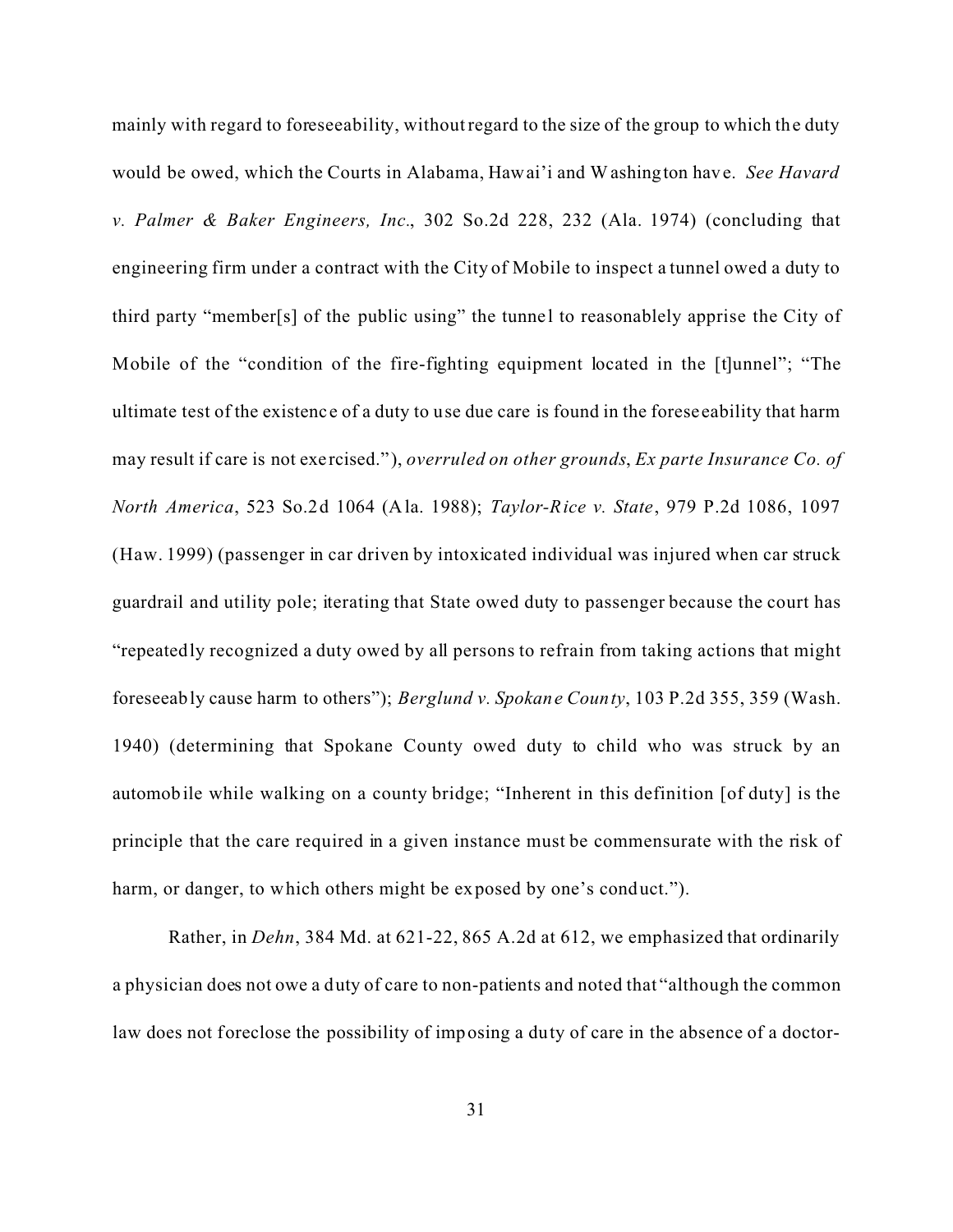patient relationship to a third party who never received treatment from the doctor, it will not do so except under extraordinary circumstances" and that "[t]he imposition of a common law duty upon Dr. Edgecombe to the wife under these circumstances could expand traditional tort concepts beyond manageable bounds." *See also e.g. Gilhuly v. Dockery*, 615 S.E.2d 237, 239 (Ga. Ct. App. 2005) (patient who was involved in a car accident in which sons were injured filed suit on their behalf based on physician's alleged failure to warn patient not to drive after taking certain medications; the Court of Appeals of Georgia rejected the claims on behalf of the sons because "[t]o expand a doctor's duty to his patient to generally include members of the public at large in a case such as this one would be contrary to Georgia public policy"); *Lester ex rel. Mavrogenis v . Hall*, 970 P.2d 590, 597 (N.M. 1998) (holding that physician owed no duty non-patient injured in automobile accident with patient because the "consequences of placing a legal duty on physicians to warn may subject them to substantial liability even though their warnings may not be effective to eliminate the risk in many cases"); *Rebollal v. Payne*, 145 A.D.2d 617, 618 (N.Y. App. Div. 1988) ("There is no duty on the part of the operator of a methadone clinic to control the travel activities of a methadone patient giving rise to liability for accidents to a third party such as plaintiff's decedent."); *Praesel v. Johnson*, 967 S.W.2d 391, 398 (Tex. 1998) (stating that treating physicians do not owe a duty to third parties to warn epileptic patients not to drive, for purposes of negligence claims against physicians for failure to warn if patient has accident and injures third party during seizure; "Balancing both the need for and the effectiveness of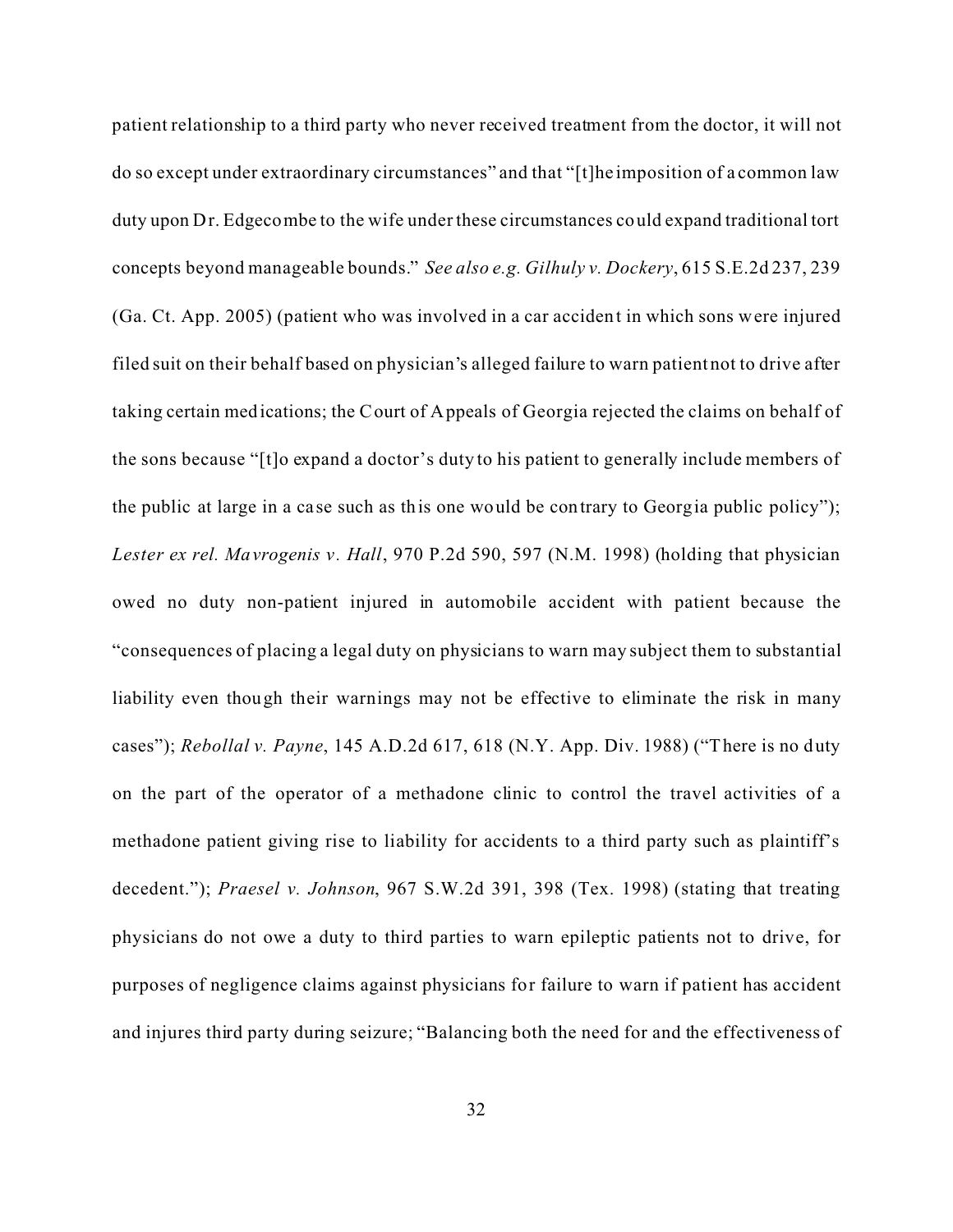a warning to a patient who already knows that he or she suffers from seizures against the burden of liability to third parties, we conclude that the benefit of warning an epileptic not to drive is incremental but that the consequences of imposing a duty are great.").

Our conclusion that Lilly did not owe a duty to Mr. Gourdine also is buttressed by persuasive authority utilizing a duty analysis similar to ours, that of *Kirk v. Michael Reese Hospital & Medical Center*, 513 N.E.2d 387 (Ill. 1987). In *Kirk*, a driver, apparently because of undisclosed side effects of certain prescription drugs, lost control of his vehicle and collided with a tree, injuring a passenger. The passenger brought an action against the drug manufacturers, and others, alleging failure to warn based in negligence and strict liability. Before the Supreme Court of Illinois, the passenger asserted that his injuries were foreseeable and that "while the class of persons to whom the warning is required to be given may be very limited, the class of persons to whom the duty is owed includes the public generally." *Kirk*, 513, N.E.2d at 392.The court rejected this argument, determining that "fore seeability . . . is not intended to bring within the scope of the defendant's liability every injury that might possibly occur" and that the manufacturer of the prescription drug owed no duty to a "nonuser." *Id.* at 392-93. We agree.

Therefore, although there may be circumstances where foreseeability alone may give rise to liability to a third party because of policy reasons, this is not the case. We conclude that Lilly did not owe a duty to Mr. Gourdine.

#### **Duty Under Statute**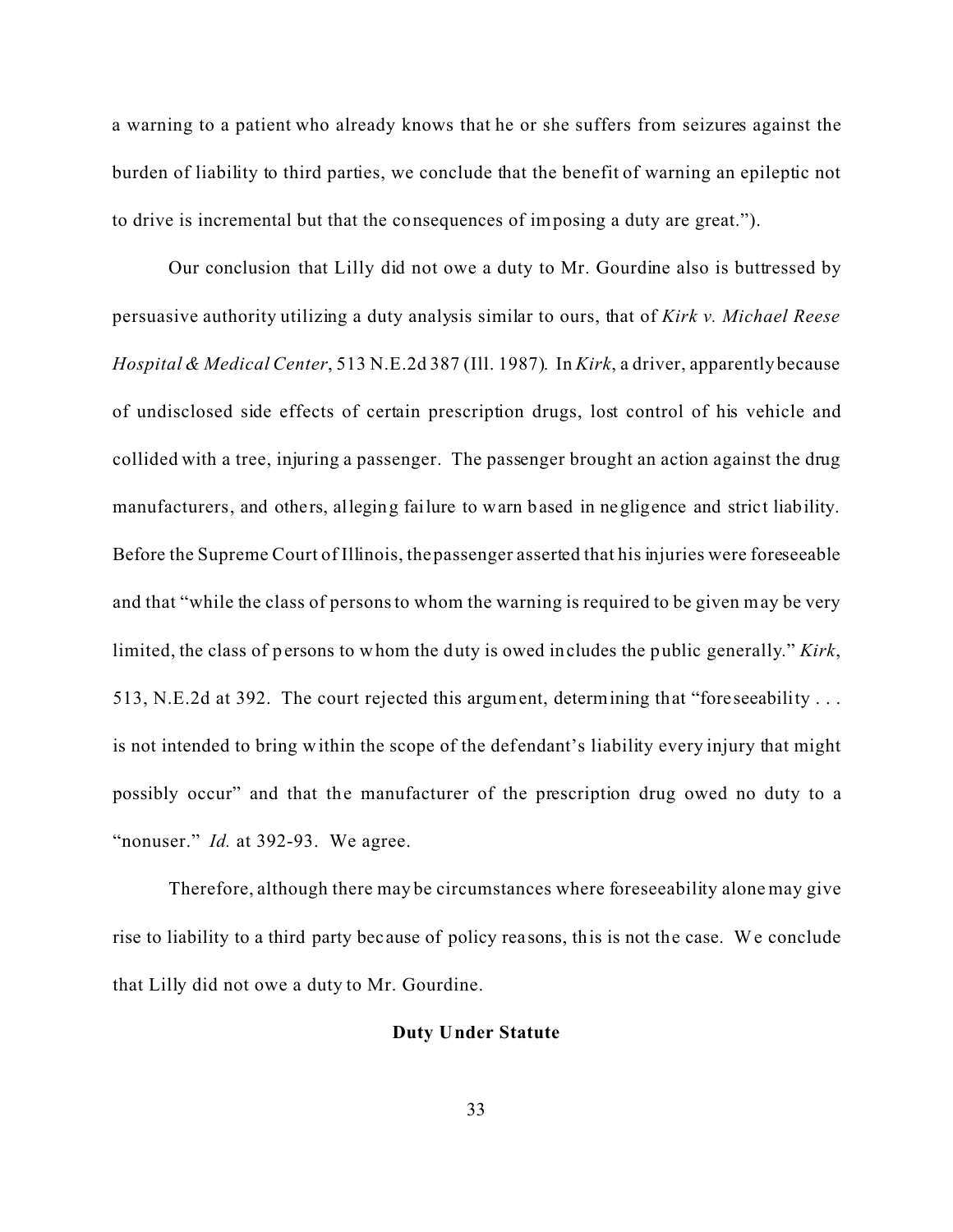Ms. Gourdine, alternatively, argues that the duty between Lilly and Mr. Gourdine is prescribed by statute and refers us to the Federal Food, Drug and Cosmetic Act ("FDCA" or "the Act"), 21 U.S.C. Section 321, *et seq.*, which prohibits drug manufacturers from placing a misbranded product into interstate commerce.

A duty may be established by statute "'when the plaintiff is a member of the class of persons the statute was designed to protect and the injury was of the type the statute was designed to prevent.'" *Pendleton*, 398 Md. at 466, 921 A.2d at 207, quoting *Remsburg*, 376 Md. at 584, 831 A.2d at 27; *Erie Ins. Co. v. Chops*, 322 Md. 79, 84, 585 A.2d 232, 234 (1991). Furthermore, the statute must "set forth mandatory acts clearly for the protection of a *particular class* of persons rather than the public as a whole." *Id.*, quoting *Remsburg*, 376 Md. at 584, 831 A.2d at 27; *Ashburn*, 306 Md. at 635, 510 A.2d at 1087. *See also Polakoff v. Turner*, 385 Md. 467, 483, 869 A.2d 837, 847 (2005) ("To make out a prima fac ie case in a negligence action based on the breach of a statutory duty, a plaintiff must show "(a) the violation of a statute or ordinance designed to protect a specific class of persons which includes the plaintiff, and (b) that the violation proximate ly caused the injury complained of."); *Brook s v. Lewin Realty III, Inc.*, 378 Md. 70, 78, 835 A.2d 616, 620-21 (2003) ("Moreover, where there is an applicable statutory scheme designed to protect a class of persons which includes the plaintiff, another well-settled Maryland common law rule has long been applied by this Court in negligence actions. That rule states that the defendant's duty ordinarily 'is prescribed by the statute' or ordinance and that the violation of the statute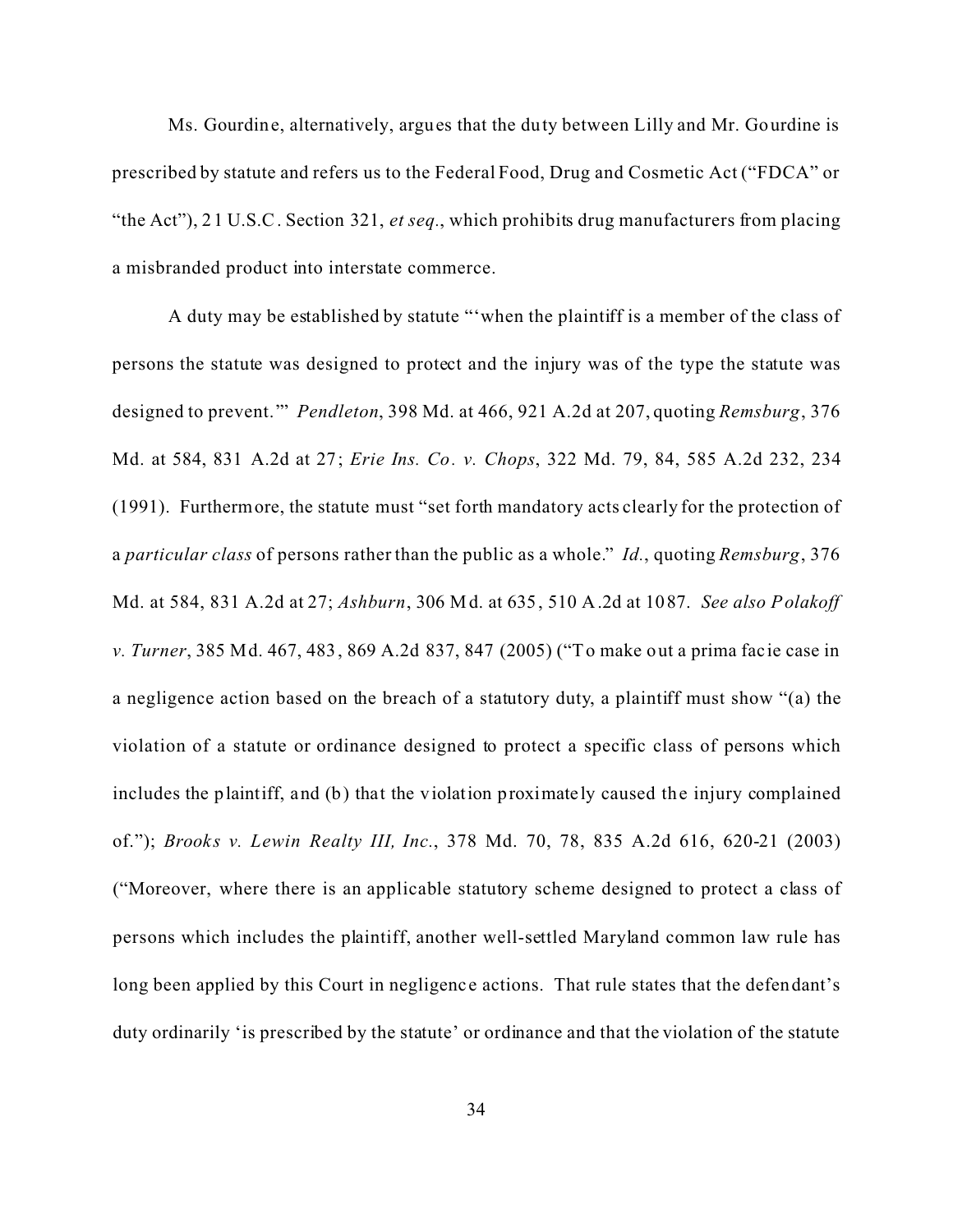or ordinance is itself evidence of negligence.").

In *Horridge*, 382 Md. at 170, 854 A.2d at 1232, we considered whether the Department of Social Services ("DSS") statute created a duty to a child who had been the subject of many reported child abuse incidents; the statute at issue, Section 5-706 of the Family Law Article, Maryland Code (2003), required DSS, promptly after receiving a report of child abuse, to make a "thorough investigation" in order to protect the health, safety, and welfare of the child. DSS contended that the governing statute imposed upon it a duty to the public at large, and not to a particular class of individuals. We re jected this argument, recognizing that the statutory duties imposed "are far more specific and focused," and that "the statute makes clear in several places that the sole and specific objective of the requirement is the protection of a specific class of children – those identified in or identifiable from specific reports made to DSS and those also found in the home or in the care or custody of the alleged abuser. This is not an obligation that runs to everyone in general and no one in particular. It runs to an identified or identifiable child or discrete group of children." *Id.* at 189-90, 854 A.2d at 1243.

In contrast, in *Muthukumarana v. Montgomery County*, 370 Md. 447, 499-500, 805 A.2d 372, 403 (2002), we determined that the statutory duty imposed on 911 operators and supervisors to protect "the safety and well-being of the citizens of Maryland" was owed to the public at large rather than to an individual citizen, and in *Ashburn*, 306 Md. at 631, 510 A.2d at 1085, we noted that a police officer's statutory duty to follow certain procedures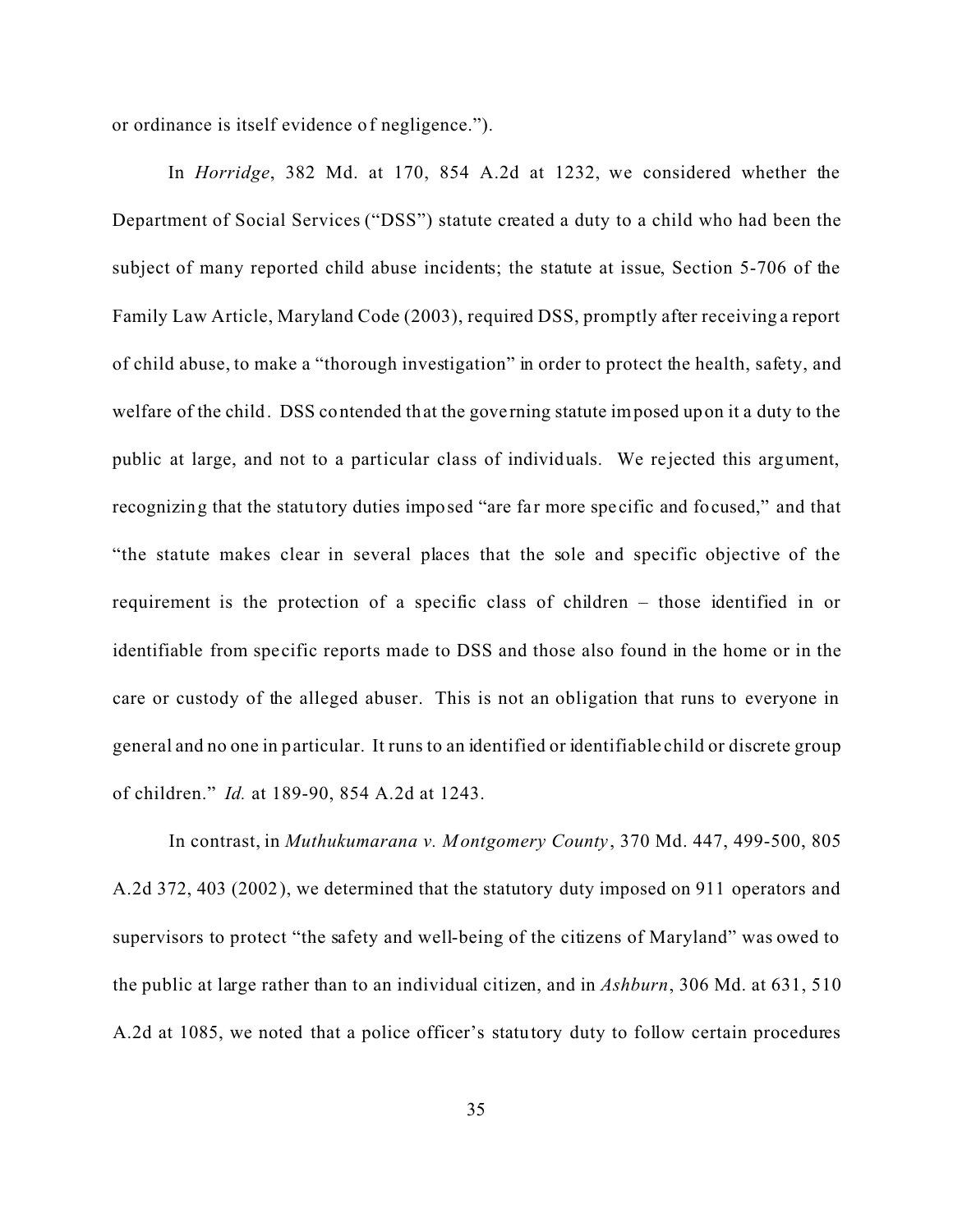when stopping or detaining a driver under suspicion of intoxication did not create a duty to a pedestrian injured by the drunk driver where the officer detected the driver's condition before the accident but failed to stop and detain him because the underlying concern of the statute was the safety of the public and not a particular class of persons. Also, in *Remsburg*, 376 Md. at 585, 831 A.2d at 28, we held that statutes regulating hunting licenses, hunting seasons, endangered species and the number and type of wildlife and game that may be hunted did not create a duty on the part of the leader of a hunting party to protect third parties from being shot by members of his hunting party because "[a]bsent from these sta tutes . . . is any mention of a duty placed upon a leader of a hunting party, by virtue of his or her position as such, to protect all other hunters or landowners from the negligent acts of members of his or her hunting party." Moreover, in *Lamb v. Hopkins*, 303 Md. 236, 253, 492 A.2d 1297, 1306 (1985), we concluded that probation officers who failed to seek the revocation of probation of an individual, although aware that the individual had committed a number of drunk driving offenses during the probationary period, owed no duty to the parents of a child severely injured by the probationer, because the officers' statutory duty to report violations to the court only was owed to the court.

Ms. Gourdine, nevertheless, alludes to the Act's prohibition of the placement of misbranded products into interstate commerce by drug manufacturers. *See* 21 U.S.C. Section 331 (a)-(b) ("The following acts and the causing thereof are prohibited: (a) The introduction or delivery for introduction into interstate commerce of any food, drug, device, or cosmetic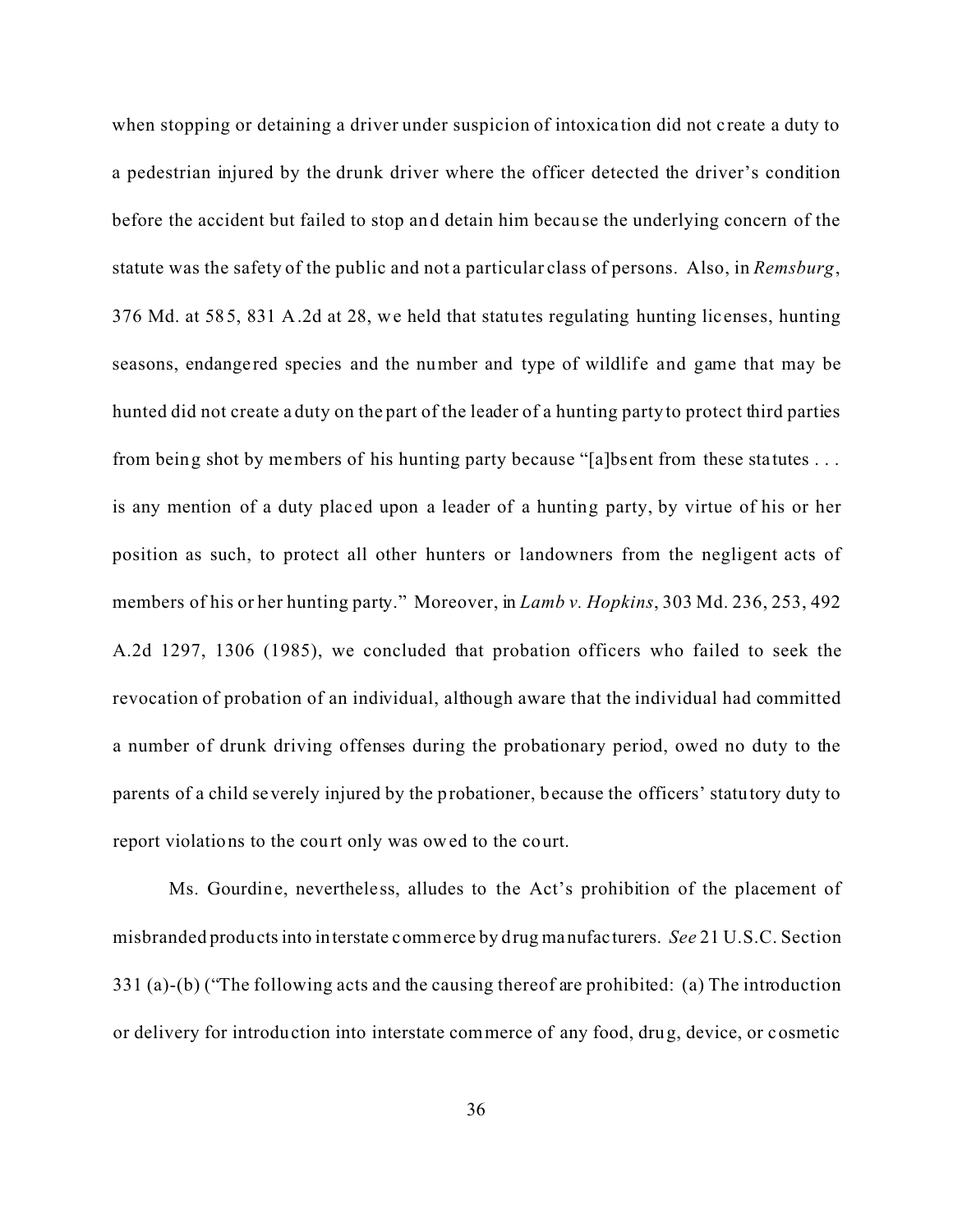that is adulterated or misbranded. (b) The adulteration or misbranding of any food, drug, device, or cosme tic in interstate commerce."); 21 U.S.C. Section 352 (a) (stating that a "drug or device shall be deemed to be misbranded . . . [i]f its labeling is false or misleading in any particular"). She also refers to several federal regulations prohibiting misleading advertising and requiring certain information to be disclosed. *See* 21 C.F.R. Section 201.56 (b) ("The labeling shall be informative and accurate and neither promotional in tone nor false or misleading in any particular." ); *Id.* at Section 201.57 (f)(2) ("[T]he labeling shall contain the following subsections as appropriate for the drug:  $\dots$  (2) Information for patients. This subsection of the label shall contain information to be given to patients for safe and effective use of the drug, e.g., precautions concerning driving or the concomitant use of other substances that may have harmful additive effects."); *Id.* at Section 202.1 (e)(5)(ii)-(iii) ("An advertisement does not satisfy the requirement that it present a 'true statement' of information in brief summary relating to side effects, contradictions, and effe ctiveness if: (i) It is false or misleading with respect to side effects, contradictions, or effectiveness; or (ii) It fails to present a fair balance between information relating to side effects and contradictions and information relating to effectiveness of the drug . . . .").

These statutes and regulations, however, are framed to protect the public in general, *see United States v. An Article of Drug . . . Bacto-Unidisk*, 394 U.S. 784, 798, 89 S.Ct. 1410, 1418, 22 L.Ed.2d 726 (1969) (noting that "the Act's overriding purpose [is] to protect the public health"), and, as we have heretofore stated, a statutory obligation which "runs to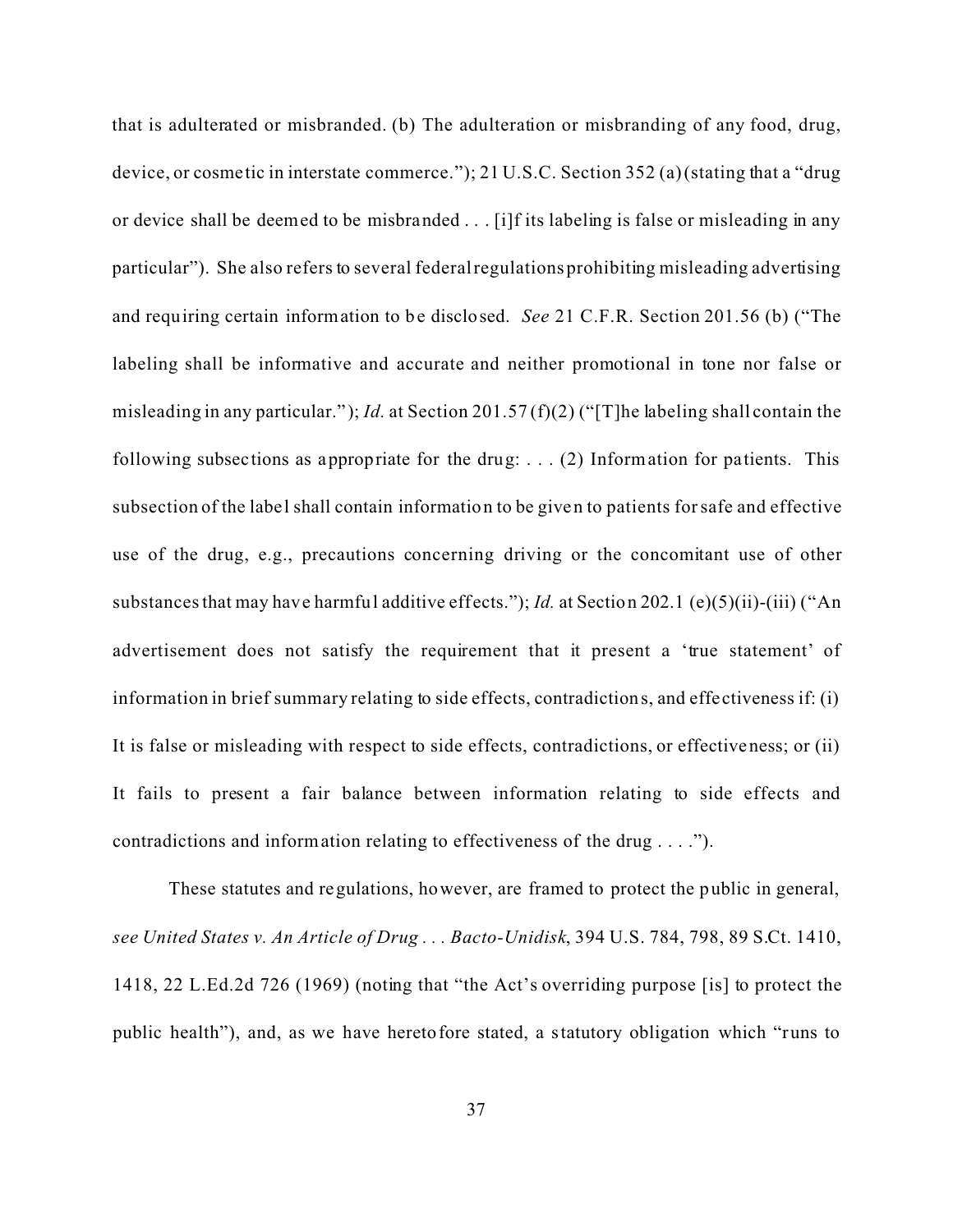everyone in general and no one in particular" cannot impose a duty between two parties. *Horridge*, 382 Md. at 190, 854 A.2d at 1243. Therefore, we decline to find that a statutory basis supports the imposition on duty on Lilly to Mr. Gourdine.

#### **B. Fraud**

Ms. Gourdine, in Count 3, asserts a claim based in fraud, alleging that Lilly knowingly published untrue statements about the dangers and risks associated with Humalog and Humulin N, that Ms. Crews and her physician relied on these misrepresentations, resulting in the accident that killed Mr. Gourdine. This claim was also resolved on the grant of summary judgment in favor of Lilly. Ms. Gourdine argues that because Lilly owed a duty to Mr. Gourdine, her fraud claim is viable, while Lilly, conversely, contends that the Circuit Court's decision was correct because there was no duty owed by Lilly to Mr. Gourdine, and regardless, there were no misrepresentations made to Mr. Gourdine.

To prevail on a claim for fraud, a plaintiff must show:

(1) that the defendant made a false representation to the plaintiff, (2) that its falsity was either known to the defendant or that the representation was made with reckless indifference as to its truth, (3) that the misrepresentation was made for the purpose of defrauding the plaintiff, (4) that the plaintiff relied on the misrepresentation and had the right to rely on it, and (5) that the plaintiff suffered compensable injury resulting from the misrepresentation.

*Maryland Env't Trust v. Gaynor*, 370 Md. 89, 97, 803 A.2d 512 (2002); *VF Corp. v. Wrexham Aviation*, 350 Md. 693, 703, 715 A.2d 188, 192-93 (1998); *Nails v. S & R*, 334 Md.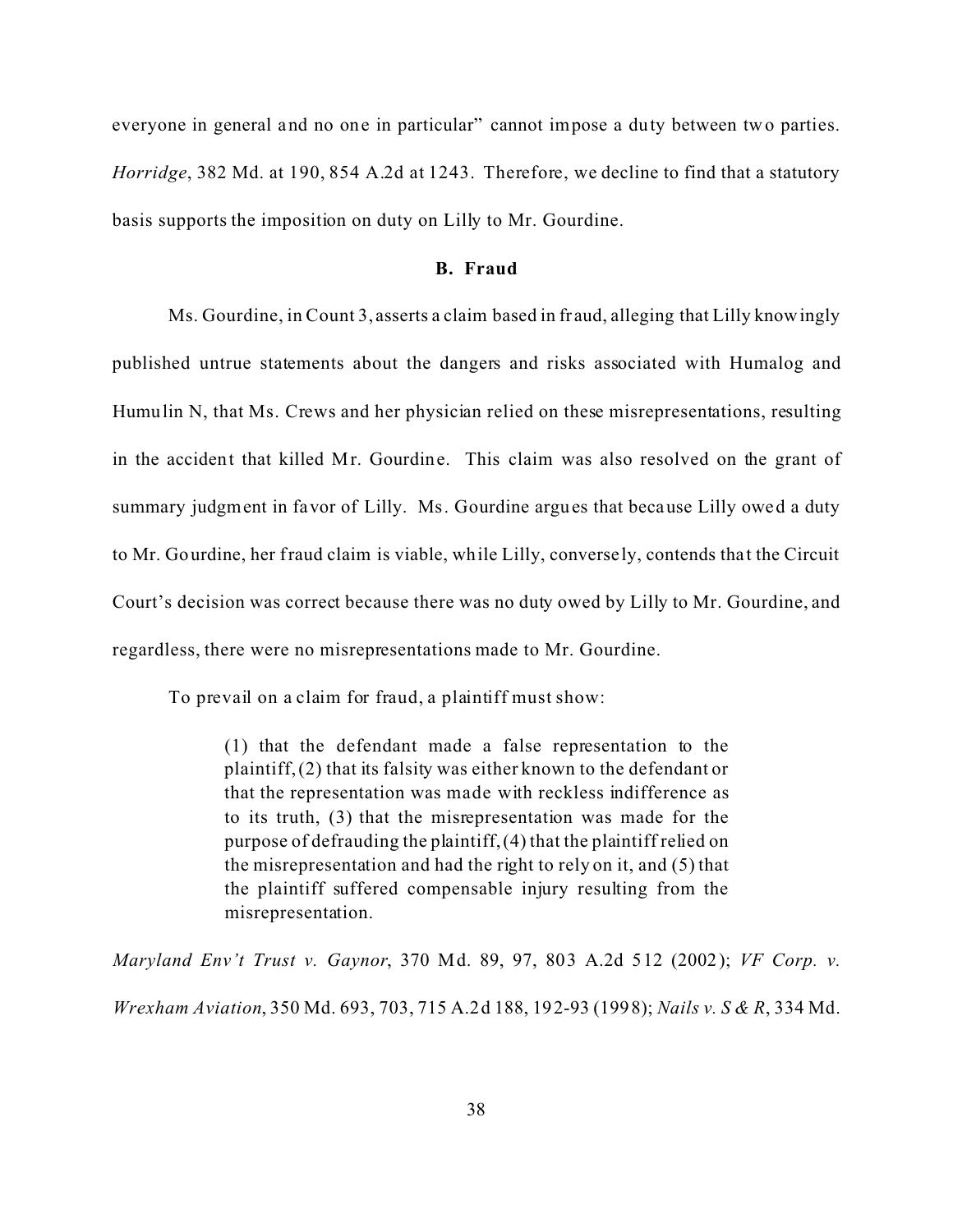398, 415, 639 A.2d 660, 668 (1994).<sup>13</sup> Each of these elements must be proven by clear and convincing evidence. *Gaynor*, 370 Md. at 97, 803 A.2d at 512; *VF Corp.*, 350 Md. at 703, 715 A.2d at 192-93; *Nails*, 334 Md. at 415, 639 A.2d at 668.

Clearly, in order to sustain a cause of action based on fraud or deceit, the defendant must have made a false representation **to the person defrauded**. *Hoffman v. Stamper*, 385 Md. 1, 867 A.2d 276 (2005); *Gaynor*, 370 Md. at 97, 803 A.2d at 512; *VF Corp.*, 350 Md. at 703, 715 A.2d at 192-93; *Nails*, 334 Md. at 415, 639 A.2d at 668. *In Bachrach v. Washington United Cooperative, Inc.*, 181 Md. 315, 29 A.2d 822 (1943), a corporation filed suit to set aside a foreclosure sale on the ground of fraud, alleging that the mortgagee's assignee acted with malice to harm the corporation. We rejected the corporation's arguments and dismissed the complaint, stating that "[w]here the loss to the complaining party was not caused by any breach of legal or equitable duty, it is damnum absque injuria," *id.* at 323, 29 A.2d at 826, or "[l]oss or harm that is incurred from something other than a wrongful act and occasions no legal remedy." Black's Law Dictionary (8th ed. 2004). In the case *sub judice*,

<sup>&</sup>lt;sup>13</sup> It has long been clear that "[f]raud may consist in a suppression of the truth as well as in the assertion of a falsehood." *Schnader v. Brooks*, 150 Md. 52, 57, 132 A. 381, 383 (1926). We described the elements of an action based on fraudulent concealment of material facts in *Green v. H & R Block, Inc.*, 355 Md. 488, 525, 735 A.2d 1039, 1059 (1999):

<sup>(1)</sup> the defendant owed a duty to the plaintiff to disclose a material fact; (2) the defendant failed to disclose that fact; (3) the defendant intended to defraud or deceive the plaintiff; (4) the plaintiff took action in justifiable reliance on the concealment; and (5) the plaintiff suffered damages as a result of the def endant's concealment.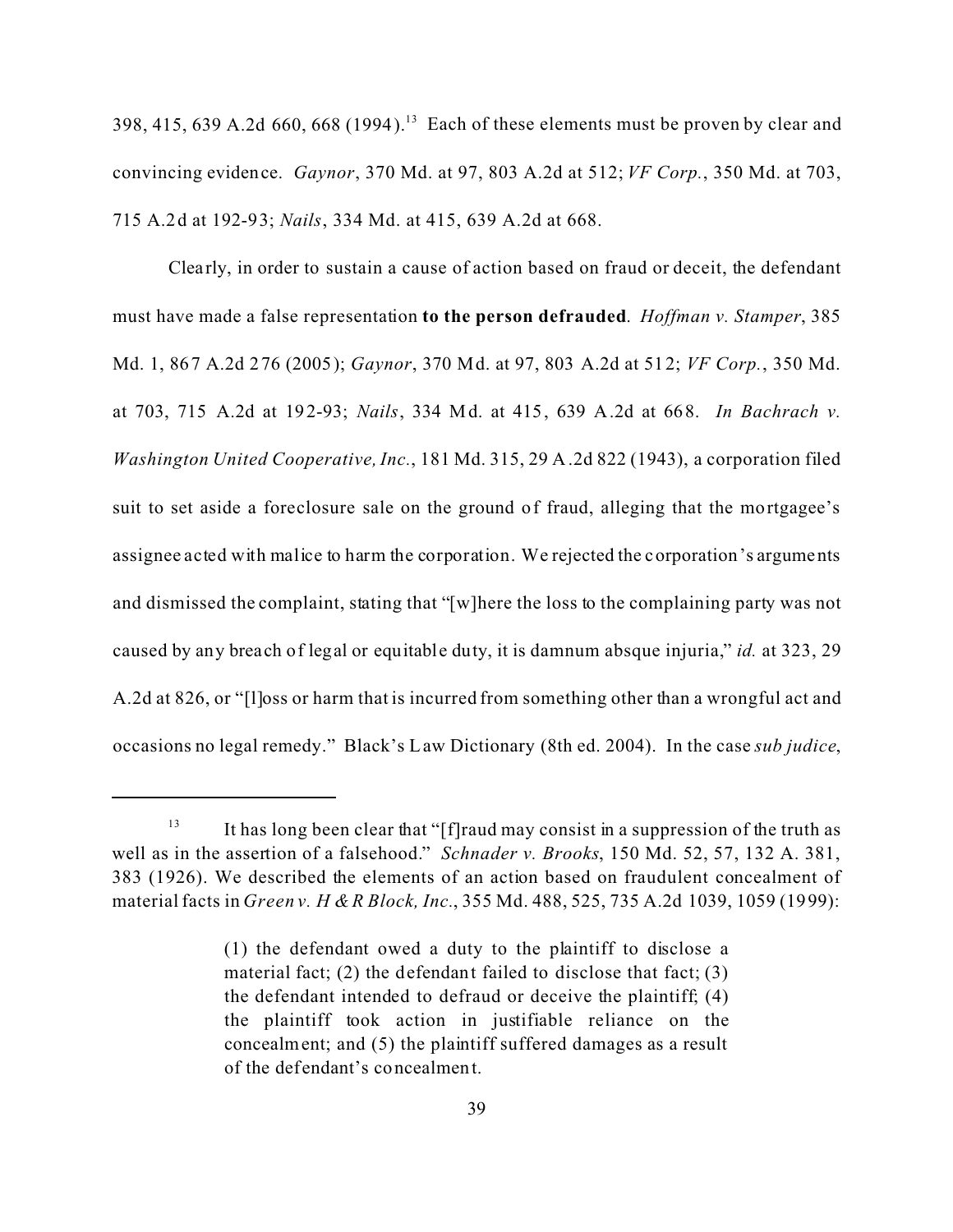Lilly did not owe a duty to Mr. Gourdine;<sup>14</sup> moreover, Mr. Gourdine was not a party to the alleged misrepresentations made by Lilly to Ms. Crews. As a result, the Circuit Court did not err in entering summary judgment in Lilly's favor on the fraud claim.

### **IV. Conclusion**

Therefore, we conclude that Lilly did not owe the requisite duty to Mr. Gourdine to sustain the negligence, strict liability and fraud claims asserted in the instant case, and thus, that the Circuit Court did not err in granting summary judgment in favor of Lilly.

> **JUDGMENT OF THE COURT OF SPECIAL APPEALS AFFIRMED. COSTS IN THIS COURT TO BE PAID BY PETITIONER.**

<sup>14</sup> Ms. Gourdine cites *Village of Cross Keys, Inc. v. United States Gypsum Co.*, 315 Md. 741, 566 A.2d 1126 (1989), and asserts that because Sections 310 and 311 of the Restatement (Second) of Torts, involving negligent misrepresentation threatening physical harm, impose liability for a misrepresentation to the benefit of a third-party, her fraud claim should survive summary judgment. This argument, however, fails to recognize that duty is a requisite element of the cause of action as we explained in *Village of Cross Keys, Inc.*, "'[l]iability in such cases arises only where there is a duty.'" *Id.* at 757, 566 A.2d at 1133, quoting *Int'l Prods. Co. v. Erie R. Co.*, 244 N.Y. 331, 155 N.E. 662, 664 (N.Y. 1927).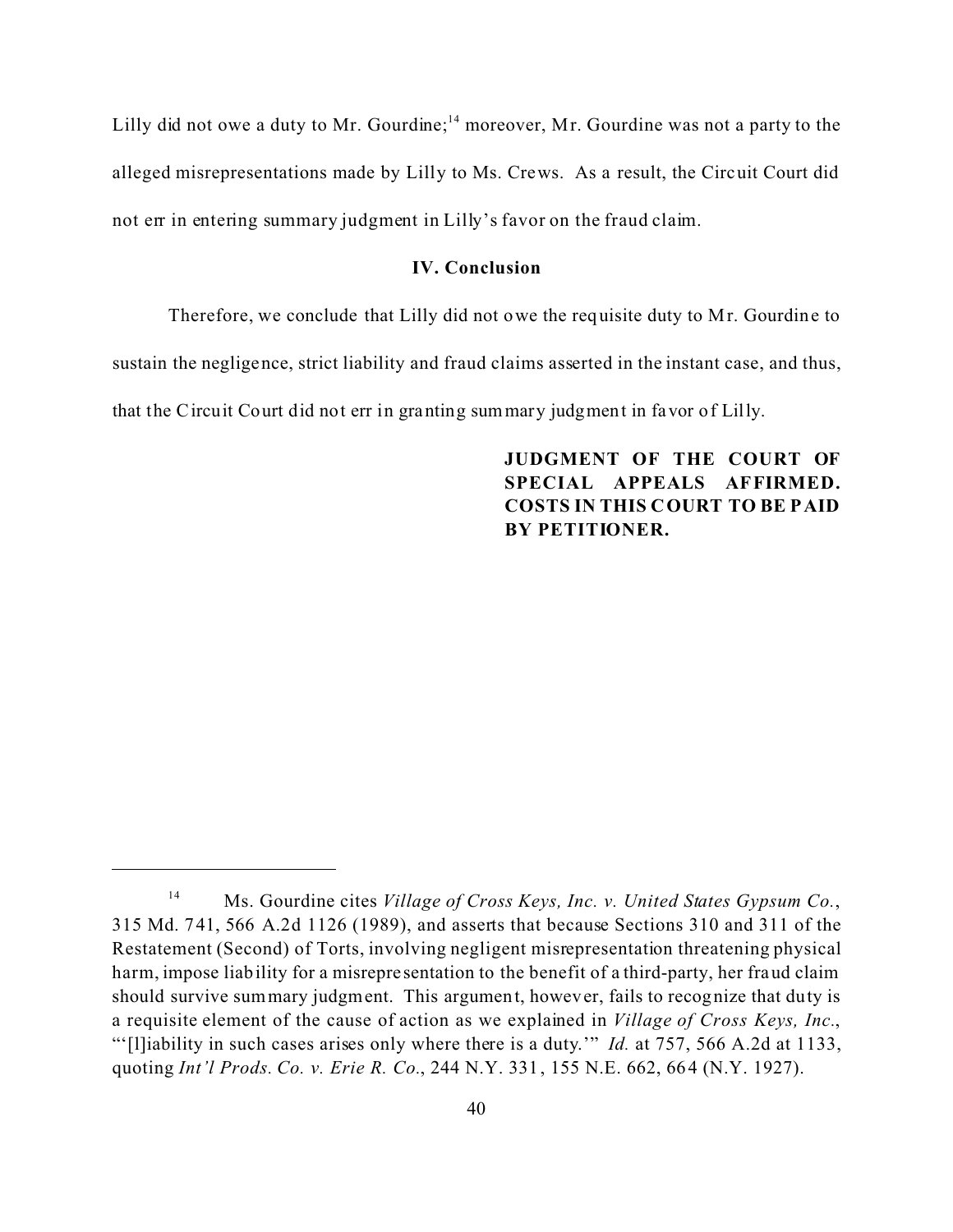# In the Circuit Court for Prince George's County Case No. CAL 05-00480

## IN THE COURT OF APPEALS OF MARYLAND

No. 134

September Term, 2007

Mary Gourdine

v.

Ellen Crews, et. al.

Bell, C.J. Harrell Battaglia Greene Eldridge, John, C. (Retired, specially assigned) Raker, Irma, S. (Retired, specially assigned) Wilner, Alan, M . (Retired, specially assigned),

JJ.

Concurring Opinion by Raker, J.

Filed: September 4, 2008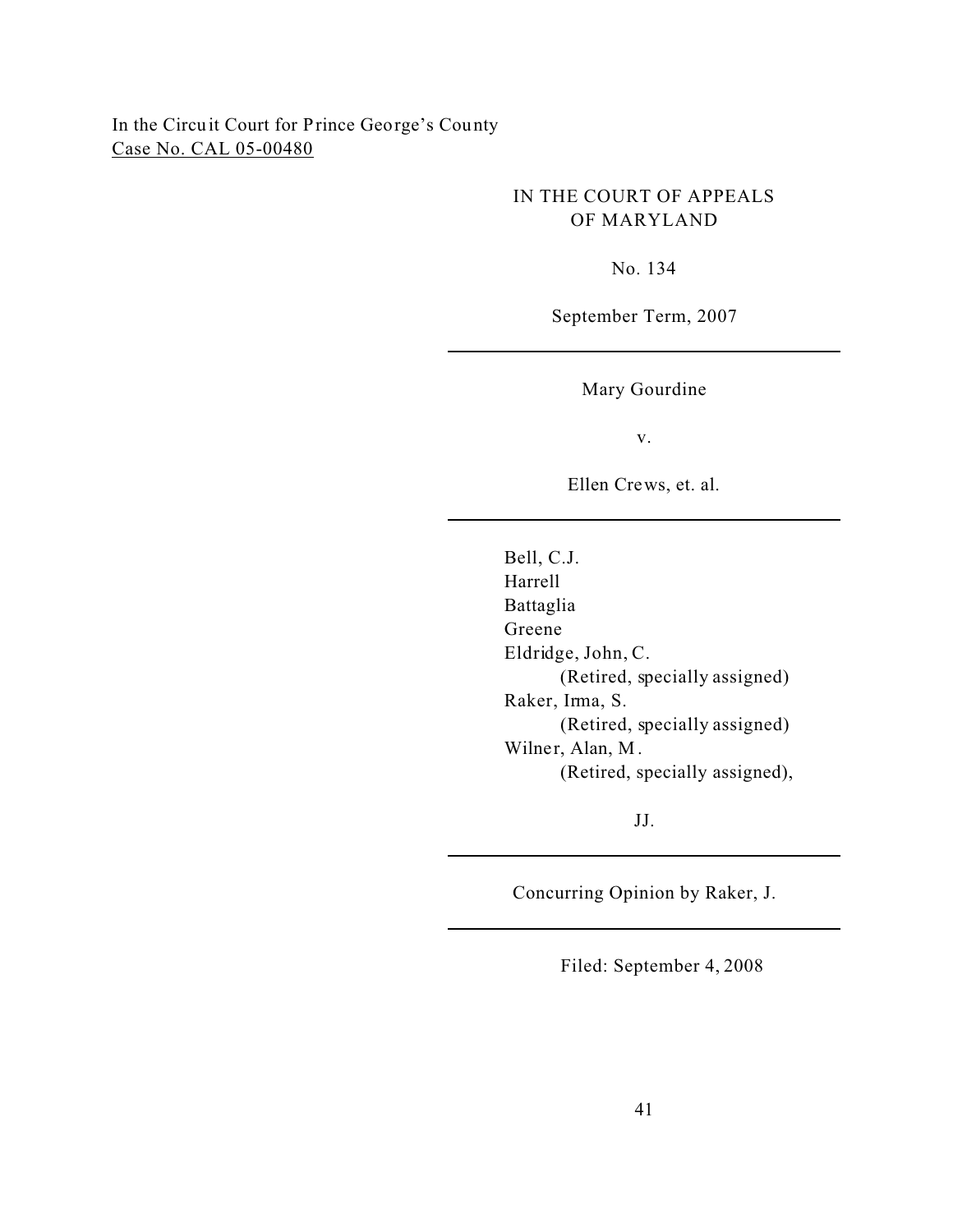Raker, J., concurring:

I join the majority opinion hold that there is no duty of care owed to Mr. Gourdine by respondent, insulin manufacturer Eli Lilly and Company. I write separately to state that, in addition to the majority's reasoning, I would adopt the "learned intermediary" doctrine in Maryland.

The trial court based its hold, in part, on the learned intermediary doctrine. The Court of Special Appeals affirmed the trial court's grant of summa ry judgment, stating in relevant part as follows:

> "With respect to prescription drugs, 'Maryland law recognizes the 'learned intermediary' doctrine, which provides that manufacturers need only warn the prescribing physician and not the patient directly.' *Ames v. Apothecon, Inc.*, 431 F.Supp.2d 566, 572 (D. Md. 2006); *see also Nolan v. Dillon*, 261 Md. 516, 523, 276 A.2d 36 (1971). Stated alternatively, under the learned intermediary doctrine, the manufacturer of a prescription drug has no duty to directly warn patients. Diane S. Kane, Annotation, CONSTRUCTION AND APPLICATION OF LEARNED-INTERMEDIARY DOCTRINE, 57 A.L.R. 5th 1 (1998). It follows, therefore, that since there is no duty on the part of prescription drug manufacturers to directly warn users of the drug of possible adverse effects, the manufacturer has no duty to warn a nonus er such as Gourdine. *See Kirk v. Michael Reese Hosp. & Med. Ctr.*, 513 N.E.2d 387, 393 (1987) (applying the learned intermediary doctrine and holding that drug manufacturers owed no duty to warn a third party who was injured by a patient using their products)."

*Gourdine v. Crews*, 177 Md. App. 471, 478-79, 935 A.2d 1146, 1150 (2007) (footnote omitted).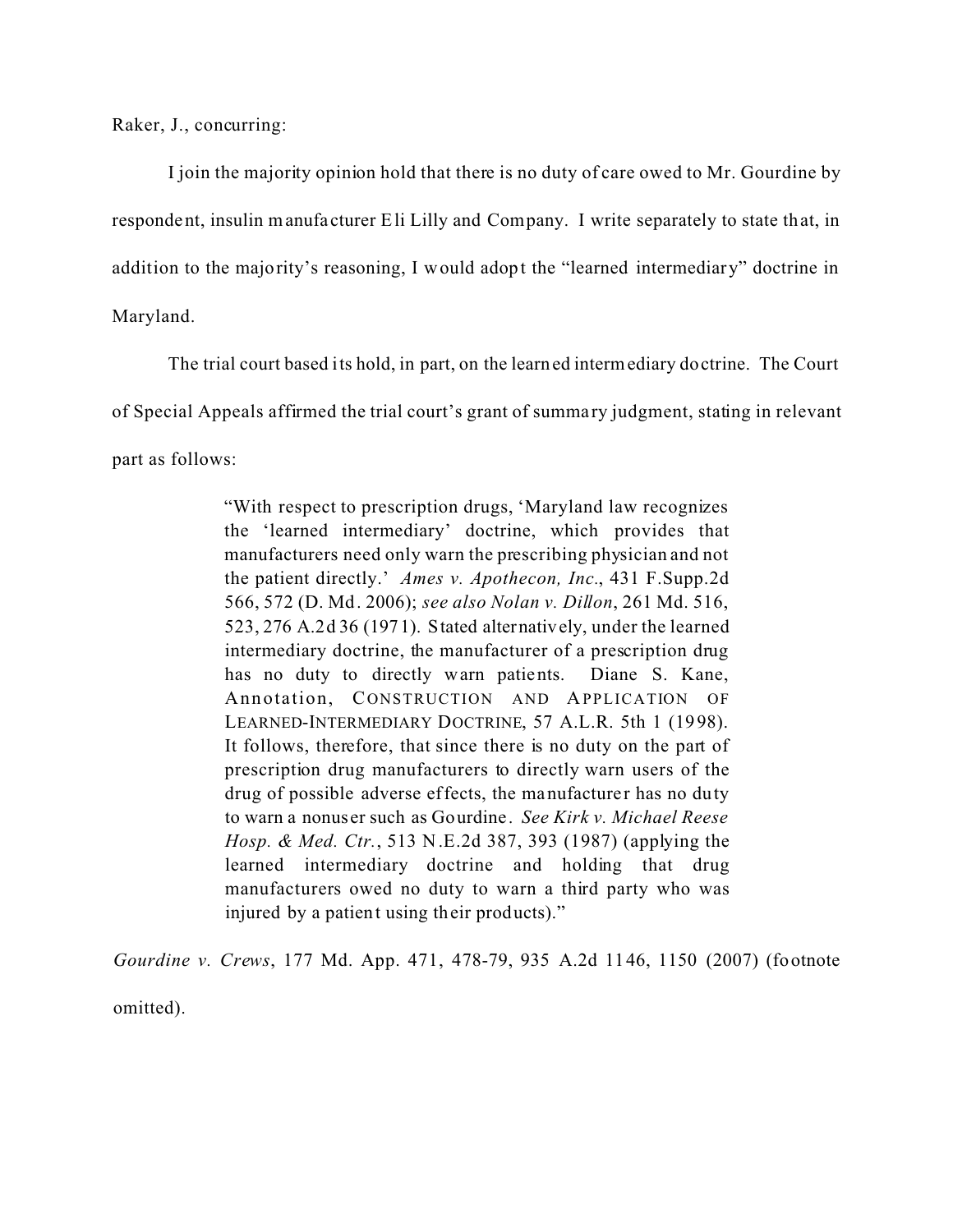In my view, the learned intermediary doc trine squarely addresses the issue of duty in this case and should be adopted as Maryland law. As described by the majority opinion in this case,

> "[t]he 'learned intermediary' doc trine 'imposes on a manufacturer of prescription drugs or devices a duty to give adequate warnings to physicians, dentists, and other licensed health care professionals, including nurses, who may prescribe these products. Under the doctrine, a manufacturer which has adequate ly warned the physician, in almost every circumstance, has no duty to warn a patient.' 2 Frank C. Woodside, III, *Drug Product Liability* Section 14.02[2] (2002)."

*Gourdine v. Crews*, \_\_ Md. \_\_, \_\_, \_\_ A.2d \_\_, \_\_ [slip. op. at 7 n.8] (2008). The United

States Court of Appeals for Fifth Circuit explained the reasoning behind the learned

intermediary doctrine as follows:

We cannot quarrel with the general proposition that where *prescription* drugs are concerned, the manufacturer's duty to warn is limited to an obligation to advise the prescribing physician of any potential dangers that may result from the drug's use. This special standard for prescription drugs is an understandable exception to the Restatement's general rule that one who markets goods must warn forseeable ultimate users of dangers inherent in his products. *See Restatement (Second) of Torts*, Section 388 (1965). Prescription drugs are likely to be complex medicines, esoteric in formula and varied in effect. As a medical expert, the prescribing physician can take into account the propensities of the drug as well as the susceptibilities of his patient. His is the task of weighing the benefits of any medication against its potential dangers. The choice he makes is an informed one, an individualized medical judgment bottomed on a knowledge of both patient and palliative. Pharmaceutical companies then, who must warn ultimate purchasers of dangers inherent in patent drugs sold over the counter, in selling prescription drugs are required to warn only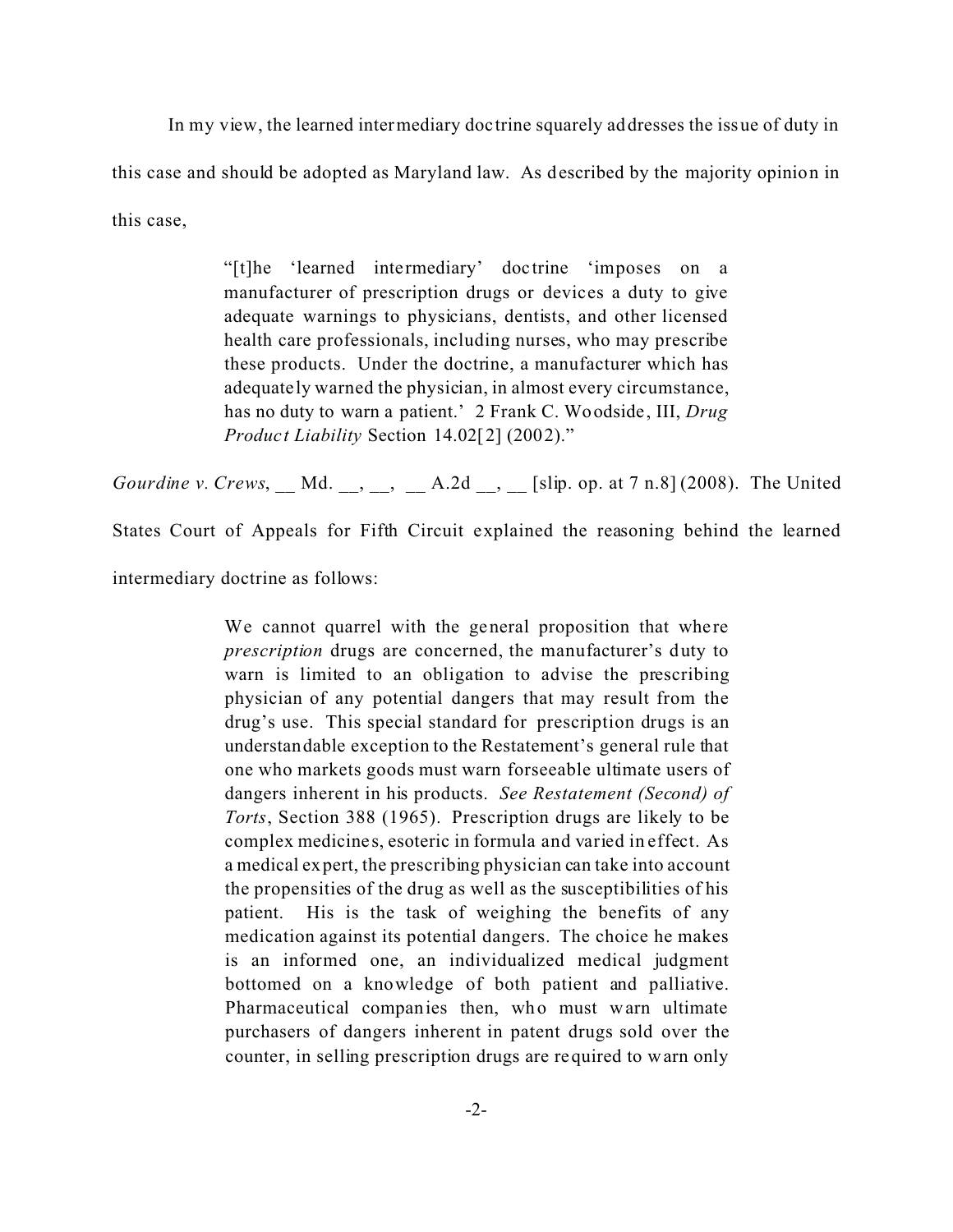the prescribing physician, who acts as a 'learned intermediary' betwe en manufacturer and consumer."

*Reyes v. Wyeth Laboratories*, 498 F.2d 1264, 1276 (5th Cir. 1974) (emphasis in original) (footnotes omitted).

As the majority notes, *id.* at , A.2d at [slip op. at 20-21], most states addressing the issue of drug manufacturers' duty to warn have adopted the "learned intermediary" doctrine. *See, e.g., Stone v. Smith, Kline & French Labs.*, 447 So.2d 1301, 1304-05 (Ala. 1984); *Shanks v. Upjohn Co.*, 835 P.2d 1189, 1200 (Alaska 1992); *West v. Searle & Co.*, 806 S.W.2d 608, 614 (Ark. 1991); *Stevens v. Parke, Davis & Co.*, 507 P.2d 653, 661 (Cal. 1973); *Vitanza v. Upjohn Co.*, 778 A.2d 829, 835 (Conn. 2001); *Lacy v. G.D. Searle & Co.*, 567 A.2d 398, 400 (Del. 1989); *Felix v. Hoffmann-LaRoche, Inc.*, 540 So.2d 102, 104 (Fla. 1989); *McCombs v. Synthes*, 587 S.E.2d 594, 595 (Ga. 2003); *Kirk v. Michael Reese Hosp. & Med. Ctr.*, 513 N.E.2d 387, 392 (Ill. 1987); *Humes v. Clinton*, 792 P.2d 1032, 1039 (Kan. 1990); *Larkin v. Pfizer, Inc.*, 153 S.W.3d 758, 770 (Ky. 2004); *Wyeth Labs., Inc. v. Fortenberry*, 530 So.2d 688, 691 (Miss. 1988); *Hill v. Squibb & Sons, E. R.*, 592 P.2d 1383, 1387-88 (Mo nt. 1979); *Freeman v. Hoffman-La Roche, Inc.*, 618 N.W.2d 827, 842 (Neb. 2000); *Niemiera by Niemiera v. Schneider*, 555 A.2d 1112, 1117 (N.J. 1989); *Martin v. Hacker*, 628 N.E.2d 1308, 1311 (N.Y. 1993); *Seley v. G.D. Searle & Co.*, 423 N.E.2d 831 (Ohio 1981); *Pittman v. Upjohn Co.*, 890 S.W.2d 425, 431 (Tenn.1994).